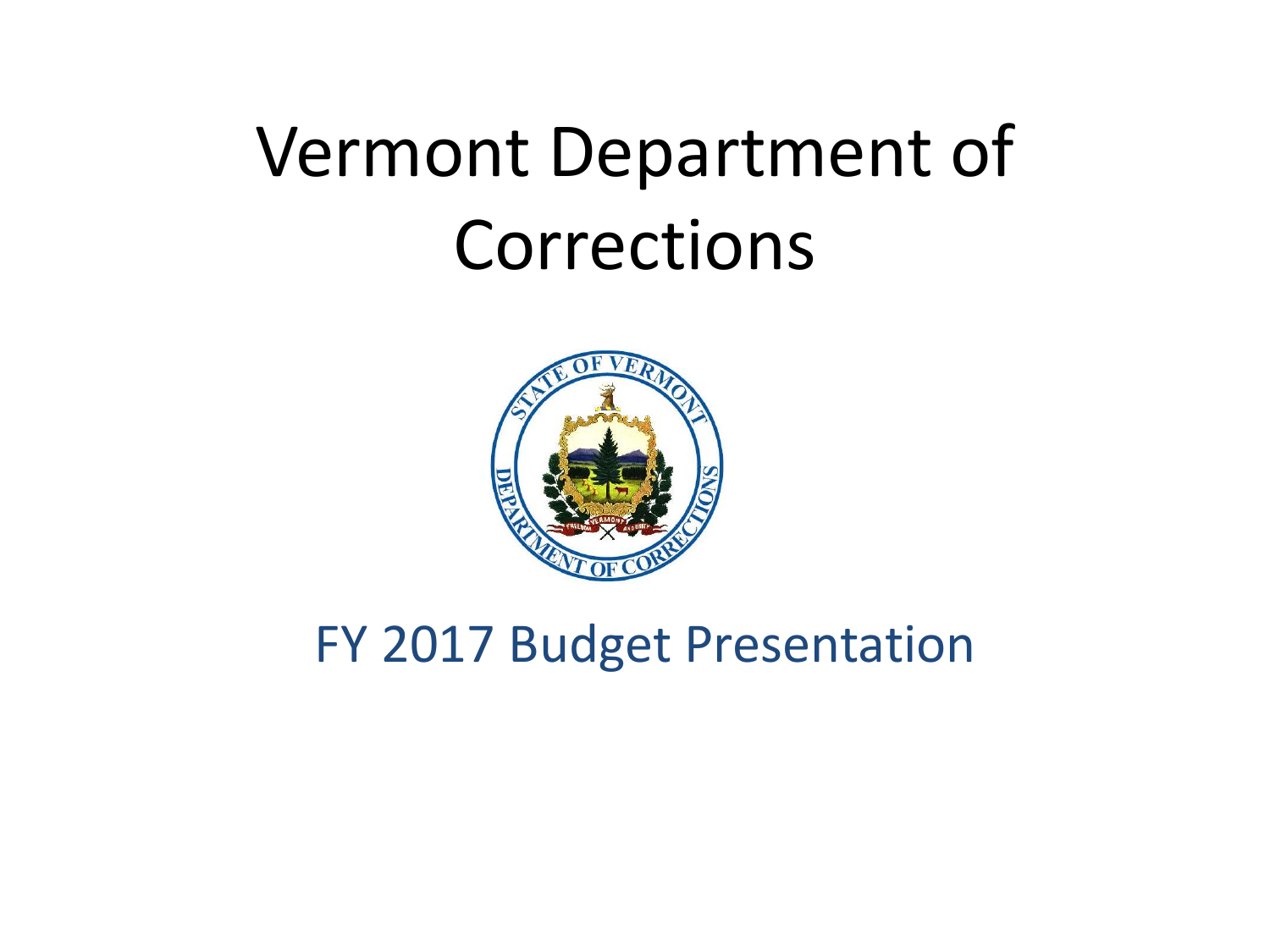### Agency of Human Services Department of Corrections Fiscal Year 2017 Governor's Budget Presentation Table of Contents

| <b>Document Description</b>                                  | Page Number |
|--------------------------------------------------------------|-------------|
| <b>Table of Contents</b>                                     |             |
| <b>State Population Outcome and Indicator</b>                | 3           |
| <b>FY 2017 DOC Performance Measures</b>                      | 7           |
| Department of Corrections Expenditure History (2007 - 2016)  | 23          |
| <b>FY 2017 Budget Presentation Summary</b>                   | 26          |
| FY 2017 Budget Development Forms (Ups and Downs Crosswalk)   | 29          |
| FY2017 Department of Corrections - Objectives                | 34          |
| <b>FY2017 Program Profile</b>                                | 36          |
| Mission, Description of Appropriations, Divisions & Programs | 39          |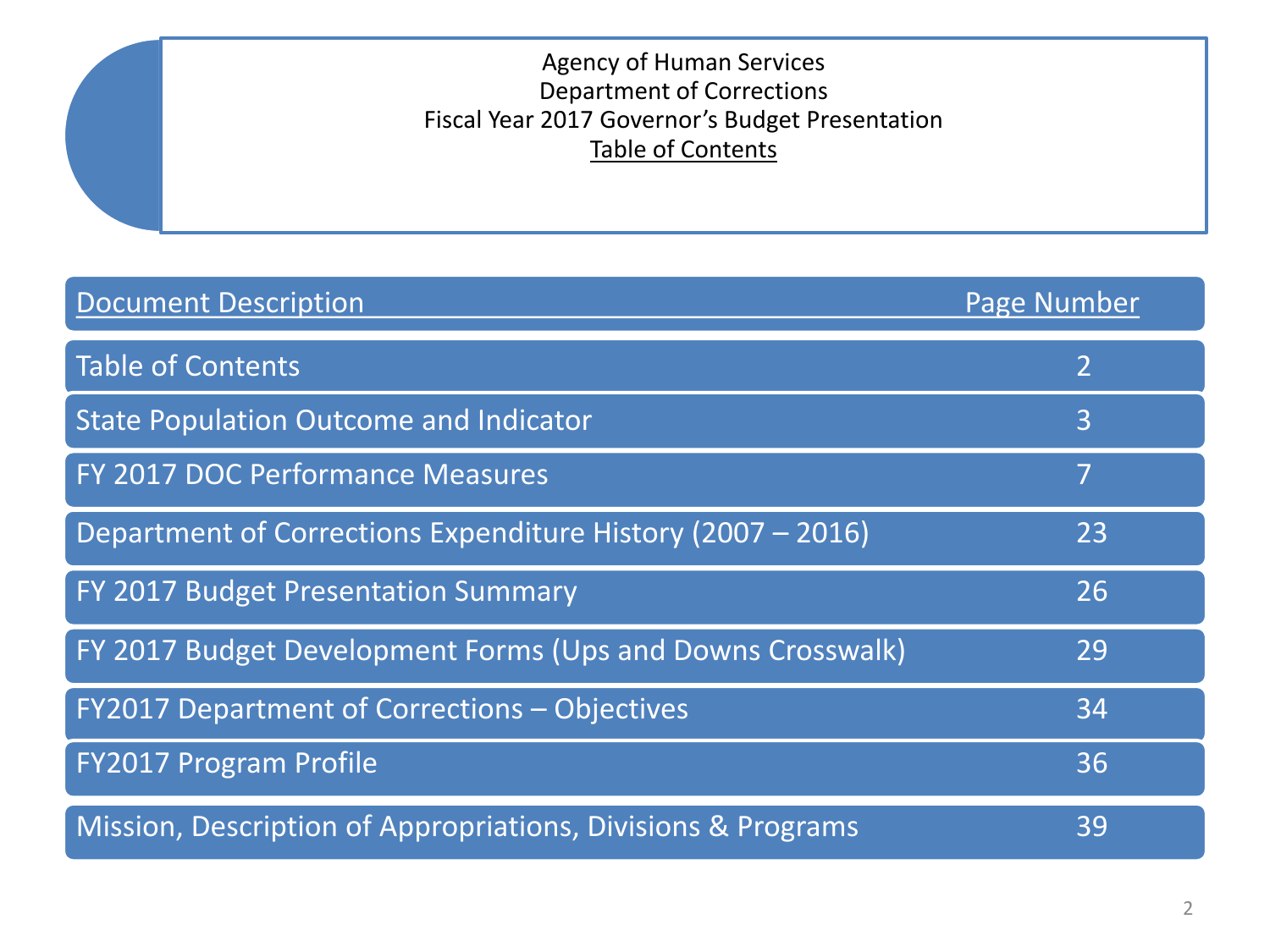# State of Vermont Population Outcome

# *Vermont's Communities are Safe and Supportive*

*Partners with a role to play\*:*  Department of Public Safety Department of Corrections **Judiciary** Agency of Commerce and Community Development

*\* This is the list of departments that are required by ACT 186 to report data under this outcome*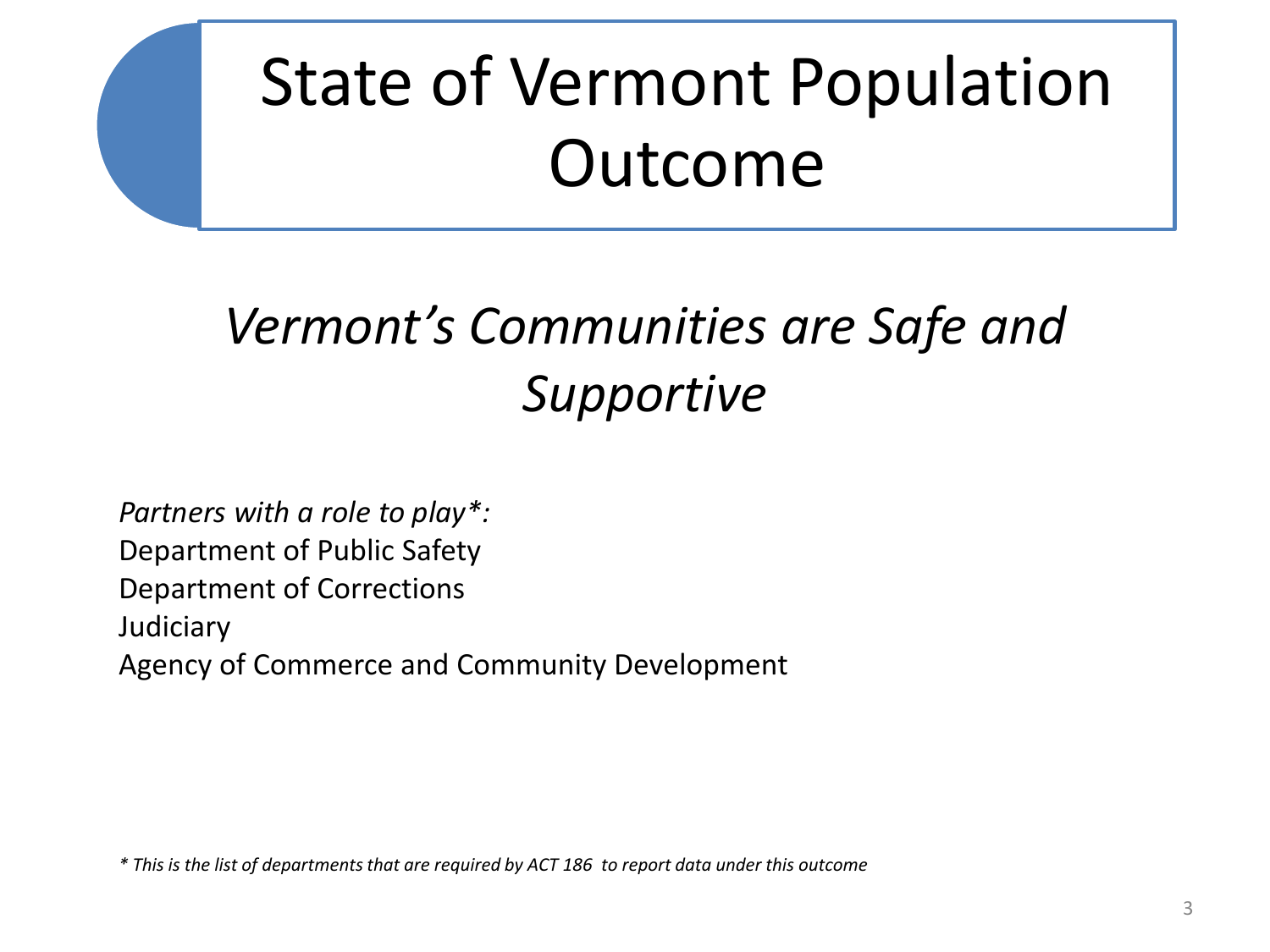# **DOC contribution to the State Outcome**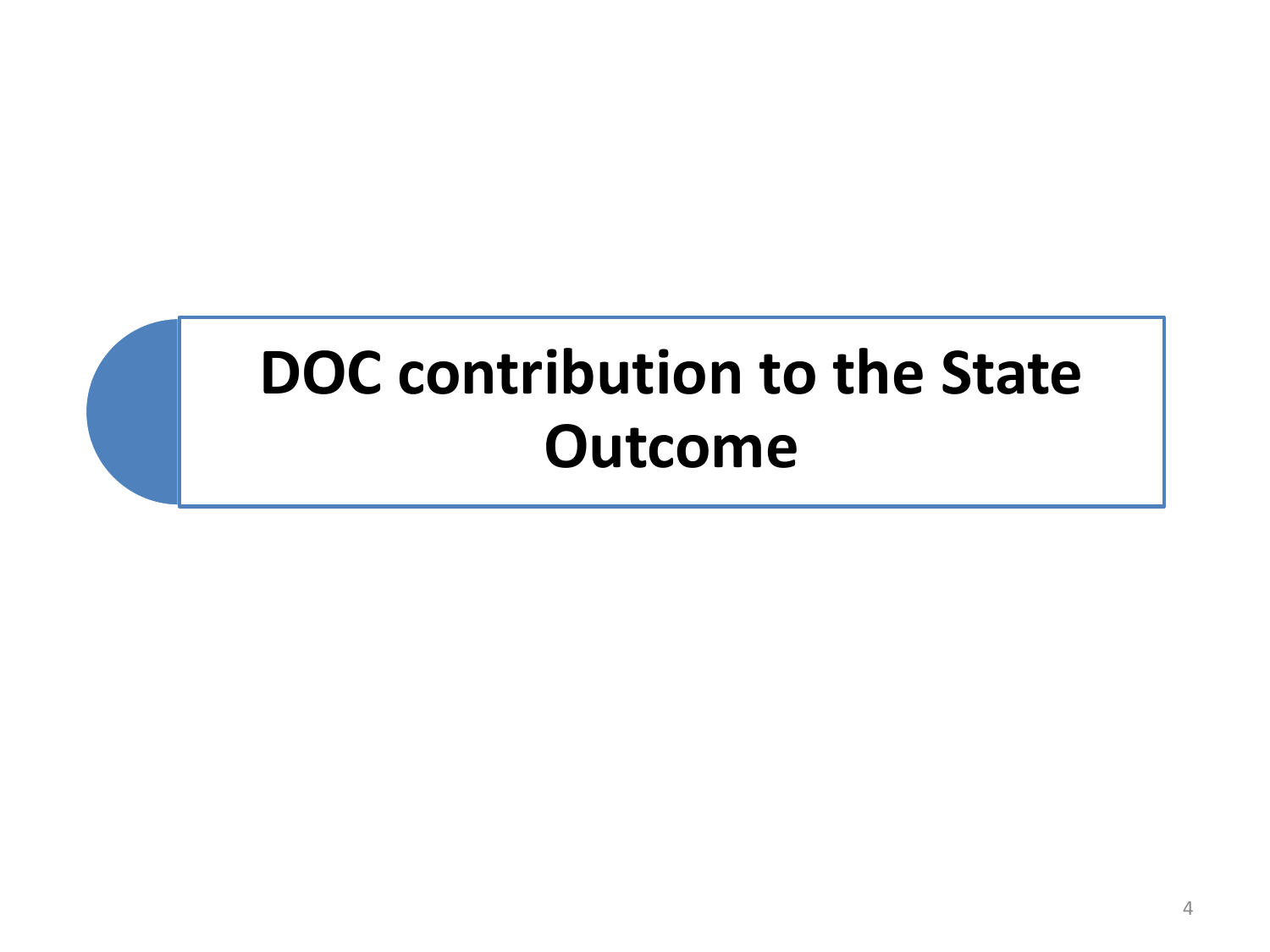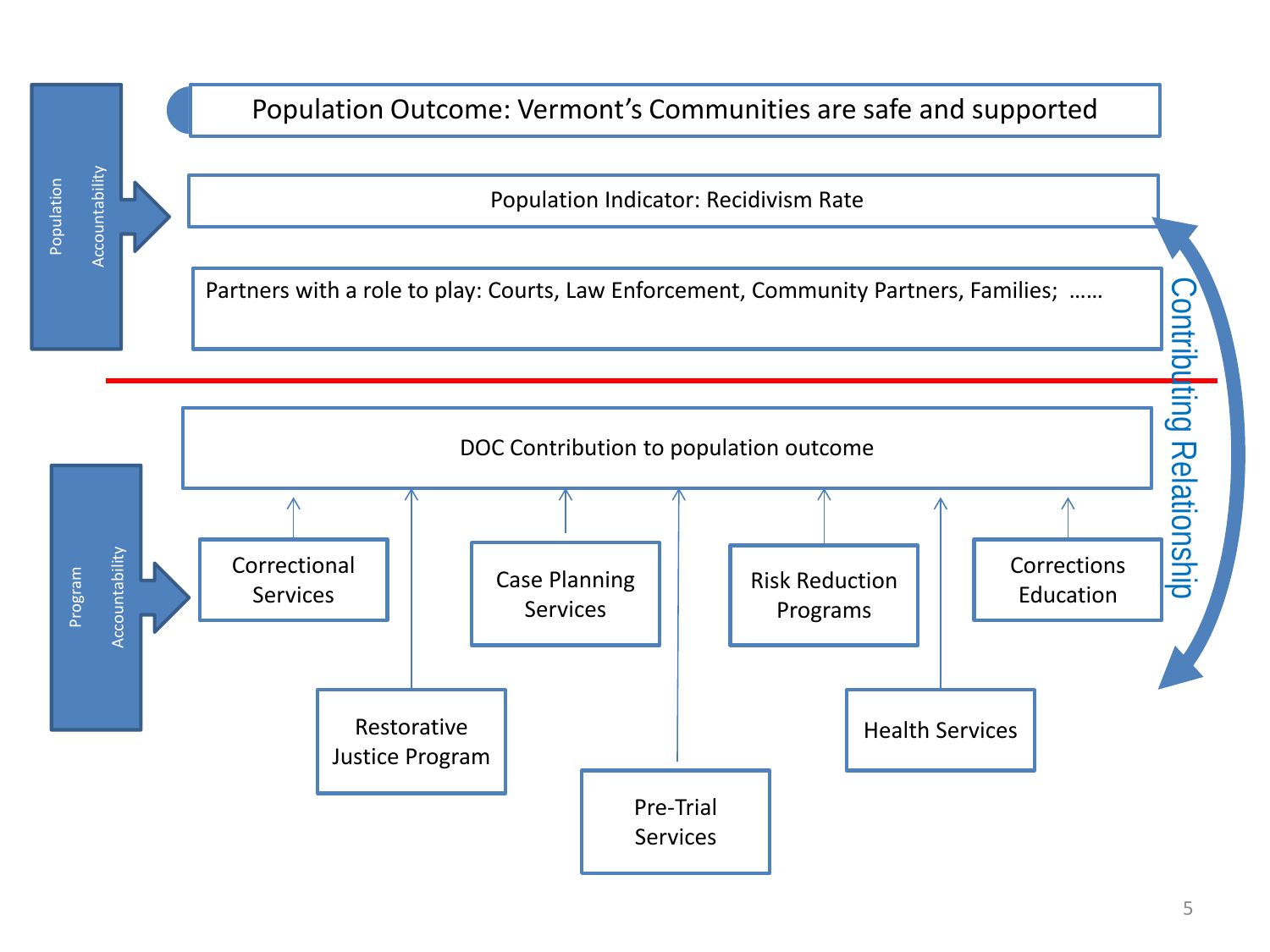# How are we doing? Population Level Indicator

**Indicator: Recidivism** Rate

## **Prisoner Relodging - Statutory Measure** Relodging of Prisoners for 90+ Days for New Crime and/or Violation



### Note: Definition for prisoner is a person sentenced to serve (maximum) more than one year (US Department of Justice, Bureau of Justice Statistics).

Citation-2011 Act 41 Section 5: "The Department shall calculate the rate of recidivism based upon offenders who are sentenced to more than one year of incarceration who, after release from incarceration, return to prison within three years for a conviction for a new offense or a violation of supervision resulting, and the new incarceration sentence or time served on the violation is at least 90 days."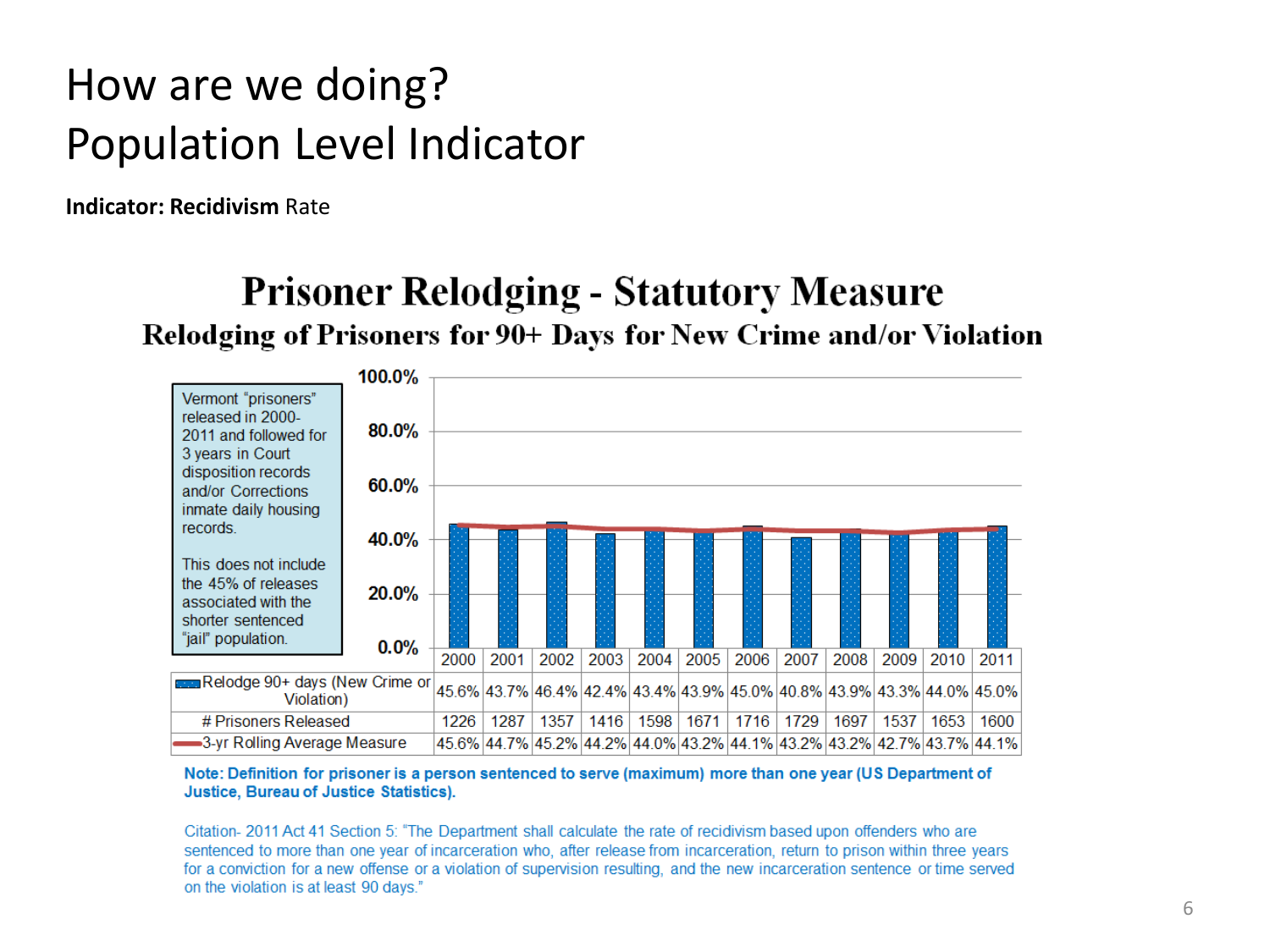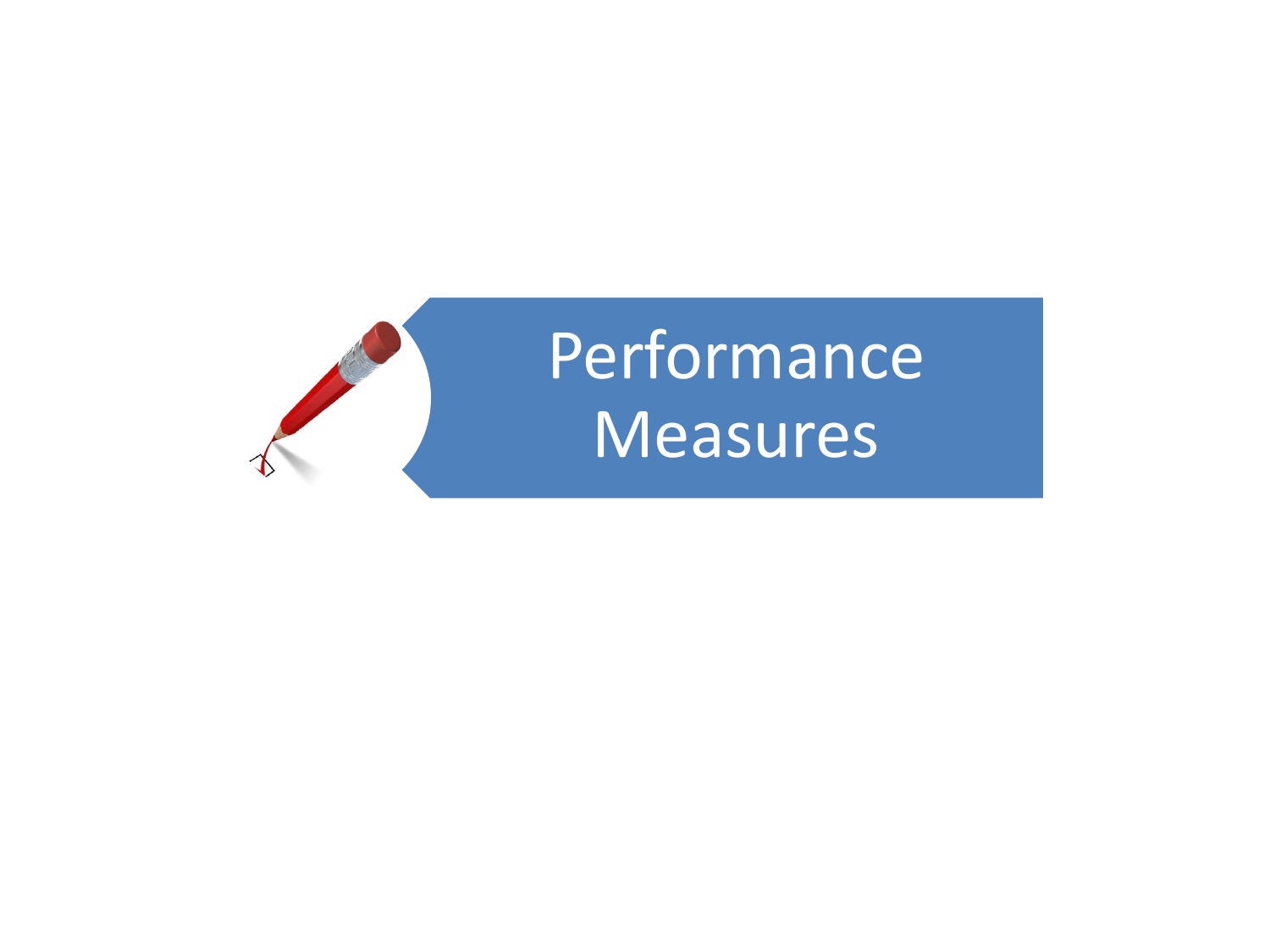# **Correctional Services: HOW MUCH?**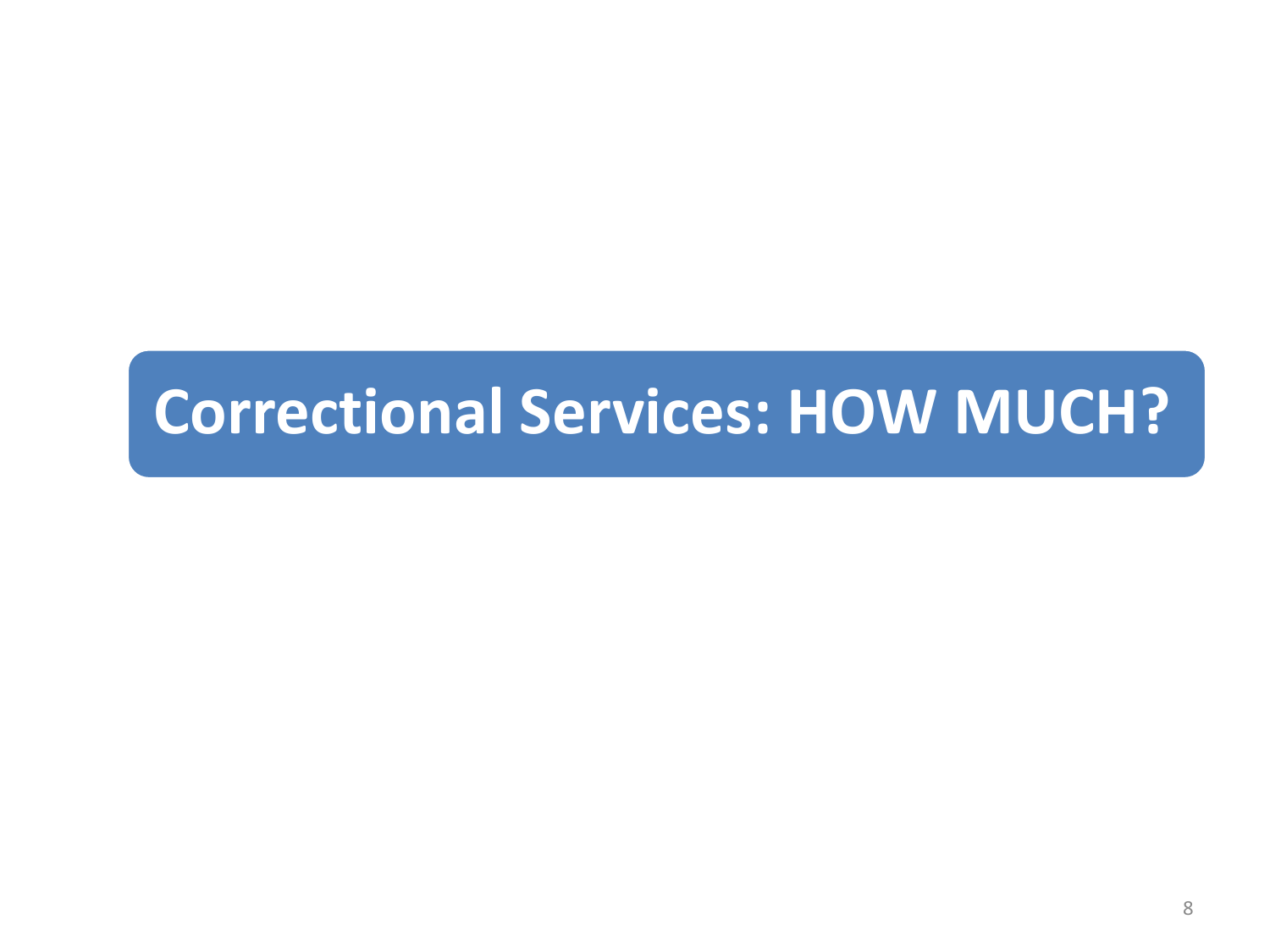## Program : *Correctional Services*

### Current Measures: How Much

| How Much? Overview of Average Daily Population<br>(Field counts based on June 30th sample) |               |               |               |                                |                              |  |  |  |  |
|--------------------------------------------------------------------------------------------|---------------|---------------|---------------|--------------------------------|------------------------------|--|--|--|--|
| <b>Measure</b>                                                                             | <b>FY2005</b> | <b>FY2014</b> | <b>FY2015</b> | % Change Past<br><b>Decade</b> | % Change Past<br><b>Year</b> |  |  |  |  |
| <b>Persons Seen</b>                                                                        | 13,558        | 10,439        | 9,869         | $-27.2%$                       | $-5.4%$                      |  |  |  |  |
| <b>Incarceration</b>                                                                       | 2,000         | 2,111         | 2,026         | $.1\%$                         | $-4.0\%$                     |  |  |  |  |
| <b>Reentry</b>                                                                             | 806           | 845           | 850           | 5.5%                           | 0.6%                         |  |  |  |  |
| <b>Intermediate Sanctions</b>                                                              | 842           | 1,081         | 1,052         | 24.9%                          | $-2.7%$                      |  |  |  |  |
| <b>Parole</b>                                                                              | 1,019         | 1,117         | 1,072         | 5.2%                           | $-4.0\%$                     |  |  |  |  |
| <b>Probation</b>                                                                           | 8,891         | 5,285         | 4,869         | $-45.2%$                       | $-7.9\%$                     |  |  |  |  |
| <b>Housed under OOS</b>                                                                    | 452           | 498           | 416           | $-7.9%$                        | $-16.4%$                     |  |  |  |  |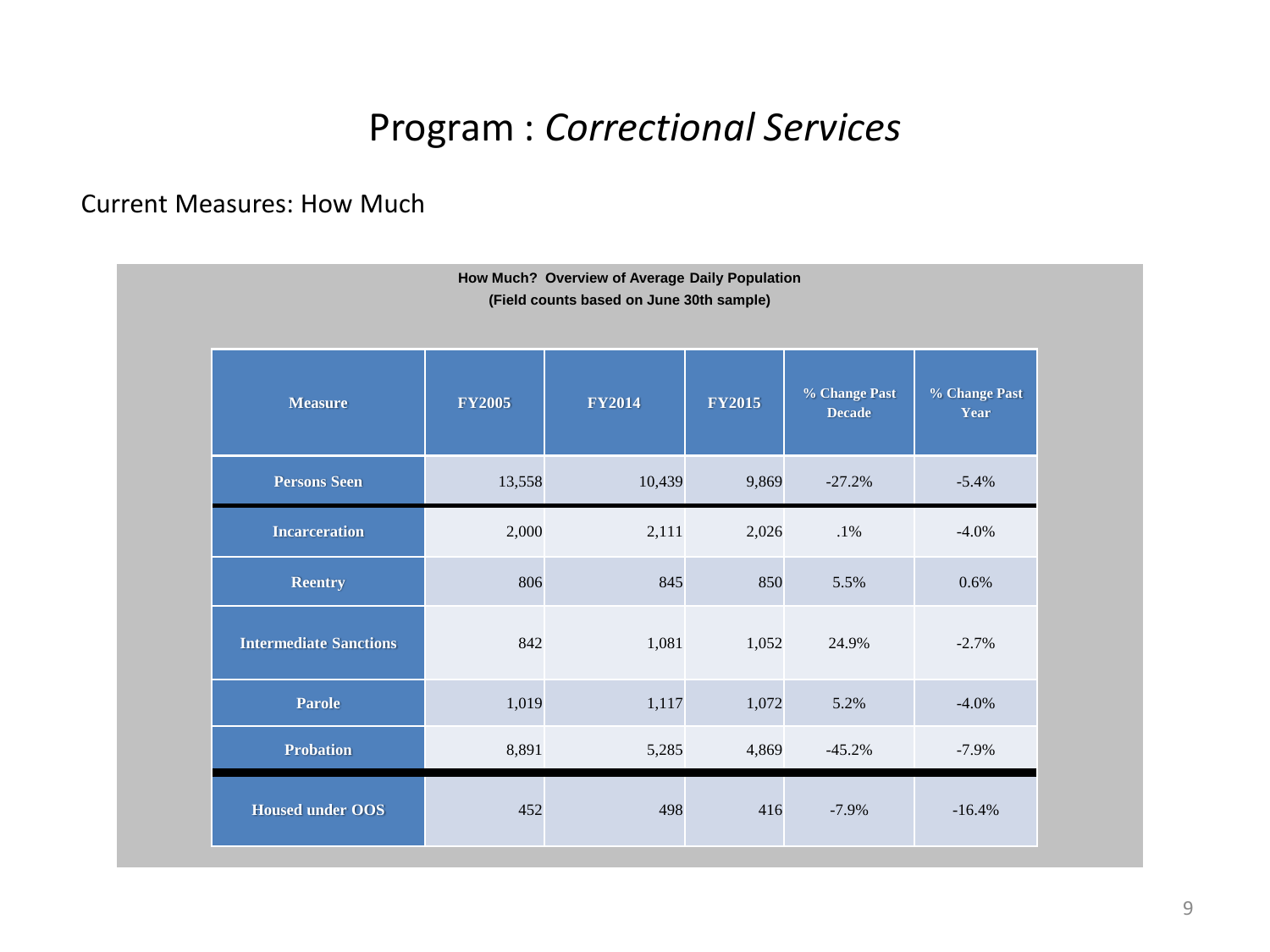# Correctional Services: How Well?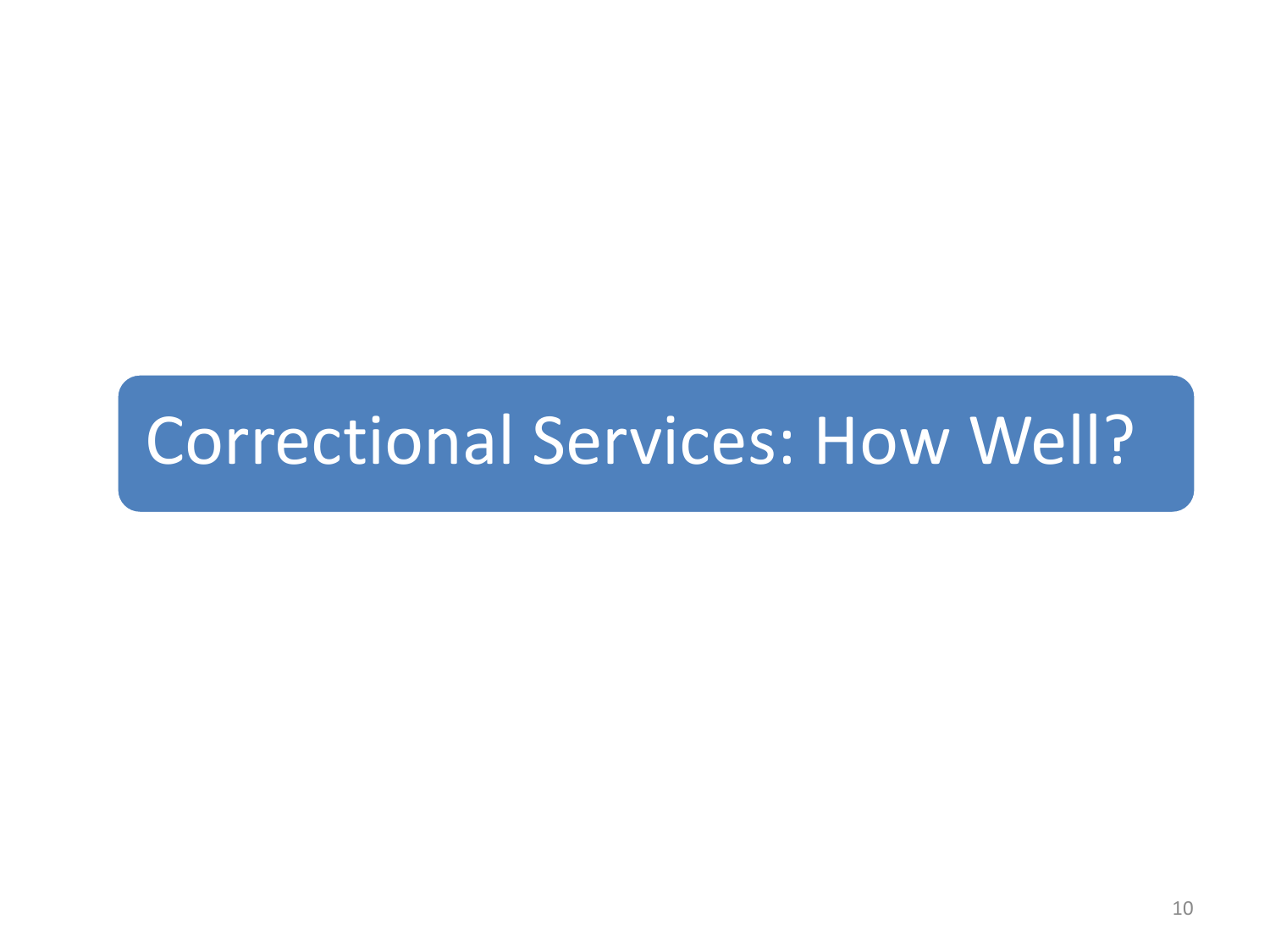## Program : *Correctional Services*

Current Measures: How Well

| <b>Incarceration - Disciplinary Reports</b>     |               |               |               |                                                  |          |  |  |  |  |  |  |
|-------------------------------------------------|---------------|---------------|---------------|--------------------------------------------------|----------|--|--|--|--|--|--|
| <b>Measure</b>                                  | <b>FY2010</b> | <b>FY2014</b> | <b>FY2015</b> | % Change Past % Change Past<br><b>Five Years</b> | Year     |  |  |  |  |  |  |
| <b>Inmates Housed in Vermont</b><br>(Avg Daily) | 1,579         | 1,620         | 1,578         | $-0.1%$                                          | $-2.6%$  |  |  |  |  |  |  |
| <b>Disciplinary Report</b>                      | 10,857        | 11,970        | 12,332        | 13.6%                                            | 3.0%     |  |  |  |  |  |  |
| <b>Major A</b>                                  | 1,207         | 1,420         | 1,404         | 16.3%                                            | $-1.1%$  |  |  |  |  |  |  |
| <b>Major B</b>                                  | 2,804         | 3,443         | 3,280         | 17.0%                                            | $-4.7%$  |  |  |  |  |  |  |
| <b>Minor</b>                                    | 6,846         | 7,107         | 7,648         | 11.7%                                            | 7.6%     |  |  |  |  |  |  |
| <b>Assault on inmate</b>                        | 302           | 337           | 209           | $-30.8%$                                         | $-38.0%$ |  |  |  |  |  |  |
| <b>Assault on staff</b>                         | 51            | 93            | 102           | 100.0%                                           | 9.7%     |  |  |  |  |  |  |

| <b>Measure</b>                                  | <b>FY2005</b> | <b>FY2014</b> | <b>FY2015</b> | % Change Past<br><b>Decade</b> | % Change Past<br>Year |
|-------------------------------------------------|---------------|---------------|---------------|--------------------------------|-----------------------|
| <b>Need to Replace - All DOC Employees</b>      | 15.8%         | 11.9%         | 11.2%         | $-29.1\%$                      | $-5.9\%$              |
| <b>Need to Replace- Correctional Officer I</b>  | 38.4%         | 19.9%         | 9.0%          | $-76.6\%$                      | $-54.8\%$             |
| <b>Need to Replace- Correctional Officer II</b> | 16.5%         | 7.4%          | 18.3%         | 10.9%                          | 147.3%                |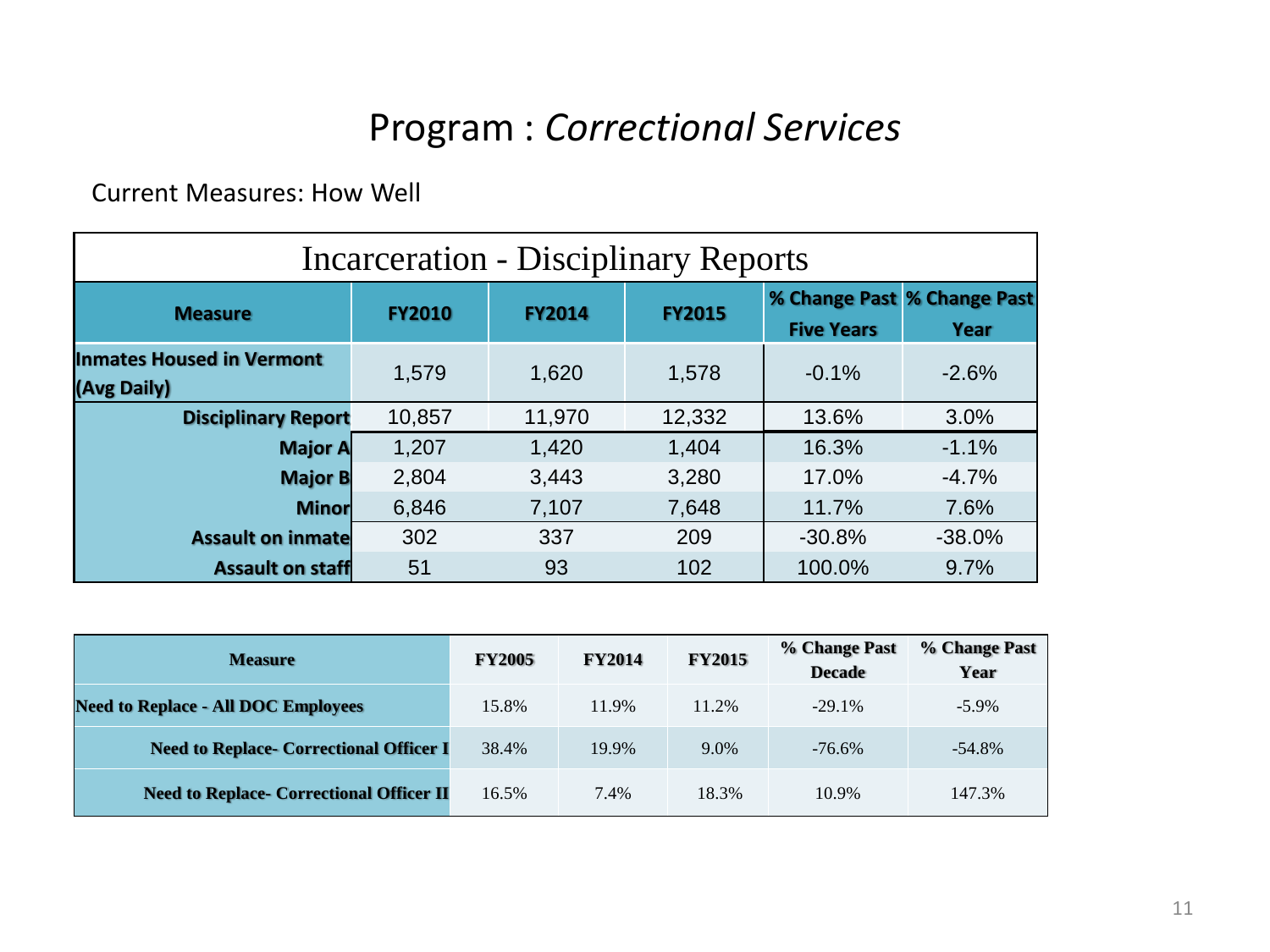## Program : *Correctional Services*

## Current Measures: How Well



12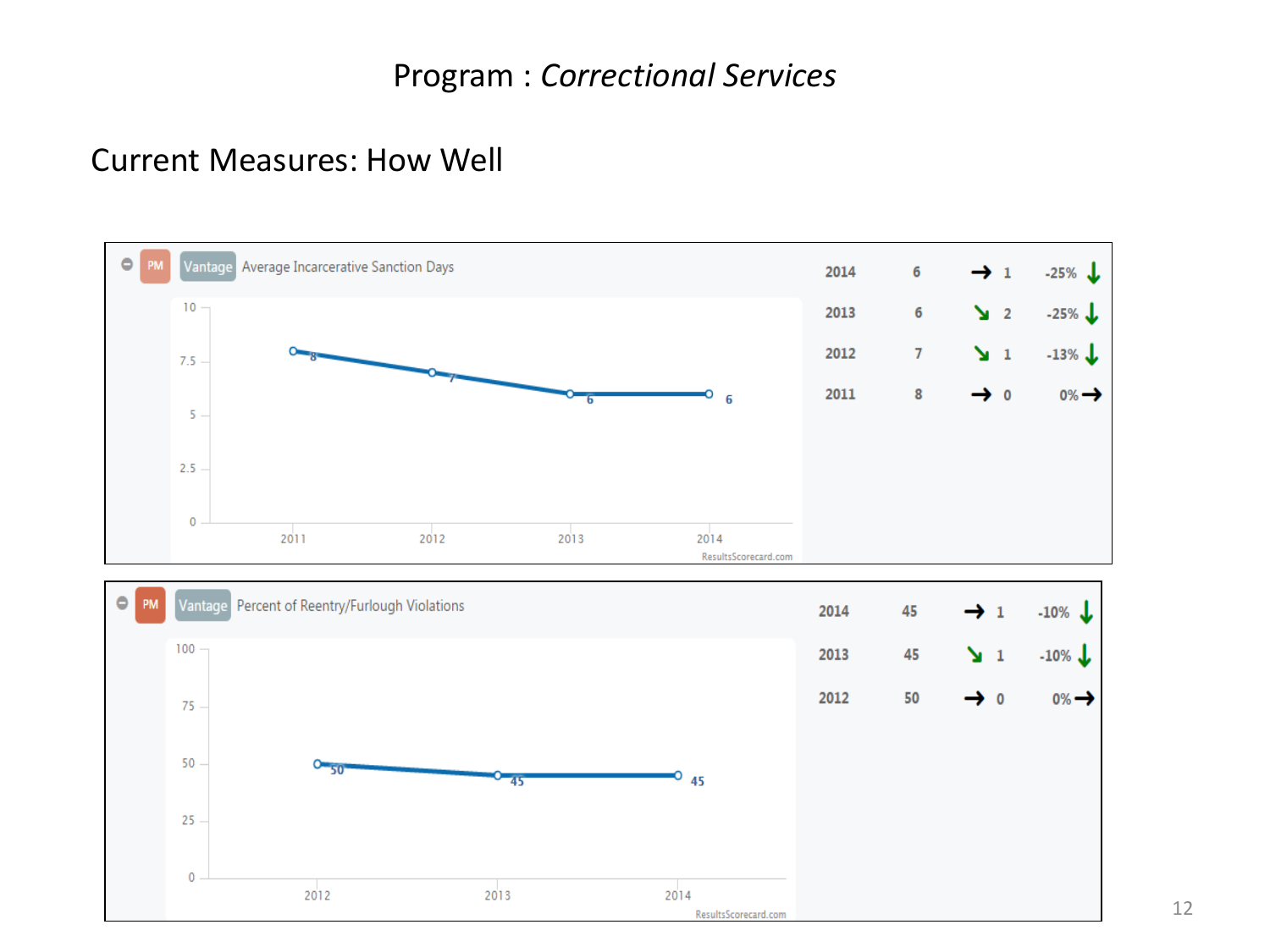# Correctional Services: Is anyone better off?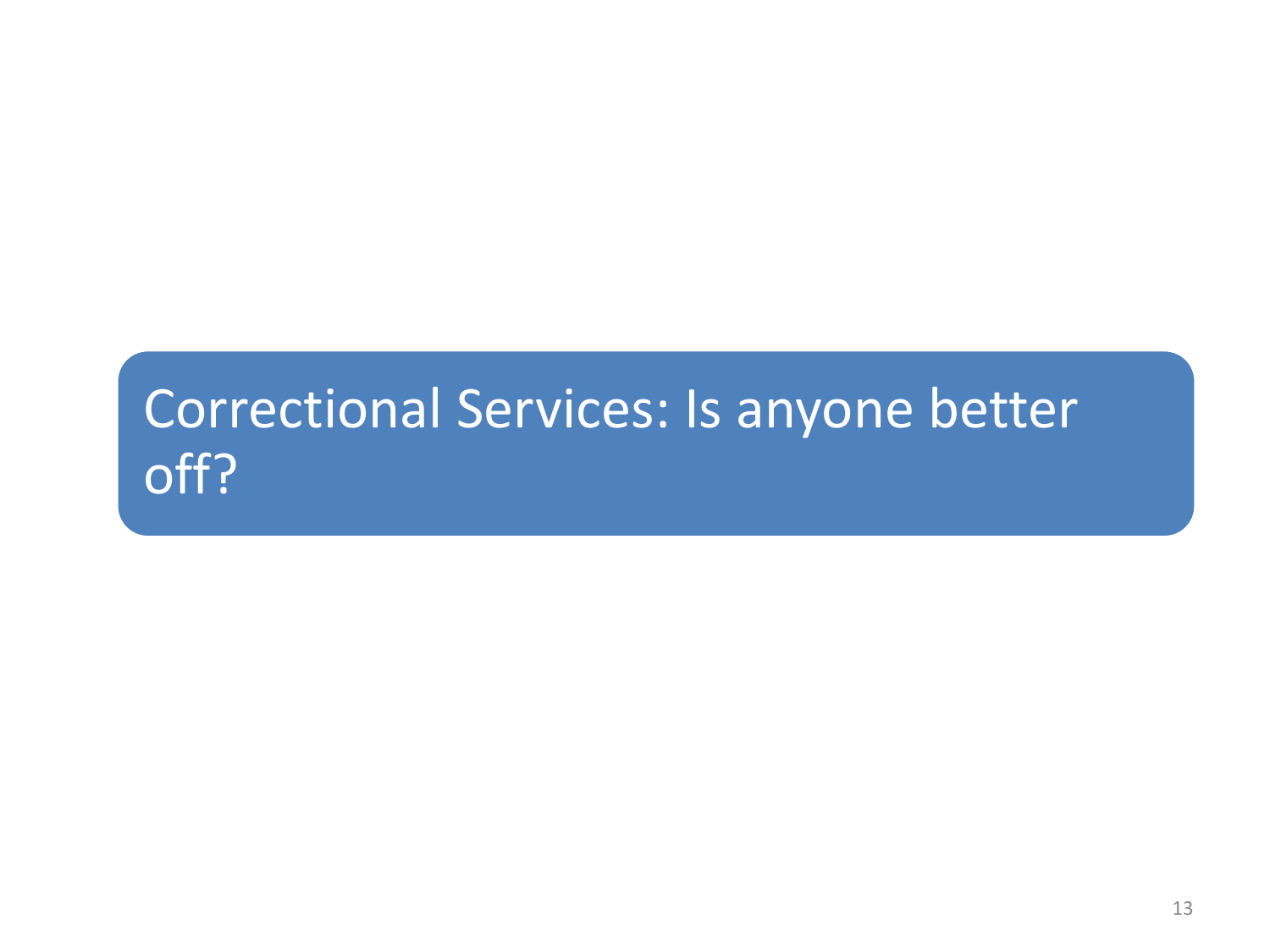## Program: *Correctional Services*

## Current Measures: Better Off

| Measure                                        | <b>FY2005</b> | <b>FY2014</b> | <b>FY2015</b> | % Change<br>Past Decade | % Change<br>Past Year |
|------------------------------------------------|---------------|---------------|---------------|-------------------------|-----------------------|
| <b>Offenders Serving – Pre Min</b> $1031(52%)$ |               | 864 (42%)     | 848 (45%)     | $-17.7\%$               | $-1.8\%$              |
| <b>Offenders Serving- Past Min</b>             | 510           | 659           | 636           | 24.7%                   | $-3.4\%$              |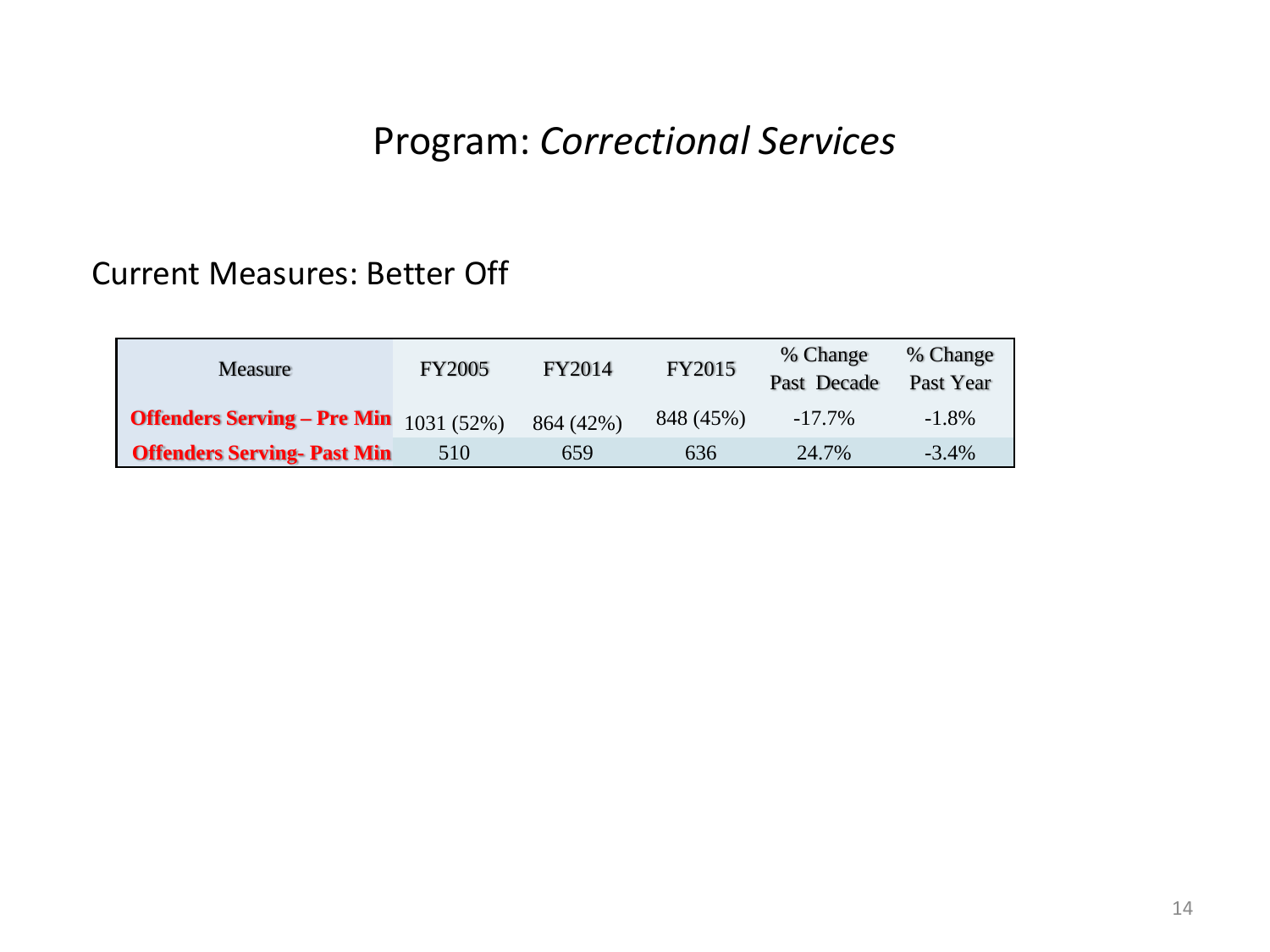# Vermont Inmate Population

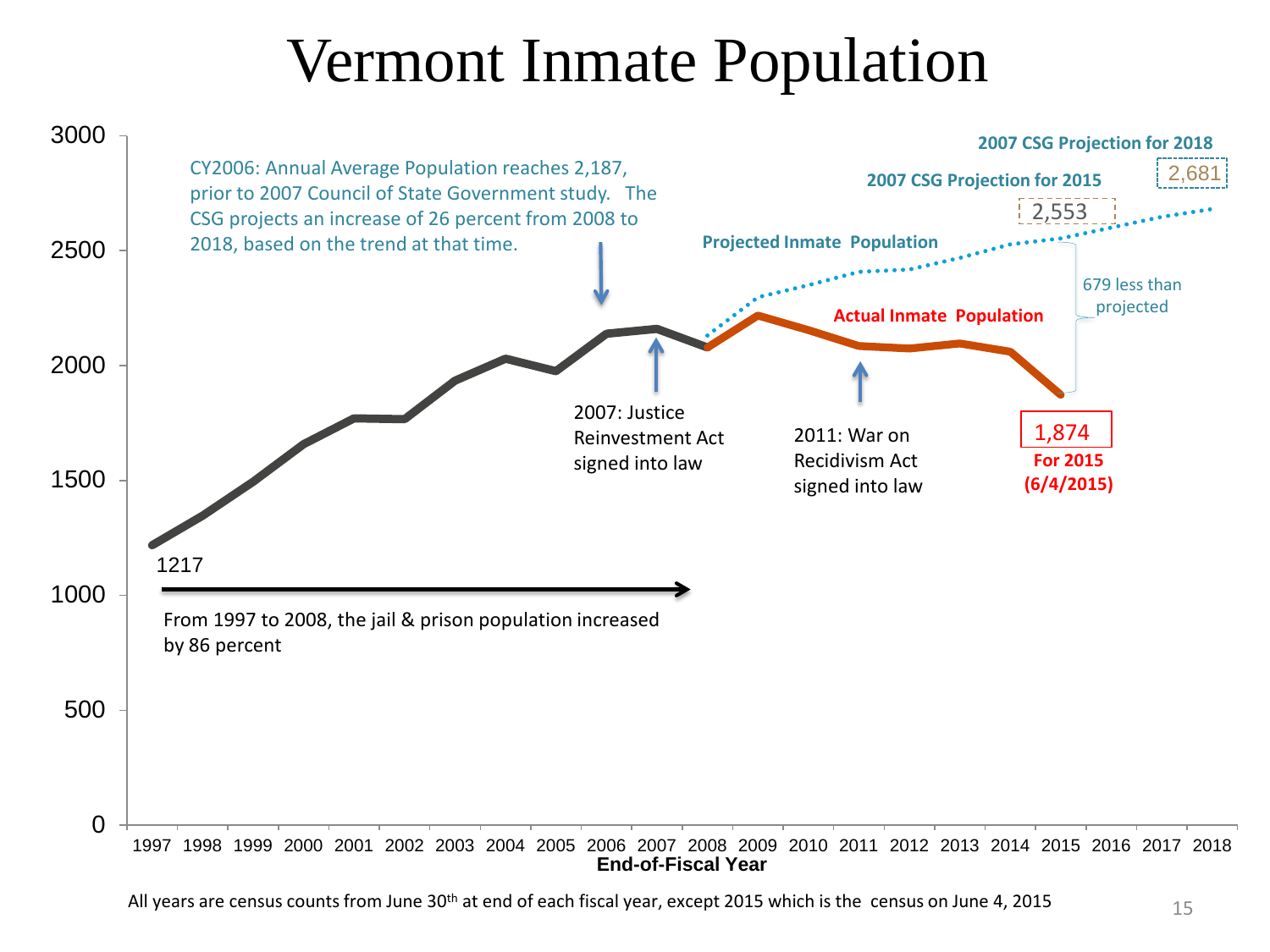# **Transitional Housing: HOW MUCH?**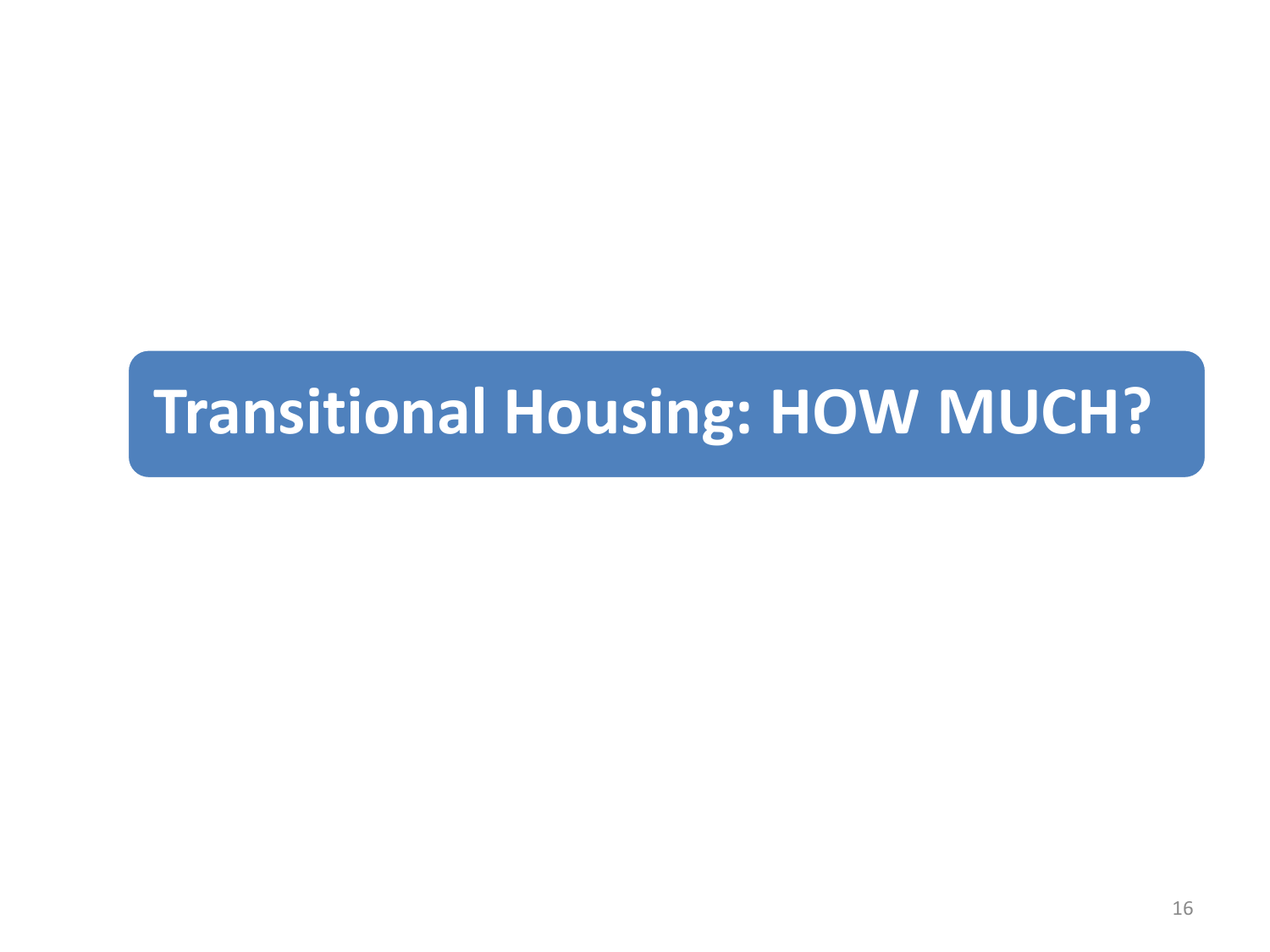## Program : *Restorative Justice Programs – Transitional Housing*

### Current Measures: How much?

| <b>Transitional Housing</b>               |               |               |               |                                |                       |  |  |  |  |  |
|-------------------------------------------|---------------|---------------|---------------|--------------------------------|-----------------------|--|--|--|--|--|
| <b>Measure</b>                            | <b>FY2005</b> | <b>FY2014</b> | <b>FY2015</b> | % Change Past<br><b>Decade</b> | % Change Past<br>Year |  |  |  |  |  |
| <b>Transitional Housing (bed-days)</b>    | $---$         | 66,061        | 78,342        | $---$                          | $+18.6%$              |  |  |  |  |  |
| <b>Transitional Housing/Number Served</b> |               | 1,070         | 1,046         |                                | $-2.2%$               |  |  |  |  |  |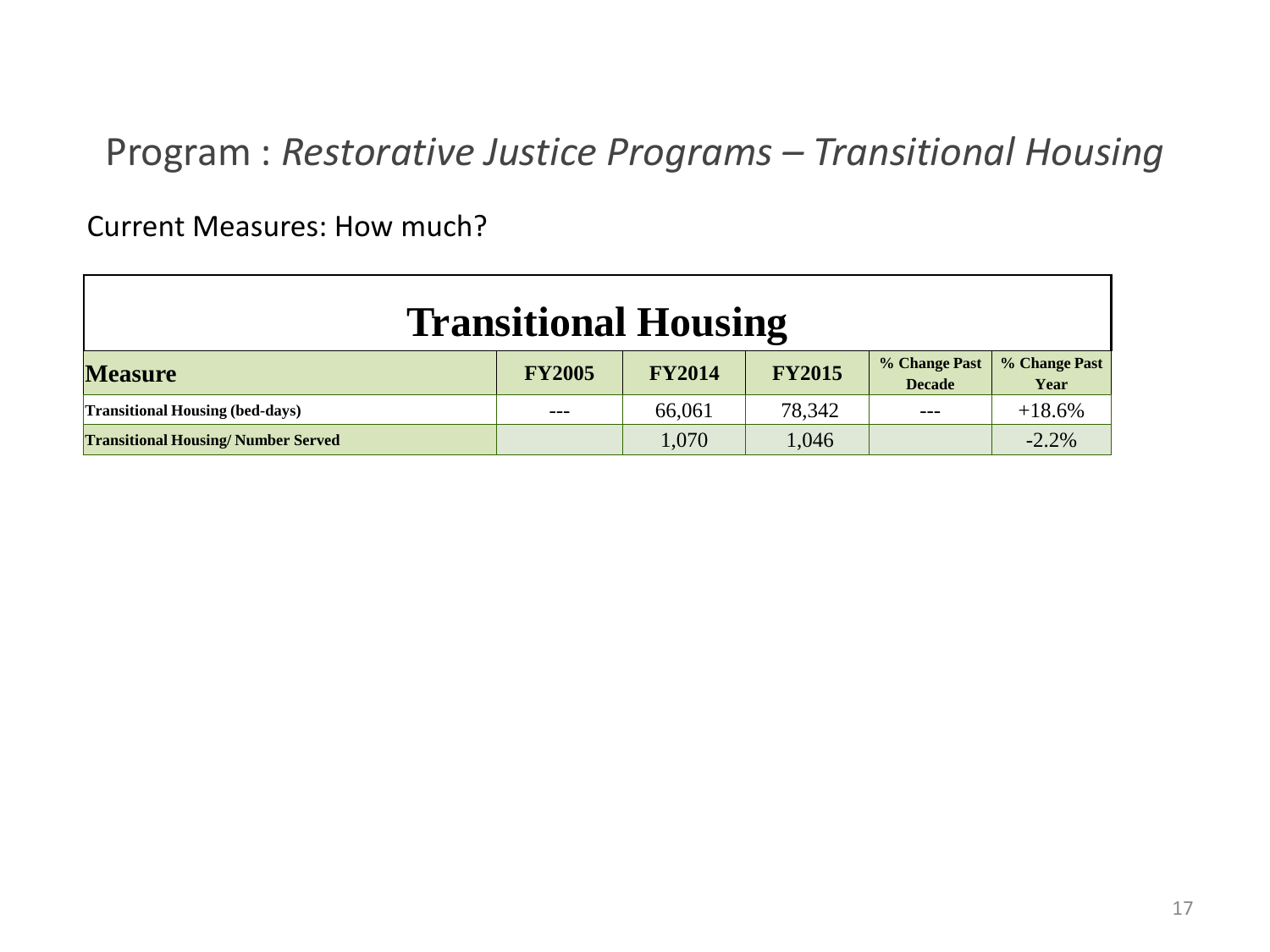# Transitional Housing: How Well?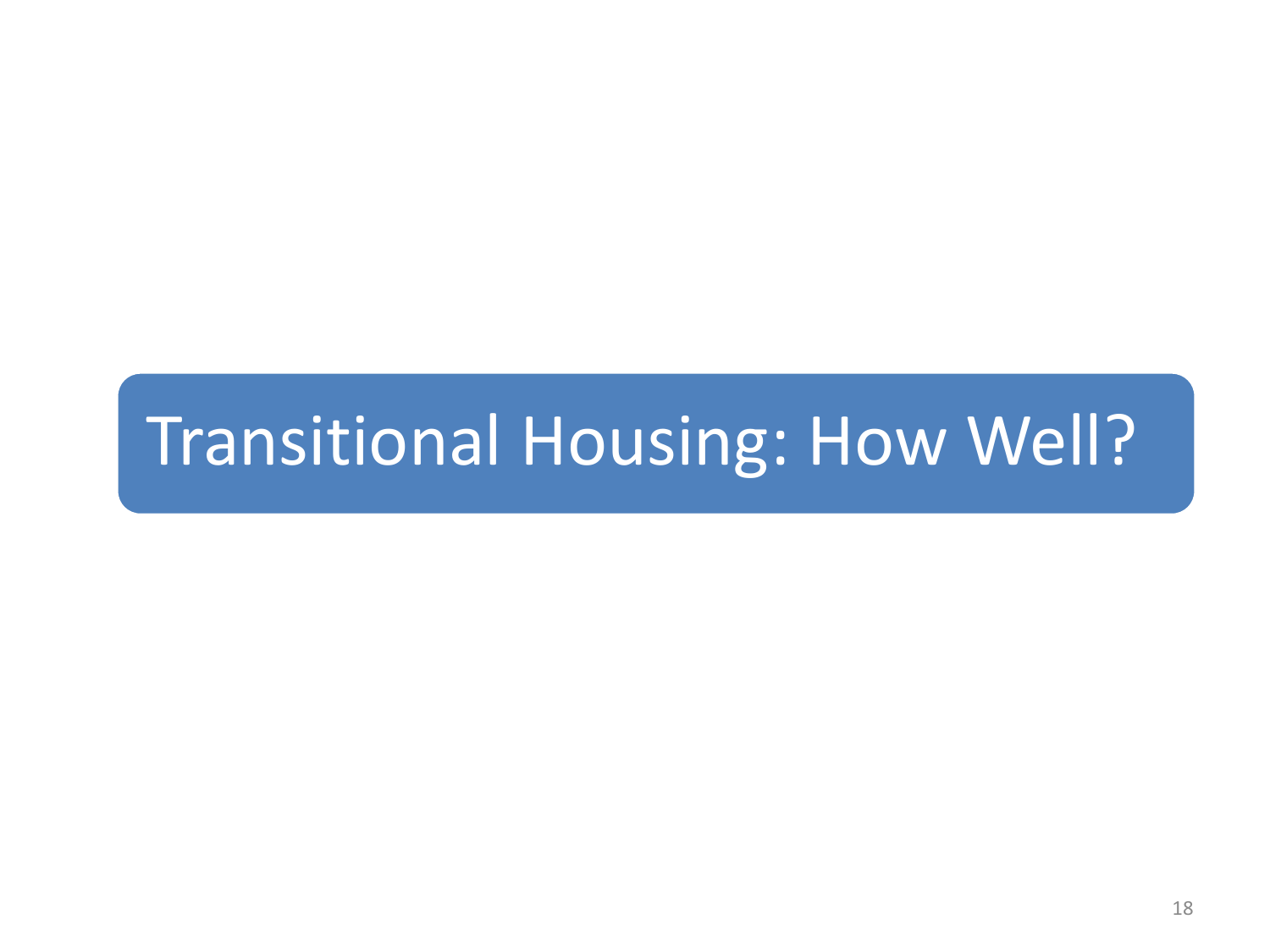## Program : *Restorative Justice Programs – Transitional Housing*

#### % Actual bed days utilized (Capped at 100 percent per provider)  $\sqrt{1}$ Q1 2016 71%  $8%$  1  $71$ 20% Q4 2015 79% Data Source: Transitional Housing Report 100 90% 90% 90% 90% 90% Q3 2015  $\frac{1}{2}$  $-14\%$ 57% 79%  $\sqrt{1}$ Q2 2015 59%  $-11\%$ о 71%  $0.66%$ 59% 57% 50 Q1 2015 66%  $\rightarrow$  0  $0\%$   $\rightarrow$  $0 -$ Q1 2015 02 2015 03 2015 Q4 2015 01 2016 ResultsScorecard.com

# Current Measure: How Well?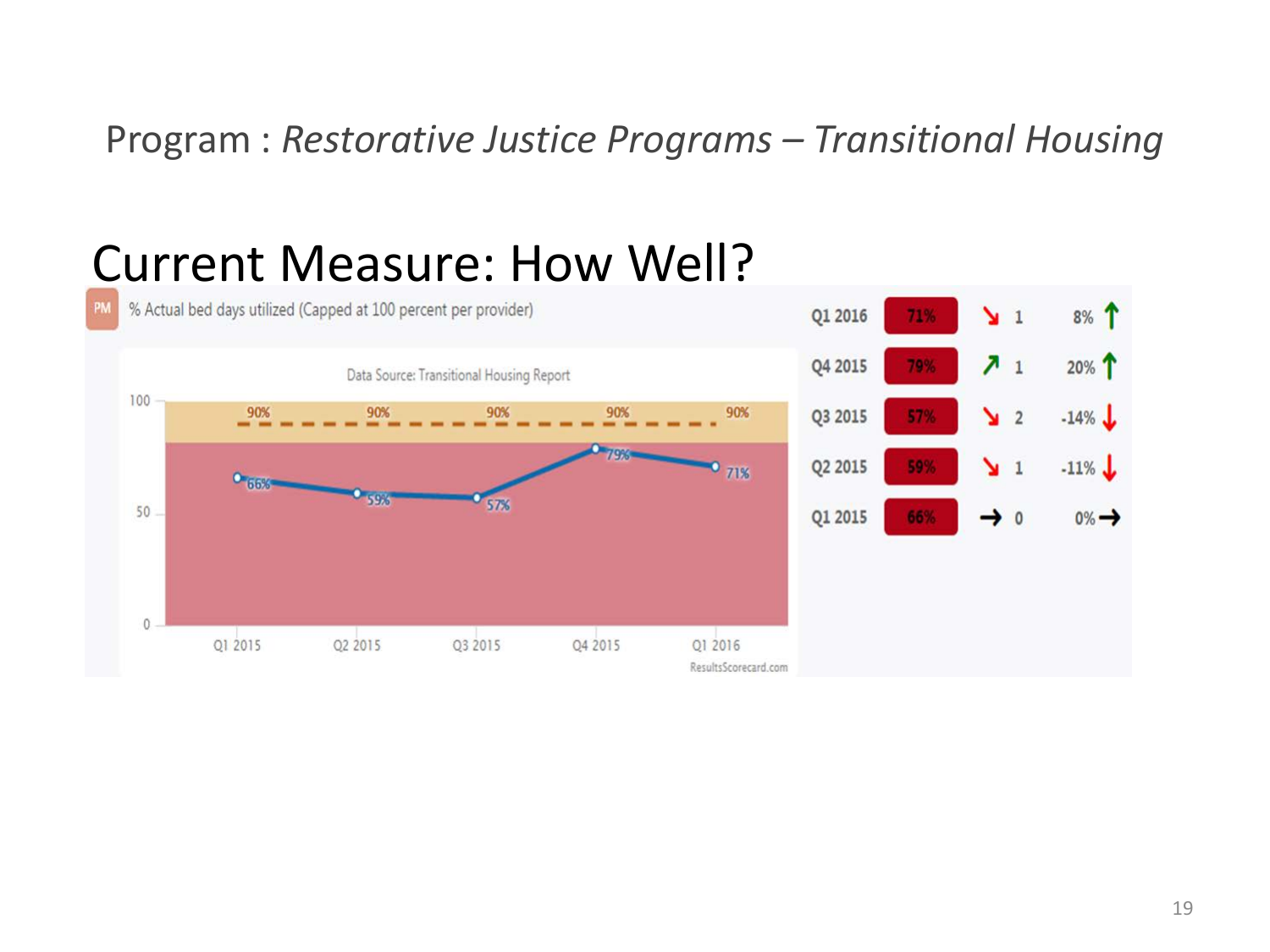# Transitional Housing: Is anyone better off?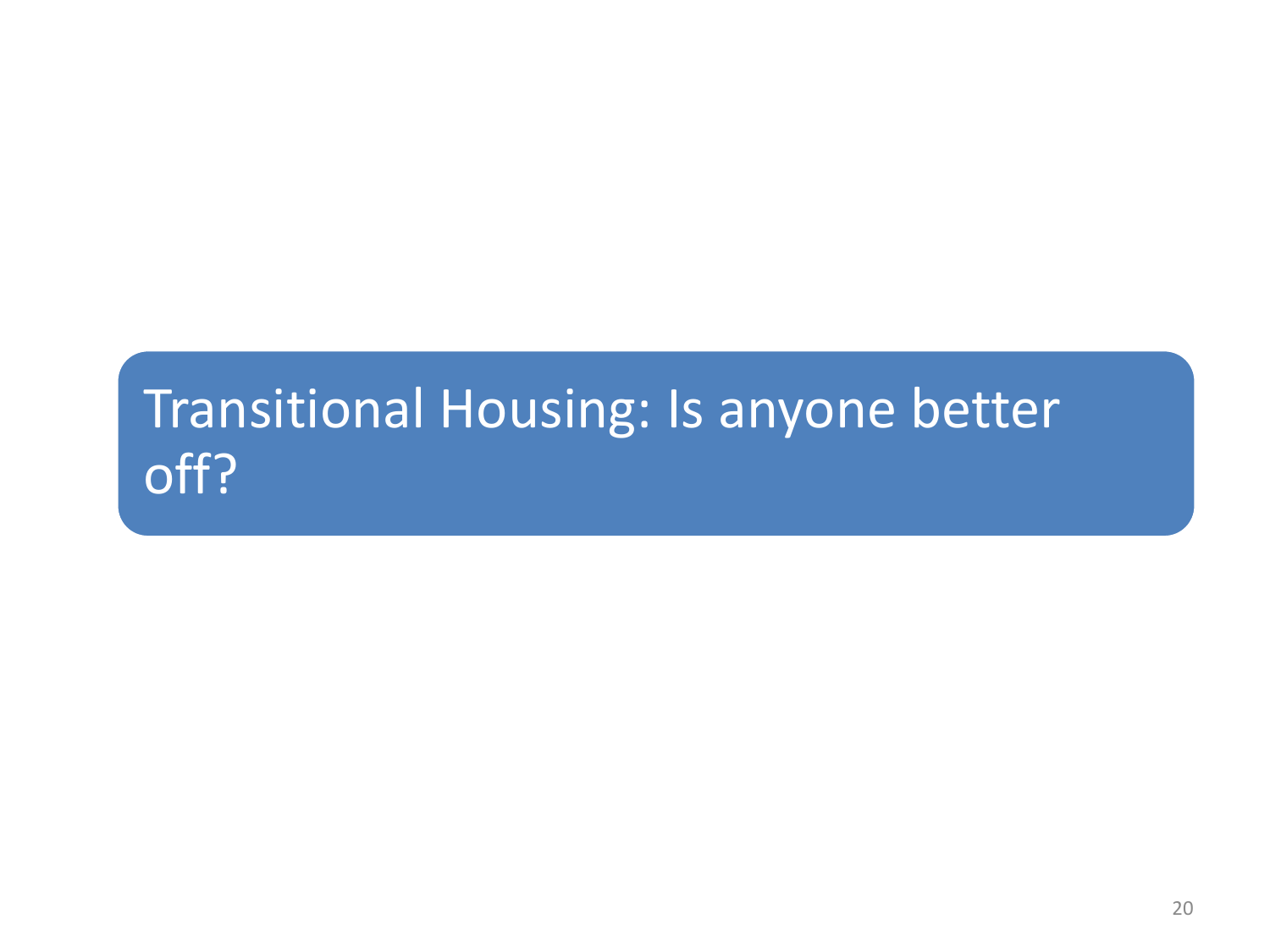Program : *Restorative Justice Programs – Transitional Housing*

# Current Measure: Better off?

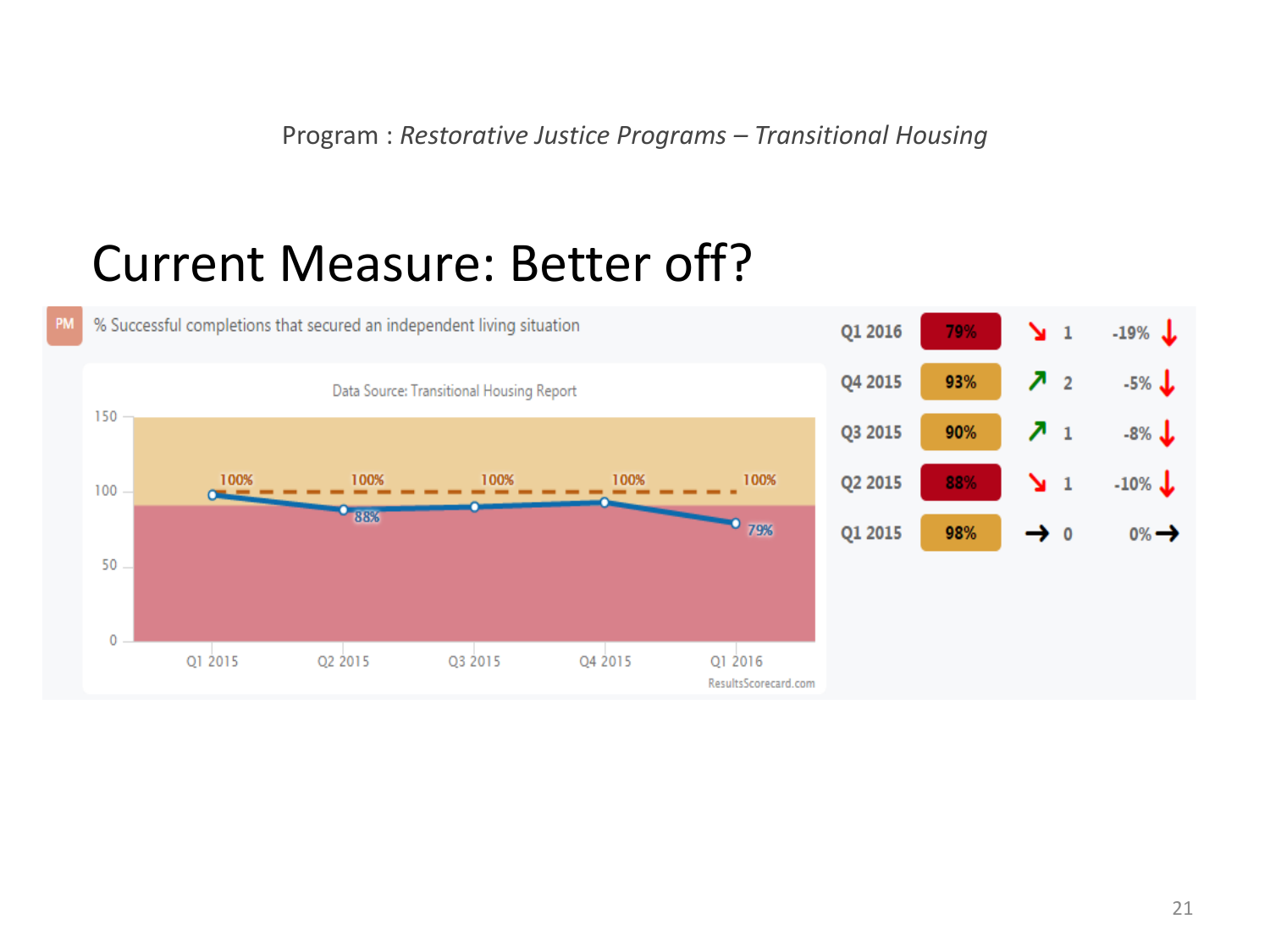# Current Measure: Better off?

|                                                  | Nov. 9,<br>2015 | Nov.<br>30 | Dec. 17 | Jan. 6,<br>2016 | Mar | Apr | May |
|--------------------------------------------------|-----------------|------------|---------|-----------------|-----|-----|-----|
| # held past minimum<br>sentence due to a lack of | 161             | 173        | 153     | 131             |     |     |     |
| housing - B1 Code Only                           | <b>Baseline</b> | 7%         | 12%     | 14%             |     |     |     |
|                                                  |                 |            |         |                 |     |     |     |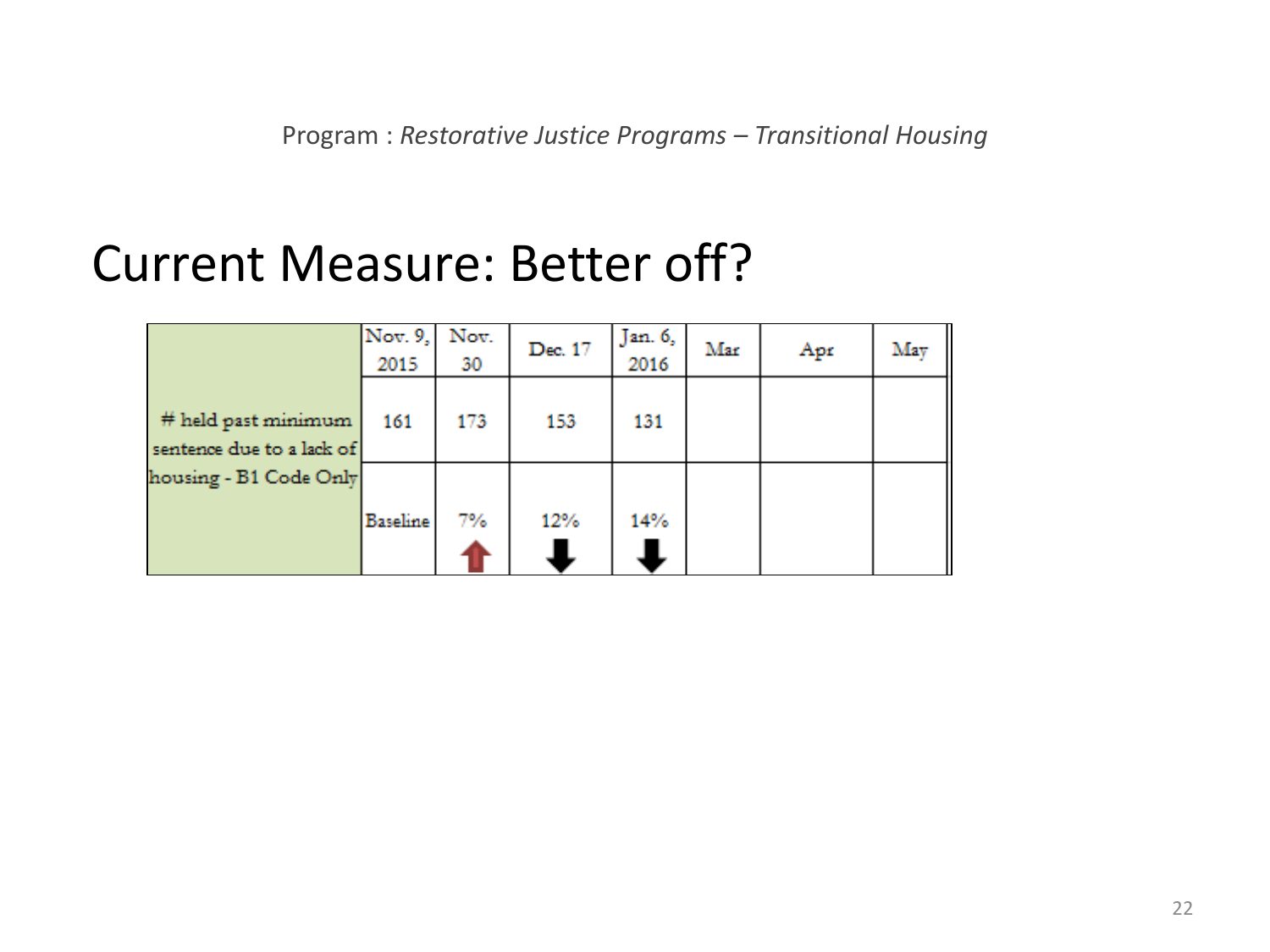

# Expenditure **History**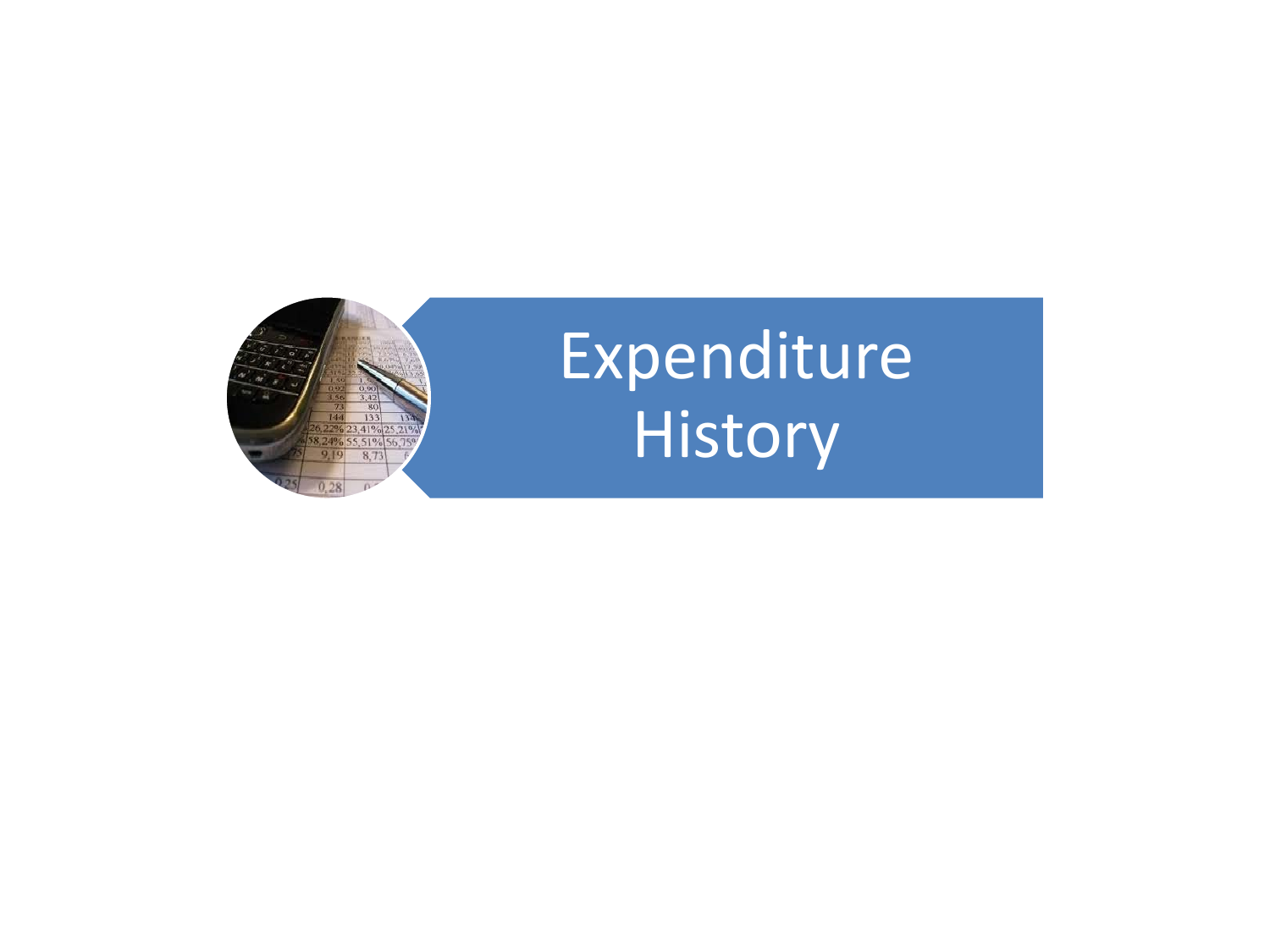| <b>AGENCY OF HUMAN SERVICES</b> |               |               |               |               |               |               |               |               |               |               |               |
|---------------------------------|---------------|---------------|---------------|---------------|---------------|---------------|---------------|---------------|---------------|---------------|---------------|
| DEPARTMENT OF CORRECTIONS       |               |               |               |               |               |               |               |               |               |               |               |
| <b>APPROPRIATION HISTORY</b>    |               |               |               |               |               |               |               |               |               |               |               |
| 2008 TO 2017                    |               |               |               |               |               |               |               |               |               |               |               |
|                                 |               |               |               |               |               |               |               |               | Appropriated  | <b>BAA</b>    | Requested     |
| <b>FUND TYPE</b>                | 2008          | 2009          | 2010          | 2011          | 2012          | 2013          | 2014          | 2015          | 2016          | 2016          | 2017          |
| <b>General Fund</b>             | \$118,267,555 | \$125,347,311 | \$127,040,243 | \$133,396,480 | \$130,023,262 | \$130,104,791 | \$138,664,144 | \$143,886,643 | \$145,577,671 | \$143,995,007 | \$144,097,358 |
| <b>Transportation Funds</b>     | \$0           | \$0           | \$0           | \$0           | \$0           | \$0           | \$0           | \$0           | \$0           | \$0           | \$0           |
| <b>Federal Funds</b>            | \$686,861     | \$584,861     | \$584,861     | \$170,962     | \$170,962     | \$470,962     | \$470,962     | \$470,962     | \$470,962     | \$470,962     | \$470,962     |
| All Other Funding Sources       | \$8,832,369   | \$9,079,667   | \$10,025,728  | \$10,652,268  | \$11,814,606  | \$13,628,587  | \$13,329,178  | \$13,182,734  | \$12,754,180  | \$13,085,959  | \$12,416,052  |
| <b>Grand Total</b>              | \$127,786,785 | \$135,011,839 | \$137,650,832 | \$144,219,710 | \$142,008,830 | \$144,204,340 | \$152,464,284 | \$157,540,339 | \$158,802,813 | \$157,551,928 | \$156,984,372 |
| <b>Percent Change</b>           |               |               |               |               |               |               |               |               |               |               |               |
| General Fund                    | 9.00%         | 5.99%         | 1.35%         | 5.00%         | $-2.53%$      | 0.06%         | 6.58%         | 3.77%         | 1.18%         | 0.08%         | 0.07%         |
| <b>Transportation Funds</b>     | 0.00%         | 0.00%         | $0.00\%$      | 0.00%         | 0.00%         | 0.00%         | 0.00%         | 0.00%         | 0.00%         | 0.00%         | 0.00%         |
| <b>Federal Funds</b>            | $-63.75%$     | $-14.85%$     | $0.00\%$      | $-70.77%$     | 0.00%         | 175.48%       | 0.00%         | 0.00%         | 0.00%         | 0.00%         | 0.00%         |
| All Other Funding Sources       | 7.86%         | 2.80%         | 10.42%        | 6.25%         | 10.91%        | 15.35%        | $-2.20%$      | $-1.10%$      | $-3.25%$      | $-0.73%$      | $-5.12%$      |
| <b>Grand Total</b>              | 7.76%         | 5.65%         | 1.95%         | 4.77%         | $-1.53%$      | 1.55%         | 5.73%         | 3.33%         | 0.80%         | 0.01%         | $-0.36%$      |
| Rolling Five Year Average       | 10.58%        | 8.77%         | 7.89%         | 5.31%         | 3.72%         | 2.48%         | 2.49%         | 2.77%         | 1.99%         | 1.51%         | 2.05%         |
| Rolling Three Year Average      | 10.62%        | 6.61%         | 5.12%         | 4.13%         | 1.73%         | 1.60%         | 1.91%         | 3.53%         | 3.32%         | 3.02%         | 0.99%         |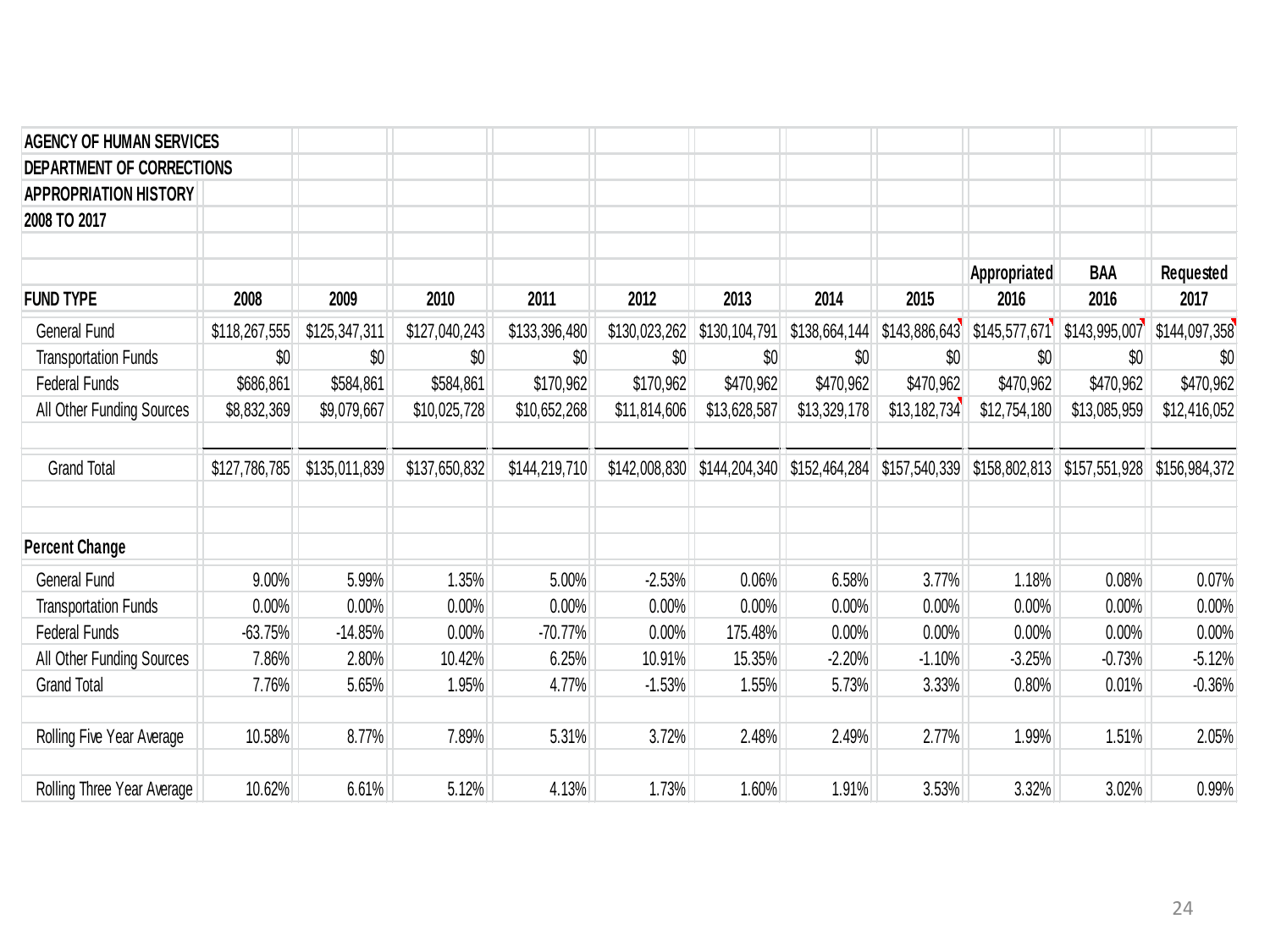# FY 2017 Budget Presentation

Summary

Ups & Downs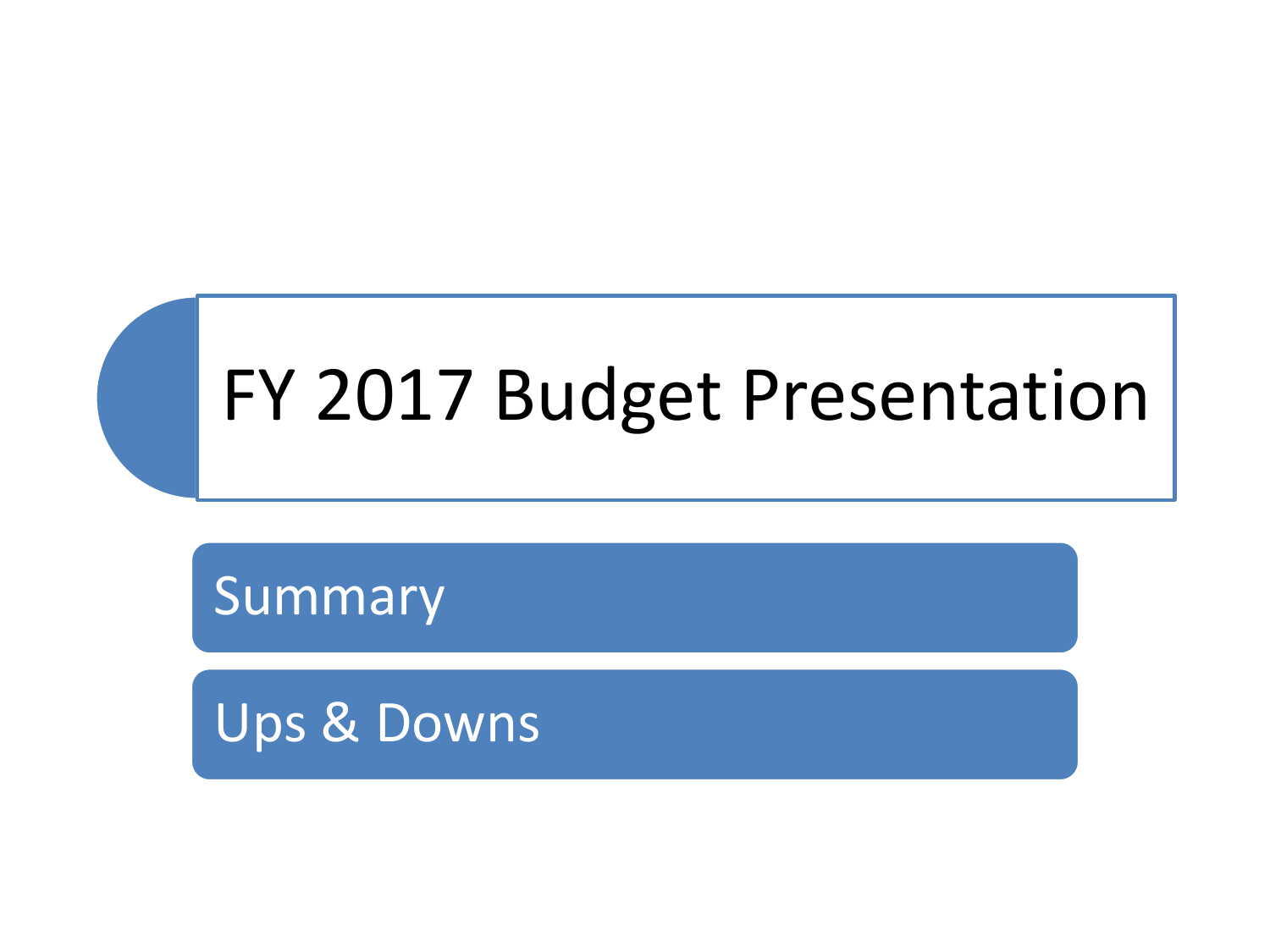## Agency of Human Services Department of Corrections Fiscal Year 2017 Governor's Budget Presentation

**Total Budget Decrease of (\$1,885,325) or a 1.21% decrease from the SFY 16 As Passed Appropriation of \$155,276,687. (All Funding Sources)**

- **Total General Fund Decrease: (\$1,547,197) or 1.09% decrease from SFY 16 As Passed Appropriation of \$142,051,545.**
- **Totals above do not include the restoration of \$3,526,126.** This was a one-time appropriation in FY15, which is being restored in the FY17 base budget. This was provided to DOC in ACT 58 Sec. C. 104(b).
- **Totals above do not include the restoration of \$66,884.** This was included in the June 17, 2015 Statement of Legislative Intent.

### **Pressures on the General Fund - Total: \$2,045,813 (includes one-time funding)**

- **Replace the Use of One-Time Carry Forward Funds from FY15: \$3,526,126**
	- **Please note**: this is not included as an FY17 GF pressure, as it was appropriated in FY15 as one-time, with the specific direction to carry forward for FY16 needs, and with the intent of being restored in the FY17 base budget.
- **Replace General Fund reduction, per Statement of Legislative Intent: \$66,884**
- **Please note**: this is not included as an FY17 GF pressure, as it was included in the Statement of Legislative Intent to be restored in the FY17 base budget.
- **Annualization of Pay Act and Related Benefits: \$4,197,130**
- **Reductions:** 
	- $\checkmark$  Closure of the Caledonia Community Work Camp (\$2,514,263)
		- This is a net savings of \$1,048,058 (the corresponding up is in OOS appropriation), and includes the reduction of 22 staff
	- $\checkmark$  Eliminate 1 vacant position (\$73,719)
	- $\checkmark$  Closure of CHSVT community field sites: (\$755,048)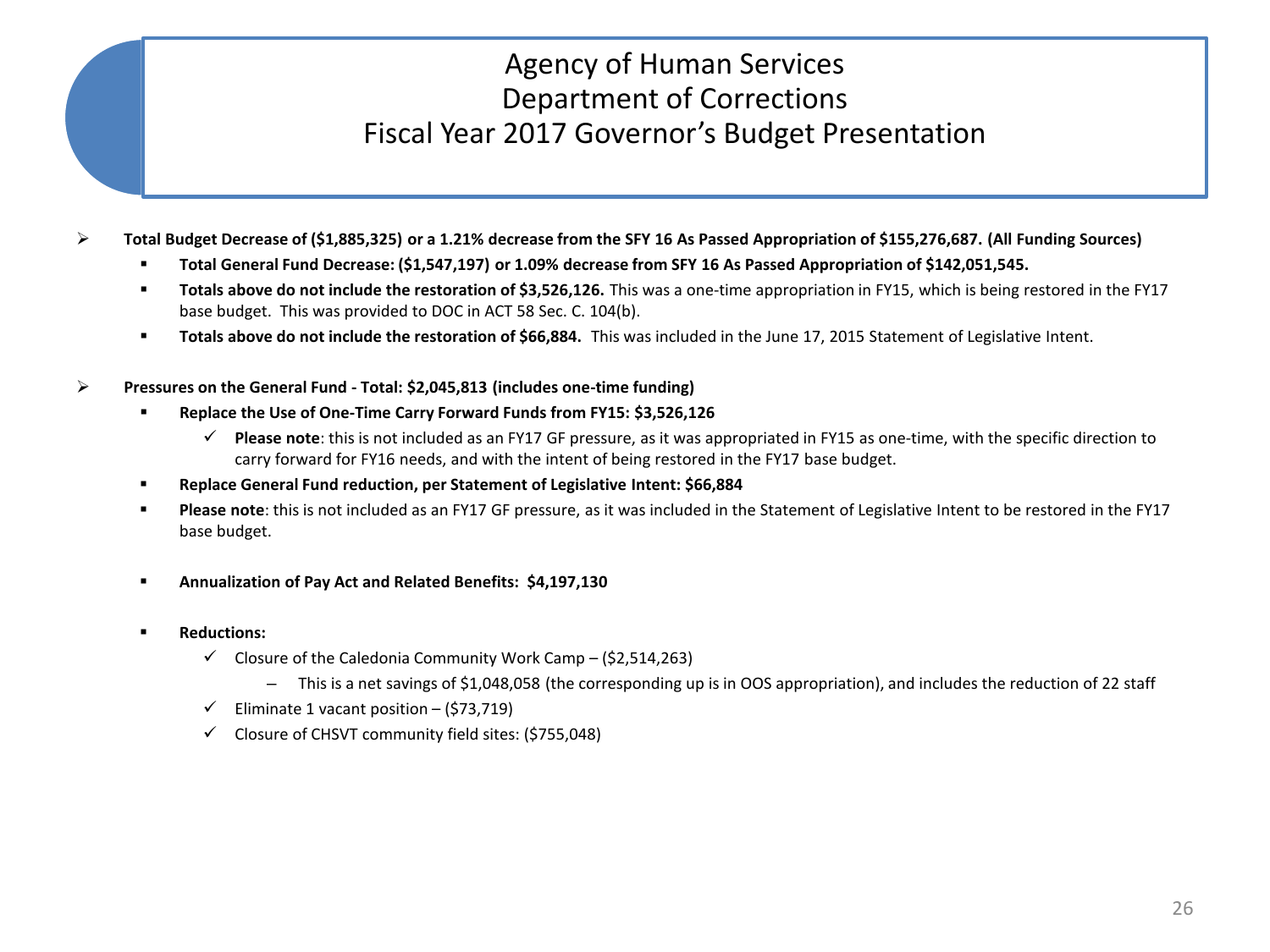## Agency of Human Services Department of Corrections Fiscal Year 2017 Governor's Budget Presentation

- **Offender Management System, operating costs: \$251,250**
- **Rent Expenses: (\$274,786):**
	- $\checkmark$  Williston (Central Office) (\$291,310)
	- $\checkmark$  Williston (IFS) (\$2,561)
	- $\checkmark$  Property Management Surcharge \$19,085
- **Facility Inflationary Pressures at CPI: Total \$533,252**
	- $\checkmark$  Water/Sewage \$118,426
	- $\checkmark$  Facility Food \$98,703
	- $\checkmark$  Restoration of Administrative Energy Reduction \$166,123
- **Internal Service Funds: (\$597,988)** 
	- $\checkmark$  Insurance Adjustments Worker's Comp, General Liability, Auto Liability, Commercial: \$478,227
	- $\checkmark$  Human Resource Services Assessment: (\$168,115)
	- $\nu$  DII Services: \$197,624
	- $V$  VISION: (\$93,058)
	- $\checkmark$  Fee for Space: (\$1,012,666)
- **Out of State Beds: (\$969,951)**
	- Out of State Caseload Projected at 241 Beds (99 below FY16 base appropriation): (\$2,436,156)
	- $\checkmark$  Increased capacity for closure of CCWC (total increase of 56 beds to 297 beds): \$1,466,205
- **Administrative Adjustments: (\$844,062)**
	- $\checkmark$  Includes B.1103 (a) DII allocation, B.1103 (b) HR, B.1104 (a) DII allocation, B.1103 (c)(1) FFS Efficient use of Space, B.1103(c)(2) FFS Energy Efficiency, B.1103(c)(3) Fleet. B.1104 (a) BGS and VISION reduction, and Energy Savings Reduction
- **Retirement Incentives: (\$1,104,060)**
	- 11 general fund positions not refilled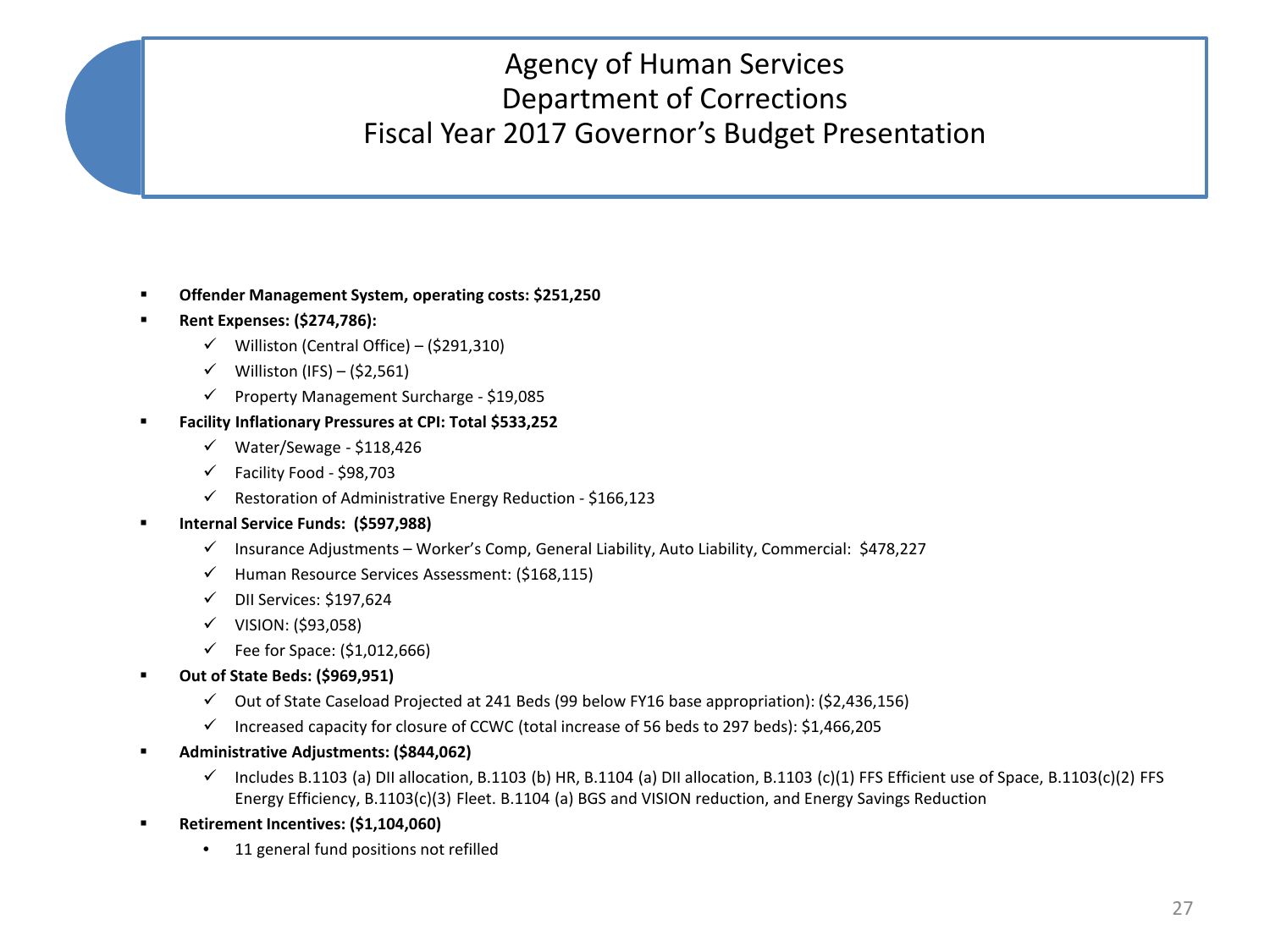### Agency of Human Services Department of Corrections Fiscal Year 2017 Governor's Budget Presentation

### **Special/Internal Service/Interdepartmental Transfer Fund Adjustments: (\$338,128)**

- All other funds total decrease of \$338,128 (2.56% reduction)
- **Education: (\$444,962) Education Fund** 
	- $\checkmark$  Closure of CHSVT community field sites: (\$755,048)
	- $\checkmark$  Retirement Incentive: (\$79,304)
	- Employee Salaries and Fringe Benefit Rate Base (Retirement, Health, Dental, LTD, Life, FICA/Medicare): \$389,390
	- Recreation: Employee Salaries and Fringe Benefit Rate Base (Retirement, Health, Dental, LTD, Life, FICA/Medicare): \$14,994
	- VOWP: Employee Salaries and Fringe Benefit Rate Base (Retirement, Health, Dental, LTD, Life, FICA/Medicare): \$91,840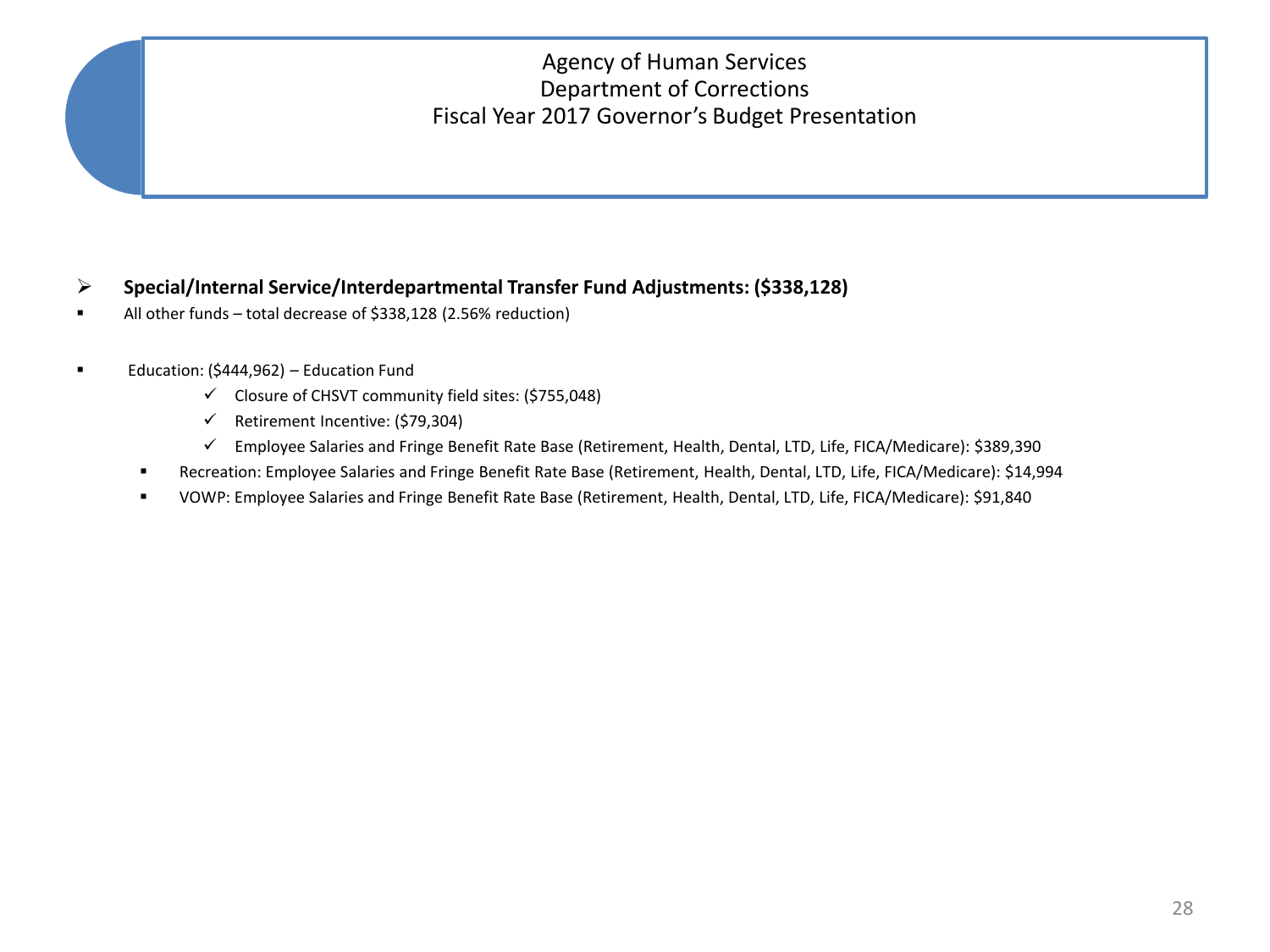| <b>FY17 Department Request - DOC</b>          |              |              |                     |              |                |                  |                  |               |              |
|-----------------------------------------------|--------------|--------------|---------------------|--------------|----------------|------------------|------------------|---------------|--------------|
|                                               |              |              |                     |              |                |                  |                  |               |              |
|                                               |              |              |                     |              |                |                  | <b>VT Health</b> |               |              |
|                                               |              |              |                     |              |                |                  | <b>Connect</b>   |               |              |
|                                               |              |              |                     |              |                |                  | (Portion         |               |              |
|                                               |              |              | <b>State Health</b> |              | Internal       |                  | <b>Funded By</b> | <b>Invmnt</b> |              |
|                                               | GF           | <b>SF</b>    | <b>Care Res</b>     | <b>IdptT</b> | <b>Service</b> | <b>FF</b>        | SHCRF)           | <b>GCF</b>    | Total        |
| Corrections - Administration - As Passed FY16 | 2,554,592    |              |                     |              |                |                  |                  |               | 2,554,592    |
| <b>Personal Services:</b>                     |              |              |                     |              |                |                  |                  |               |              |
|                                               |              |              |                     |              |                |                  |                  |               |              |
| <b>Operating:</b>                             |              |              |                     |              |                |                  |                  |               |              |
| 2015 Act 58 Sections B. 1103 and B. 1104      | (2,740)      |              |                     |              |                |                  |                  |               | (2,740)      |
| <b>FY16 after other changes</b>               | (2,740)      | $\mathbf{0}$ | $\mathbf{0}$        | $\pmb{0}$    | 0              | $\mathbf{0}$     | $\pmb{0}$        | $\mathbf 0$   | (2,740)      |
| <b>Total after FY16 other changes</b>         | 2,551,852    | $\mathbf{0}$ | $\mathbf{0}$        | $\mathbf{0}$ | $\mathbf{0}$   | $\mathbf{0}$     | $\mathbf{0}$     | $\mathbf{0}$  | 2,551,852    |
| FY16 after other changes                      |              |              |                     |              |                |                  |                  |               |              |
| <b>Personal Services:</b>                     |              |              |                     |              |                |                  |                  |               |              |
| Salary and Fringe Increase                    | 341,132      |              |                     |              |                |                  |                  |               | 341,132      |
| Retirement Incentive (BAA Item)               | (70, 872)    |              |                     |              |                |                  |                  |               | (70, 872)    |
| <b>Operating Expenses:</b>                    |              |              |                     |              |                |                  |                  |               |              |
|                                               |              |              |                     |              |                |                  |                  |               |              |
| Grants:                                       |              |              |                     |              |                |                  |                  |               |              |
|                                               |              |              |                     |              |                |                  |                  |               |              |
| <b>FY17 Changes</b>                           | 270,260      | $\mathbf{0}$ | $\mathbf{0}$        | $\mathbf{0}$ | $\mathbf{0}$   | $\boldsymbol{0}$ | $\mathbf{0}$     | $\mathbf{0}$  | 270,260      |
| <b>FY17 Gov Recommended</b>                   | 2,822,112    | $\mathbf{0}$ | $\mathbf{0}$        | $\mathbf{0}$ | $\mathbf{0}$   | $\mathbf{0}$     | $\mathbf{0}$     | $\mathbf{0}$  | 2,822,112    |
| <b>FY17 Legislative Changes</b>               |              |              |                     |              |                |                  |                  |               |              |
| <b>FY17 Subtotal of Legislative Changes</b>   | $\mathbf{0}$ | $\mathbf 0$  | $\mathbf{0}$        | $\mathbf{0}$ | $\mathbf 0$    | $\mathbf 0$      | $\mathbf{0}$     | $\mathbf{0}$  | $\mathbf{0}$ |
| FY17 As Passed - Dept ID 3480001000           | 2,822,112    | $\mathbf 0$  | $\mathbf{0}$        | $\mathbf 0$  | $\mathbf 0$    | $\mathbf 0$      | $\mathbf{0}$     | $\pmb{0}$     | 2,822,112    |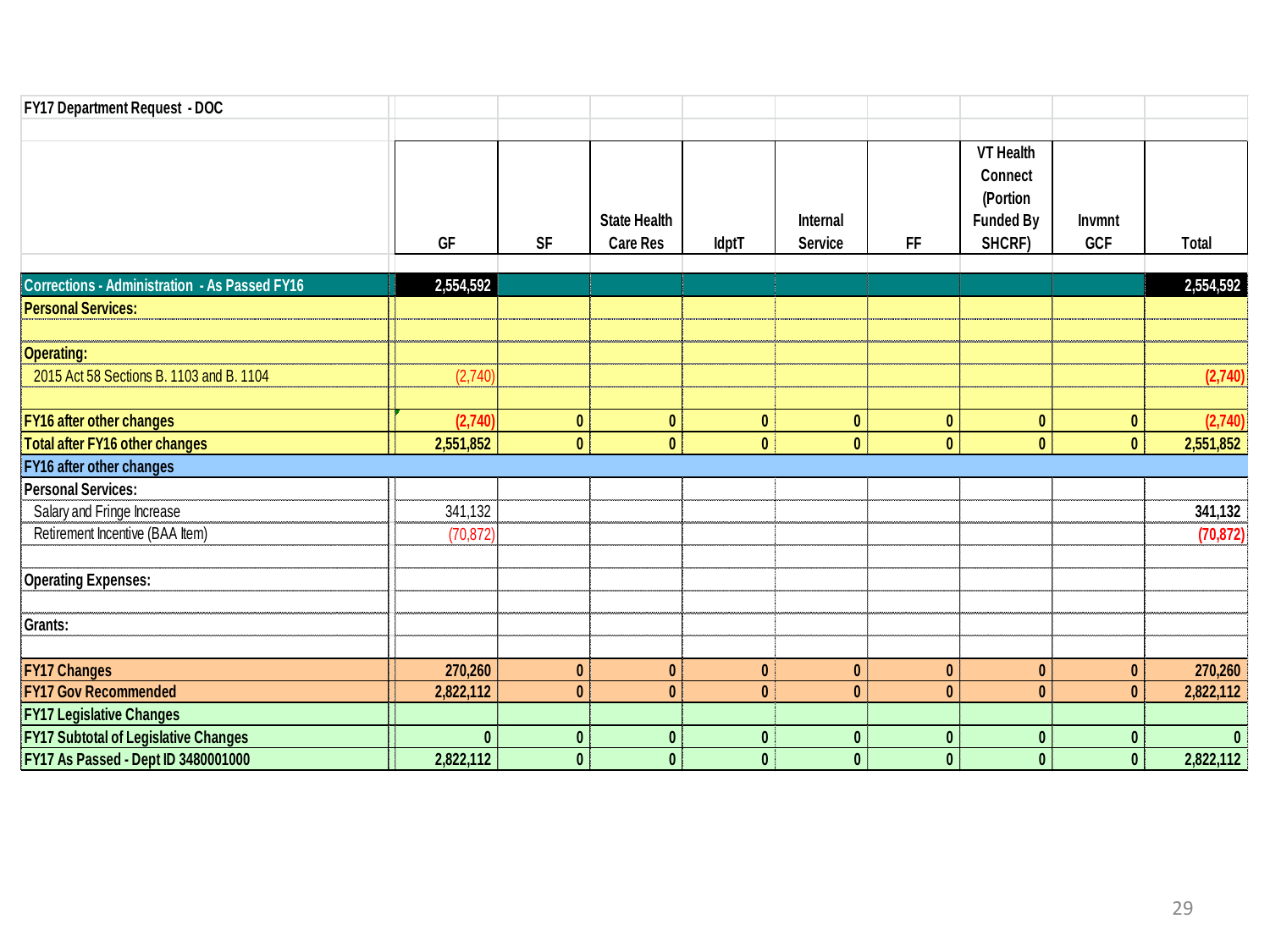| <b>Corrections - Parole Board - As Passed FY16</b>                     | 322,230                      |                       |                              |                         |                              |                          |                              |                              | 322,230                   |
|------------------------------------------------------------------------|------------------------------|-----------------------|------------------------------|-------------------------|------------------------------|--------------------------|------------------------------|------------------------------|---------------------------|
| <b>Operating Expenses:</b>                                             |                              |                       |                              |                         |                              |                          |                              |                              |                           |
| 2015 Act 58 Sections B. 1103 and B. 1104                               | (229)                        |                       |                              |                         |                              |                          |                              |                              | (229)                     |
|                                                                        |                              |                       |                              |                         |                              |                          |                              |                              |                           |
| FY16 after other changes                                               | (229)                        | $\mathbf{0}$          | $\mathbf{0}$                 | $\mathbf{0}$            | $\mathbf{0}$                 | $\bf{0}$                 | $\mathbf{0}$                 | $\mathbf{0}$                 | (229)                     |
| Total after FY16 other changes                                         | 322,001                      | $\mathbf{0}$          | $\mathbf{0}$                 | $\mathbf{0}$            | $\mathbf{0}$                 | $\mathbf{0}$             | $\mathbf{0}$                 | $\mathbf{0}$                 | 322,001                   |
| FY16 after other changes                                               |                              |                       |                              |                         |                              |                          |                              |                              |                           |
| Personal Services:                                                     |                              |                       |                              |                         |                              |                          |                              |                              |                           |
| Salary and Fringe Increase                                             | 4,182                        |                       |                              |                         |                              |                          |                              |                              | 4,182                     |
|                                                                        |                              |                       |                              |                         |                              |                          |                              |                              |                           |
| <b>Operating Expenses:</b>                                             |                              |                       |                              |                         |                              |                          |                              |                              |                           |
| Property Management Surcharge                                          | 527                          |                       |                              |                         |                              |                          |                              |                              | 527                       |
|                                                                        |                              |                       |                              |                         |                              |                          |                              |                              |                           |
| Grants:                                                                |                              |                       |                              |                         |                              |                          |                              |                              |                           |
|                                                                        |                              |                       |                              |                         |                              |                          |                              |                              |                           |
| <b>FY17 Changes</b>                                                    | 4,709                        | $\mathbf{0}$          | $\mathbf{0}$                 | $\mathbf{0}$            | $\mathbf{0}$                 | $\mathbf{0}$             | $\mathbf{0}$                 | $\mathbf{0}$                 | 4,709                     |
| <b>FY17 Gov Recommended</b>                                            | 326,710                      | $\mathbf{0}$          | $\mathbf{0}$                 | $\mathbf{0}$            | $\mathbf{0}$                 | $\mathbf{0}$             | $\mathbf{0}$                 | $\mathbf{0}$                 | 326,710                   |
| <b>FY17 Legislative Changes</b>                                        |                              |                       |                              |                         |                              |                          |                              |                              |                           |
| <b>FY17 Subtotal of Legislative Changes</b>                            | $\mathbf{0}$                 | $\mathbf{0}$          | $\mathbf{0}$                 | $\mathbf{0}$            | $\mathbf{0}$                 | $\mathbf{0}$             | $\mathbf{0}$                 | $\mathbf{0}$                 | $\mathbf{0}$              |
| FY17 As Passed - Dept ID 3480002000                                    | 326,710                      | $\mathbf{0}$          | $\mathbf{0}$                 | $\mathbf{0}$            | $\mathbf{0}$                 | $\mathbf{0}$             | $\mathbf{0}$                 | $\mathbf{0}$                 | 326,710                   |
|                                                                        |                              |                       |                              |                         |                              |                          |                              |                              |                           |
|                                                                        |                              |                       |                              |                         |                              |                          |                              |                              |                           |
| <b>Corrections - Correctional Educ - As Passed FY16</b>                |                              | 3,554,425             |                              | 228,484                 |                              |                          |                              |                              | 3,782,909                 |
| <b>Personal Services:</b>                                              |                              |                       |                              |                         |                              |                          |                              |                              |                           |
|                                                                        |                              |                       |                              |                         |                              |                          |                              |                              |                           |
| FY16 after other changes                                               | $\mathbf{0}$                 | $\mathbf{0}$          | $\mathbf{0}$                 | $\mathbf{0}$            | $\mathbf{0}$                 | $\mathbf{0}$             | $\mathbf{0}$                 | $\mathbf{0}$                 | $\mathbf{0}$              |
| Total after FY16 other changes                                         | $\mathbf{0}$                 | 3,554,425             | $\mathbf{0}$                 | 228,484                 | $\mathbf{0}$                 | $\mathbf{0}$             | $\mathbf{0}$                 | $\mathbf{0}$                 | 3,782,909                 |
| FY16 after other changes                                               |                              |                       |                              |                         |                              |                          |                              |                              |                           |
| Personal Services:                                                     |                              |                       |                              |                         |                              |                          |                              |                              |                           |
| Salary and Fringe Increase                                             |                              | 389,390               |                              |                         |                              |                          |                              |                              | 389,390                   |
| Retirement Incentive (BAA Item)                                        |                              | (79, 304)             |                              |                         |                              |                          |                              |                              | (79, 304)                 |
| Close CHSVT community field sites                                      |                              | (734, 402)            |                              |                         |                              |                          |                              |                              | (734, 402)                |
|                                                                        |                              |                       |                              |                         |                              |                          |                              |                              |                           |
| <b>Operating Expenses:</b>                                             |                              |                       |                              |                         |                              |                          |                              |                              |                           |
| Close CHSVT community field sites                                      |                              | (20, 646)             |                              |                         |                              |                          |                              |                              | (20, 646)                 |
|                                                                        |                              |                       |                              |                         |                              |                          |                              |                              |                           |
| Grants:                                                                |                              |                       |                              |                         |                              |                          |                              |                              |                           |
|                                                                        |                              |                       |                              |                         |                              |                          |                              |                              |                           |
| <b>FY17 Changes</b>                                                    | $\mathbf{0}$                 | (444, 962)            | $\mathbf{0}$                 | $\mathbf{0}$            | $\mathbf{0}$                 | $\mathbf{0}$             | $\mathbf{0}$                 | $\mathbf{0}$                 | (444, 962)                |
| <b>FY17 Gov Recommended</b>                                            | $\mathbf{0}$                 | 3,109,463             | $\mathbf{0}$                 | 228,484                 | $\mathbf{0}$                 | $\mathbf{0}$             | $\mathbf{0}$                 | $\mathbf{0}$                 | 3,337,947                 |
| <b>FY17 Legislative Changes</b>                                        |                              |                       |                              |                         |                              |                          |                              |                              |                           |
| <b>FY17 Legislative Changes</b><br>FY17 As Passed - Dept ID 3480003000 | $\mathbf{0}$<br>$\mathbf{0}$ | $\bf{0}$<br>3.109.463 | $\mathbf{0}$<br>$\mathbf{0}$ | $\mathbf{0}$<br>228.484 | $\mathbf{0}$<br>$\mathbf{0}$ | $\bf{0}$<br>$\mathbf{0}$ | $\mathbf{0}$<br>$\mathbf{0}$ | $\mathbf{0}$<br>$\mathbf{0}$ | $\mathbf{0}$<br>3,337,947 |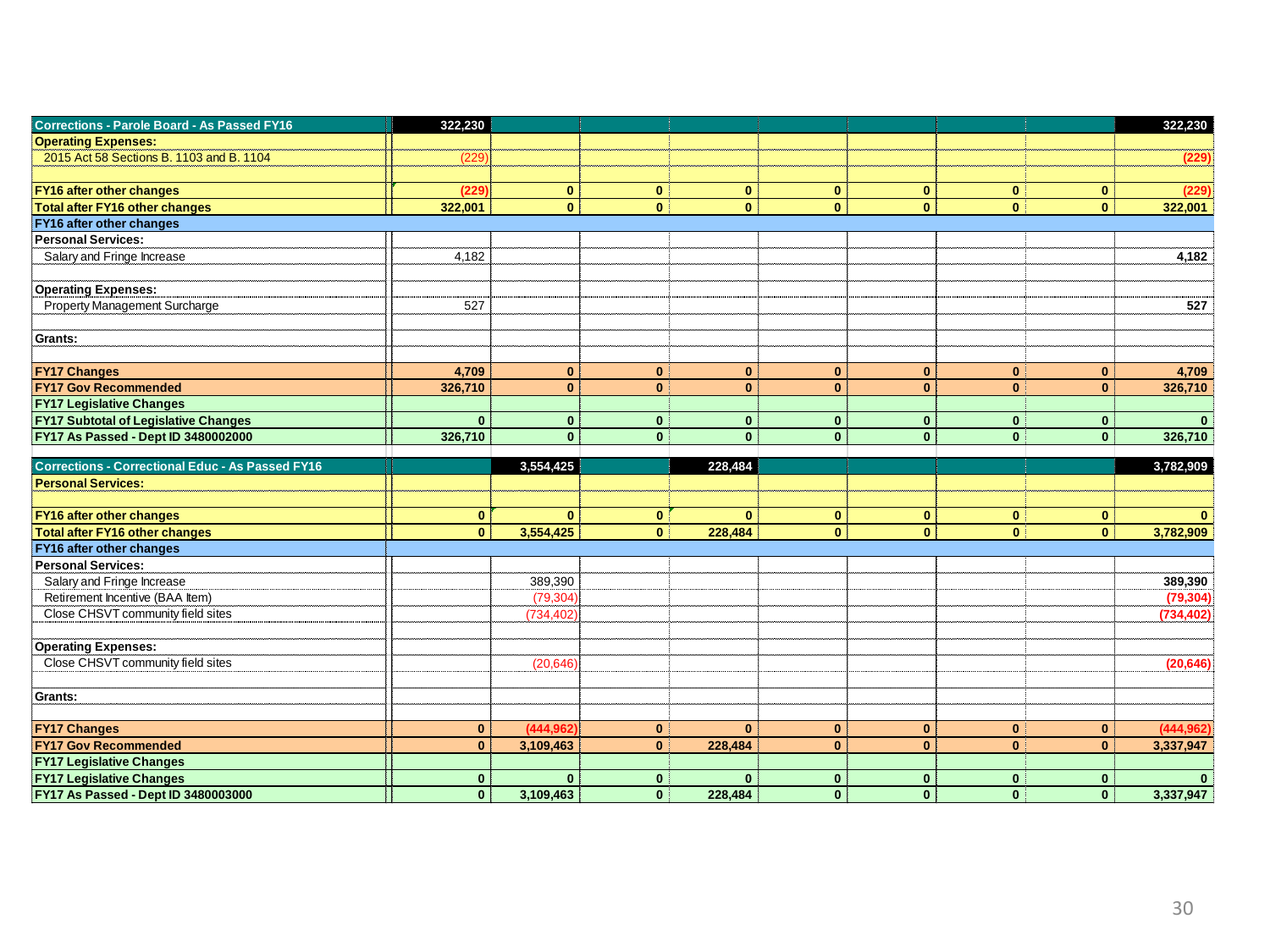| <b>Correctional Services - As Passed FY16</b>                | 131,165,662  | 483.963      |              | 396,315      |              | 470.962      |              | 5,387,869    | 137,904,771  |
|--------------------------------------------------------------|--------------|--------------|--------------|--------------|--------------|--------------|--------------|--------------|--------------|
| <b>Personal Services:</b>                                    |              |              |              |              |              |              |              |              |              |
| 2015 Act 58 Sections B. 1103 and B. 1104                     | (841,093)    |              |              |              |              |              |              |              | (841,093)    |
|                                                              |              |              |              |              |              |              |              |              | $\bf{0}$     |
| <b>Operating Expenses:</b>                                   |              |              |              |              |              |              |              |              |              |
|                                                              |              |              |              |              |              |              |              |              | $\mathbf{0}$ |
| FY16 after other changes                                     | (841,093)    | $\mathbf{0}$ | $\mathbf{0}$ | $\mathbf{0}$ | $\mathbf{0}$ | $\mathbf{0}$ | $\mathbf{0}$ | $\mathbf{0}$ | (841,093)    |
| <b>Total after FY16 other changes</b>                        | 130,324,569  | 483,963      | $\mathbf{0}$ | 396,315      | $\mathbf{0}$ | 470,962      | $\mathbf{0}$ | 5,387,869    | 137,063,678  |
| FY16 after other changes                                     |              |              |              |              |              |              |              |              |              |
| <b>Personal Services:</b>                                    |              |              |              |              |              |              |              |              |              |
| Replace one-time funds carried forward from SFY15            | 3,526,126    |              |              |              |              |              |              |              | 3,526,126    |
| Salary and Fringe Increase                                   | 3,851,816    |              |              |              |              |              |              |              | 3,851,816    |
| Retirement Incentive (BAA Item)                              | (1,033,188)  |              |              |              |              |              |              |              | (1,033,188)  |
| Technical correction                                         | 66.884       |              |              |              |              |              |              |              | 66,884       |
| Offender Management System operating costs, post-            |              |              |              |              |              |              |              |              |              |
| implementation                                               | 251,250      |              |              |              |              |              |              |              | 251,250      |
|                                                              |              |              |              |              |              |              |              |              |              |
| Eliminate one vacant position                                | (73, 719)    |              |              |              |              |              |              |              | (73, 719)    |
| Closure of the Caledonia Community Work Camp (CCWC)          | (2,514,263)  |              |              |              |              |              |              |              | (2,514,263)  |
|                                                              |              |              |              |              |              |              |              |              |              |
| <b>Operating Expenses:</b>                                   |              |              |              |              |              |              |              |              |              |
| Energy and Utilities CPI                                     | 166,123      |              |              |              |              |              |              |              | 166,123      |
| Facility Food CPI                                            | 98,703       |              |              |              |              |              |              |              | 98,703       |
| Water and Sewer (info. from towns)                           | 118,426      |              |              |              |              |              |              |              | 118,426      |
| Internal Service Fund (ISF) Insurance adjustments (include   |              |              |              |              |              |              |              |              |              |
| General Liability, Auto Liability, Commercial, and Property) | 478,227      |              |              |              |              |              |              |              | 478,227      |
| Lease savings                                                | (293, 871)   |              |              |              |              |              |              |              | (293, 871)   |
| <b>Property Management Surcharge</b>                         | 18,558       |              |              |              |              |              |              |              | 18,558       |
|                                                              |              |              |              |              |              |              |              |              | $\mathbf 0$  |
| <b>Internal Service Funds:</b>                               |              |              |              |              |              |              |              |              | $\mathbf 0$  |
| <b>ISF DHR</b>                                               | (168, 115)   |              |              |              |              |              |              |              | (168, 115)   |
| <b>ISF DII Demand</b>                                        | 246.427      |              |              |              |              |              |              |              | 246,427      |
| <b>ISF DII</b>                                               | (48, 803)    |              |              |              |              |              |              |              | (48, 803)    |
| <b>ISF Fee for Space</b>                                     | (1,012,666)  |              |              |              |              |              |              |              | (1,012,666)  |
| <b>ISF VISION</b>                                            | (93,058)     |              |              |              |              |              |              |              | (93,058)     |
|                                                              |              |              |              |              |              |              |              |              | $\mathbf 0$  |
| Grants:                                                      |              |              |              |              |              |              |              |              |              |
|                                                              |              |              |              |              |              |              |              |              | $\mathbf{0}$ |
| <b>FY17 Changes</b>                                          | 3,584,857    | $\mathbf{0}$ | $\mathbf{0}$ | $\mathbf{0}$ | $\bf{0}$     | $\bf{0}$     | $\mathbf{0}$ | $\mathbf{0}$ | 3,584,857    |
| <b>FY17 Gov Recommended</b>                                  | 133,909,426  | 483,963      | $\mathbf{0}$ | 396,315      | $\mathbf{0}$ | 470.962      | $\mathbf{0}$ | 5,387,869    | 140,648,535  |
| <b>FY17 Legislative Changes</b>                              |              |              |              |              |              |              |              |              |              |
| <b>FY17 Subtotal of Legislative Changes</b>                  | $\mathbf{0}$ | $\mathbf{0}$ | $\mathbf{0}$ | $\mathbf{0}$ | $\bf{0}$     | $\bf{0}$     | $\mathbf{0}$ | $\mathbf{0}$ | $\bf{0}$     |
| FY17 As Passed - Dept ID 3480004000                          | 133,909,426  | 483,963      | $\mathbf{0}$ | 396,315      | $\mathbf{0}$ | 470.962      | $\mathbf{0}$ | 5,387,869    | 140,648,535  |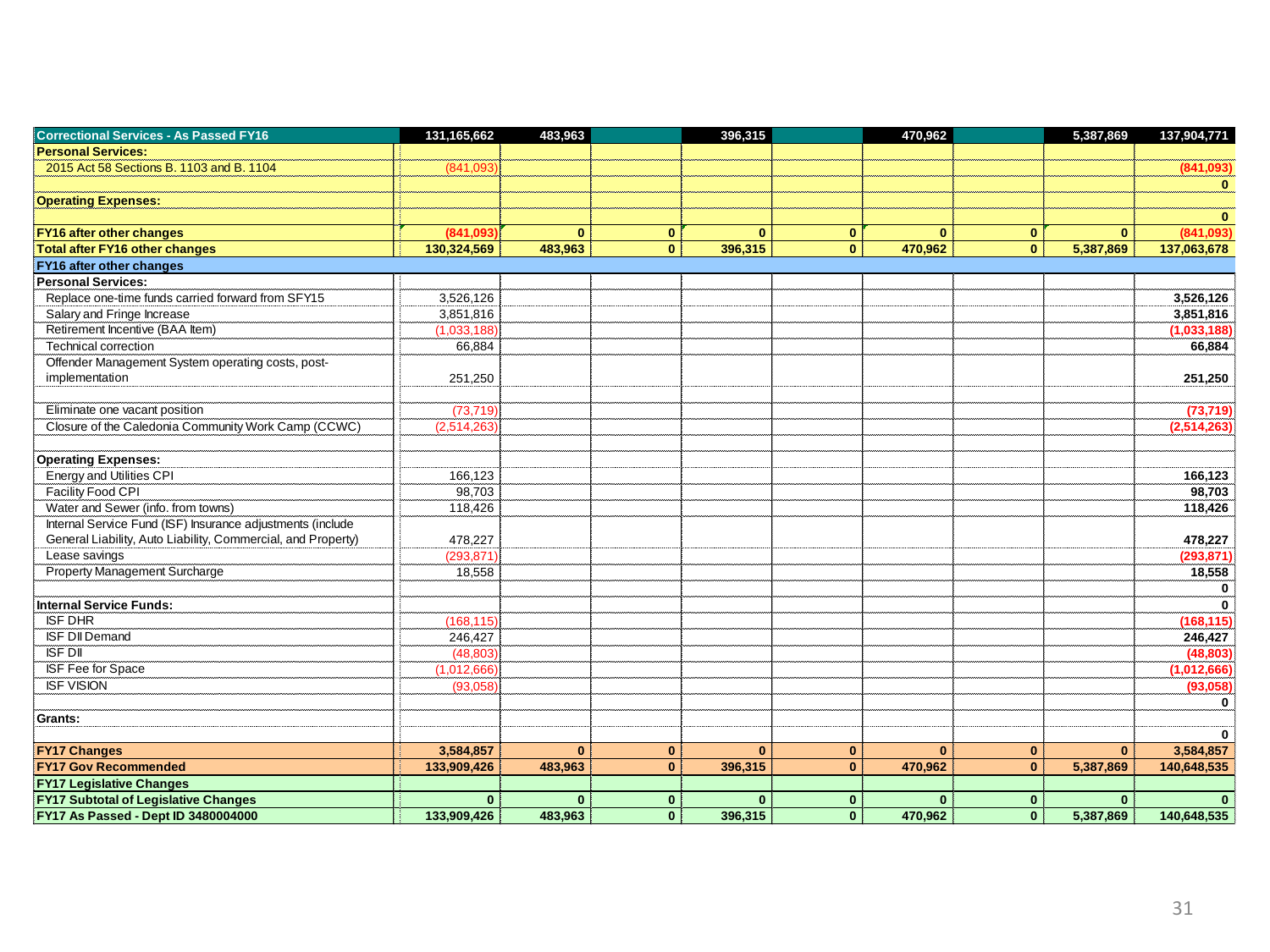| <b>Correctional Services - out-of-state beds - As Passed FY16</b> | 8,009,061    |              |              |              |              |              |              |              | 8,009,061       |
|-------------------------------------------------------------------|--------------|--------------|--------------|--------------|--------------|--------------|--------------|--------------|-----------------|
| other changes:                                                    |              |              |              |              |              |              |              |              |                 |
|                                                                   |              |              |              |              |              |              |              |              | $\bullet$       |
|                                                                   |              |              |              |              |              |              |              |              | $\overline{0}$  |
|                                                                   |              |              |              |              |              |              |              |              | $\mathbf{0}$    |
| FY16 after other changes                                          | $\mathbf{0}$ | $\mathbf{0}$ | $\bf{0}$     | $\mathbf{0}$ | $\mathbf{0}$ | $\mathbf{0}$ | $\mathbf{0}$ | $\mathbf{0}$ | $\overline{0}$  |
| <b>Total after FY16 other changes</b>                             | 8,009,061    | $\mathbf{0}$ | $\mathbf{0}$ | $\mathbf{0}$ | $\mathbf{0}$ | $\mathbf{0}$ | $\mathbf{0}$ | $\mathbf{0}$ | 8,009,061       |
| FY16 after other changes                                          |              |              |              |              |              |              |              |              |                 |
| <b>Personal Services:</b>                                         |              |              |              |              |              |              |              |              |                 |
| Reduction from 340 beds to 241 beds                               | (2,436,156)  |              |              |              |              |              |              |              | (2,436,156)     |
| Additional 56 beds needed for CCWC proposal (total of 297         |              |              |              |              |              |              |              |              |                 |
| beds)                                                             | 1,466,205    |              |              |              |              |              |              |              | 1,466,205       |
|                                                                   |              |              |              |              |              |              |              |              |                 |
| <b>Operating expenses:</b>                                        |              |              |              |              |              |              |              |              |                 |
|                                                                   |              |              |              |              |              |              |              |              | $\mathbf{0}$    |
| Grants:                                                           |              |              |              |              |              |              |              |              |                 |
|                                                                   |              |              |              |              |              |              |              |              | $\mathbf{0}$    |
| <b>FY17 Changes</b>                                               | (969, 951)   | $\mathbf{0}$ | $\mathbf{0}$ | $\mathbf{0}$ | $\mathbf{0}$ | $\mathbf{0}$ | $\mathbf{0}$ | $\mathbf{0}$ | (969, 951)      |
| <b>FY17 Gov Recommended</b>                                       | 7,039,110    | $\mathbf{0}$ | $\bf{0}$     | $\mathbf{0}$ | $\mathbf{0}$ | $\mathbf{0}$ | $\mathbf{0}$ | $\mathbf{0}$ | 7,039,110       |
| <b>FY17 Legislative Changes</b>                                   |              |              |              |              |              |              |              |              |                 |
| <b>FY17 Subtotal of Legislative Changes</b>                       | $\mathbf{0}$ | $\mathbf{0}$ | $\bf{0}$     | $\mathbf{0}$ | $\mathbf{0}$ | $\bf{0}$     | $\mathbf{0}$ | $\mathbf{0}$ | $\overline{0}$  |
| FY17 As Passed - Dept ID 3480006000                               | 7,039,110    | $\mathbf{0}$ | $\mathbf{0}$ | $\mathbf{0}$ | $\mathbf{0}$ | $\mathbf{0}$ | $\mathbf{0}$ | $\mathbf{0}$ | 7,039,110       |
|                                                                   |              |              |              |              |              |              |              |              |                 |
| <b>Corr Facilities - Recreation - As Passed FY16</b>              |              | 886,929      |              |              |              |              |              |              | 886,929         |
| other changes:                                                    |              |              |              |              |              |              |              |              |                 |
|                                                                   |              |              |              |              |              |              |              |              | $\mathbf{0}$    |
|                                                                   |              |              |              |              |              |              |              |              | $\mathbf{0}$    |
|                                                                   |              |              |              |              |              |              |              |              | $\vert 0 \vert$ |
| FY16 after other changes                                          | $\mathbf{0}$ | $\mathbf{0}$ | $\mathbf{0}$ | $\mathbf{0}$ | $\mathbf{0}$ | $\mathbf{0}$ | $\mathbf{0}$ | $\mathbf{0}$ | $\vert 0 \vert$ |
| <b>Total after FY16 other changes</b>                             | $\mathbf{0}$ | 886,929      | $\mathbf{0}$ | $\mathbf{0}$ | $\mathbf{0}$ | $\mathbf{0}$ | $\mathbf{0}$ | $\mathbf{0}$ | 886,929         |
| FY16 after other changes                                          |              |              |              |              |              |              |              |              |                 |
| <b>Personal Services:</b>                                         |              |              |              |              |              |              |              |              |                 |
| Salary and Fringe Increase                                        |              | 14.994       |              |              |              |              |              |              | 14,994          |
|                                                                   |              |              |              |              |              |              |              |              | $\mathbf{0}$    |
| <b>Operating Expenses:</b>                                        |              |              |              |              |              |              |              |              |                 |
|                                                                   |              |              |              |              |              |              |              |              | $\mathbf{0}$    |
| Grants:                                                           |              |              |              |              |              |              |              |              |                 |
|                                                                   |              |              |              |              |              |              |              |              | $\mathbf{0}$    |
| <b>FY17 Changes</b>                                               | $\mathbf{0}$ | 14,994       | $\bf{0}$     | $\mathbf{0}$ | $\mathbf{0}$ | $\mathbf{0}$ | $\mathbf{0}$ | $\mathbf{0}$ | 14,994          |
| <b>FY17 Gov Recommended</b>                                       | $\mathbf{0}$ | 901,923      | $\bf{0}$     | $\mathbf{0}$ | $\mathbf{0}$ | $\mathbf{0}$ | $\mathbf{0}$ | $\mathbf{0}$ | 901,923         |
| <b>FY17 Legislative Changes</b>                                   |              |              |              |              |              |              |              |              |                 |
| <b>FY17 Subtotal of Legislative Changes</b>                       | $\mathbf{0}$ | $\mathbf{0}$ | $\bf{0}$     | $\bf{0}$     | $\mathbf{0}$ | $\bf{0}$     | $\bf{0}$     | $\mathbf{0}$ | $\mathbf{0}$    |
| FY17 As Passed - Dept ID 3480005000                               | $\mathbf{0}$ | 901.923      | $\mathbf{0}$ | $\mathbf{0}$ | $\mathbf{0}$ | $\mathbf{0}$ | $\mathbf{0}$ | $\mathbf{0}$ | 901,923         |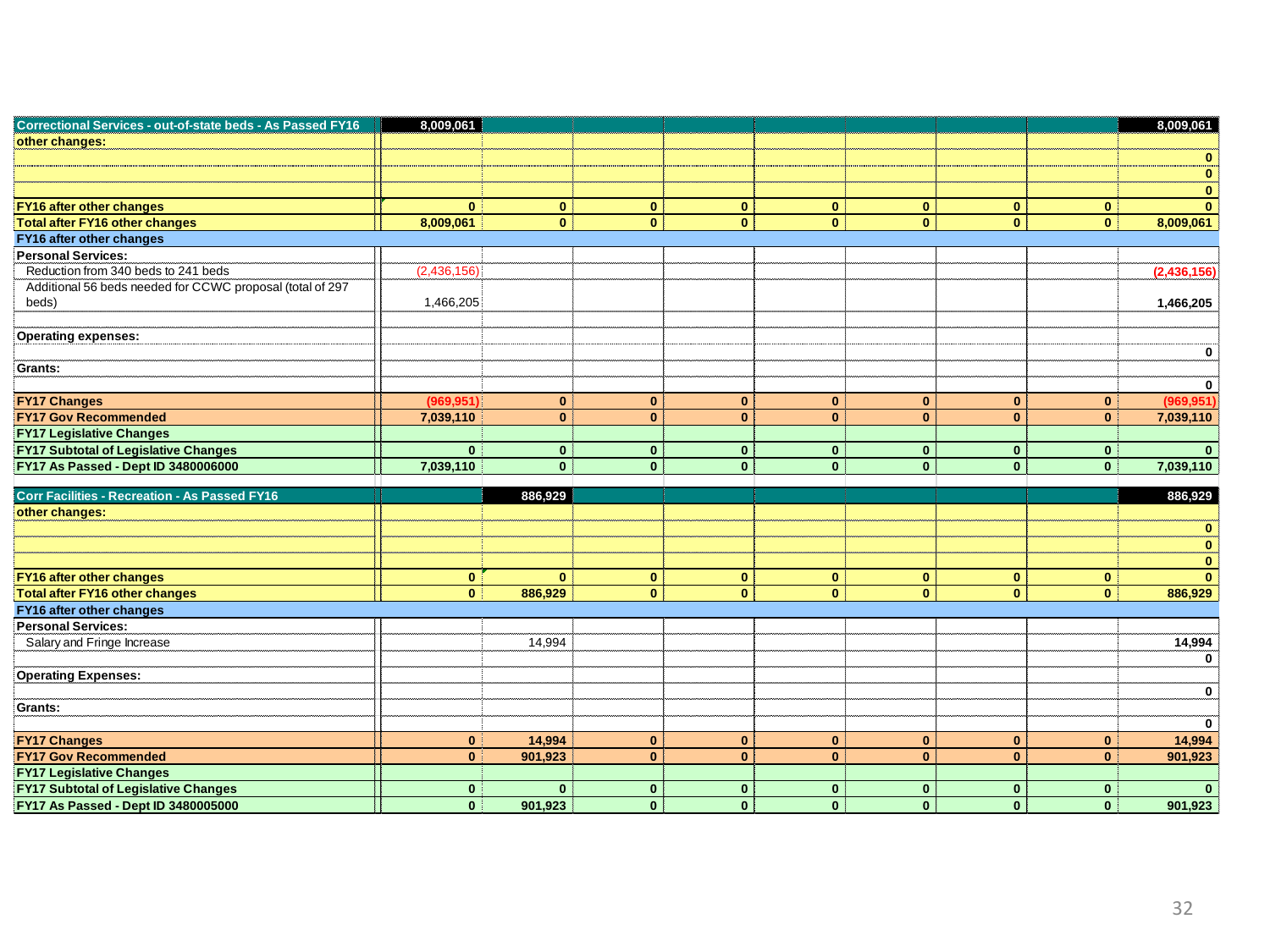| Corr.-Vermont Offender Work Program-As Passed FY16 |                         |              |              |              | 1,816,195    |              |              |              | 1,816,195    |
|----------------------------------------------------|-------------------------|--------------|--------------|--------------|--------------|--------------|--------------|--------------|--------------|
| other changes:                                     |                         |              |              |              |              |              |              |              |              |
|                                                    |                         |              |              |              |              |              |              |              |              |
|                                                    |                         |              |              |              |              |              |              |              |              |
|                                                    |                         |              |              |              |              |              |              |              | $\mathbf{0}$ |
| <b>FY16 after other changes</b>                    | $\mathbf{0}$            | $\mathbf{0}$ | $\Omega$     | $\Omega$     | $\mathbf{0}$ | $\bf{0}$     | $\bf{0}$     | n            | $\bf{0}$     |
| Total after FY16 other changes                     | $\mathbf{0}$            | $\bf{0}$     | $\bf{0}$     | $\mathbf{0}$ | 1,816,195    | $\bf{0}$     | $\mathbf{0}$ | $\mathbf{0}$ | 1,816,195    |
| FY16 after other changes                           |                         |              |              |              |              |              |              |              |              |
| <b>Personal Services:</b>                          |                         |              |              |              |              |              |              |              |              |
| Salary and Fringe Increase                         |                         |              |              |              | 91,840       |              |              |              | 91,840       |
|                                                    |                         |              |              |              |              |              |              |              |              |
| <b>Operating Expenses:</b>                         |                         |              |              |              |              |              |              |              |              |
|                                                    |                         |              |              |              |              |              |              |              | 0            |
| Grants:                                            |                         |              |              |              |              |              |              |              |              |
|                                                    |                         |              |              |              |              |              |              |              | $\mathbf 0$  |
| <b>FY17 Changes</b>                                | $\mathbf{0}$            | $\bf{0}$     | $\bf{0}$     | $\mathbf{0}$ | 91,840       | $\bf{0}$     | $\bf{0}$     | O            | 91,840       |
| <b>FY17 Gov Recommended</b>                        | $\mathbf{0}$            | $\bf{0}$     | $\mathbf{0}$ | $\mathbf{0}$ | 1,908,035    | $\bf{0}$     | $\bf{0}$     | $\mathbf{0}$ | 1,908,035    |
| <b>FY17 Legislative Changes</b>                    |                         |              |              |              |              |              |              |              |              |
| <b>FY17 Subtotal of Legislative Changes</b>        | $\mathbf{0}$            | $\mathbf{0}$ | $\mathbf{0}$ | $\mathbf{0}$ | $\bf{0}$     | $\bf{0}$     | $\bf{0}$     |              | $\bf{0}$     |
| FY17 As Passed - Dept ID 3675001000                | $\overline{\mathbf{0}}$ | $\bf{0}$     | $\bf{0}$     | $\mathbf{0}$ | 1,908,035    | $\mathbf{0}$ | $\bf{0}$     |              | 1,908,035    |

|                                           | GF          | <b>SF</b>  | <b>State Health</b><br><b>Care Res</b> | ldptT   | Internal<br><b>Service</b> | FF.     | <b>VT Health</b><br>Connect<br>(Portion<br><b>Funded By</b><br>SHCRF) | Invmnt<br>GCF | Total       |
|-------------------------------------------|-------------|------------|----------------------------------------|---------|----------------------------|---------|-----------------------------------------------------------------------|---------------|-------------|
|                                           |             |            |                                        |         |                            |         |                                                                       |               |             |
| TOTAL FY16 DOC Big Bill As Passed         | 142,051,545 | 4,925,317  |                                        | 624.799 | 1.816.195                  | 470.962 |                                                                       | 5.387.869     | 155,276,687 |
| TOTAL FY16 DOC Reductions & other changes | (844.062)   |            |                                        |         |                            |         |                                                                       |               | (844,062)   |
| TOTAL FY17 DOC Starting Point             | 141.207.483 | 4,925,317  |                                        | 624.799 | 1.816.195                  | 470.962 |                                                                       | 5.387.869     | 154,432,625 |
| TOTAL FY17 DOC ups & downs                | 2.889.875   | (429, 968) |                                        |         | 91.840                     |         |                                                                       |               | 2,551,747   |
| TOTAL FY17 DOC Gov Recommended            | 144.097.358 | 4,495,349  |                                        | 624.799 | 1.908.035                  | 470.962 |                                                                       | 5.387.869     | 156,984,372 |
| <b>TOTAL FY17 DOC Legislative Changes</b> |             |            |                                        |         |                            |         |                                                                       |               | 0           |
| ITOTAL FY17 DOC As Passed                 | 144.097.358 | 4,495,349  |                                        | 624.799 | 1.908.035                  | 470.962 |                                                                       | 5.387.869     | 156.984.372 |
|                                           |             |            |                                        |         |                            |         |                                                                       |               |             |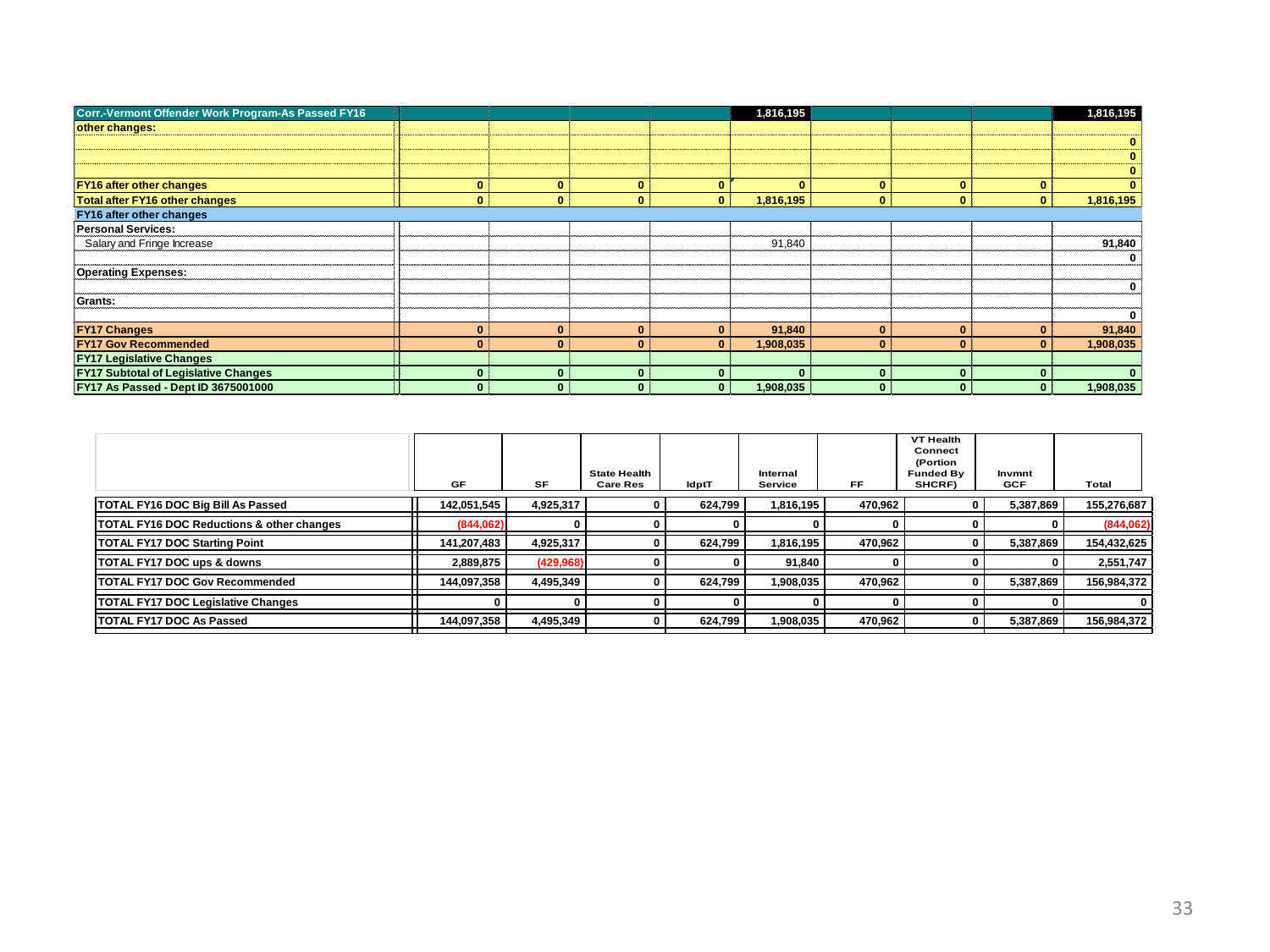# FY2017 Department of Corrections **Objectives**

- Continue implementation of multi –year efforts: EPICS, ORAS, Reentry
- Examine the role of Community Correctional Officer's (CCO's)
- **Staff Capacity Building**
- Enhance focus on accountability and effectiveness in achieving our goals
- Establish workgroup to evaluate the use of segregation and develop any recommendations for change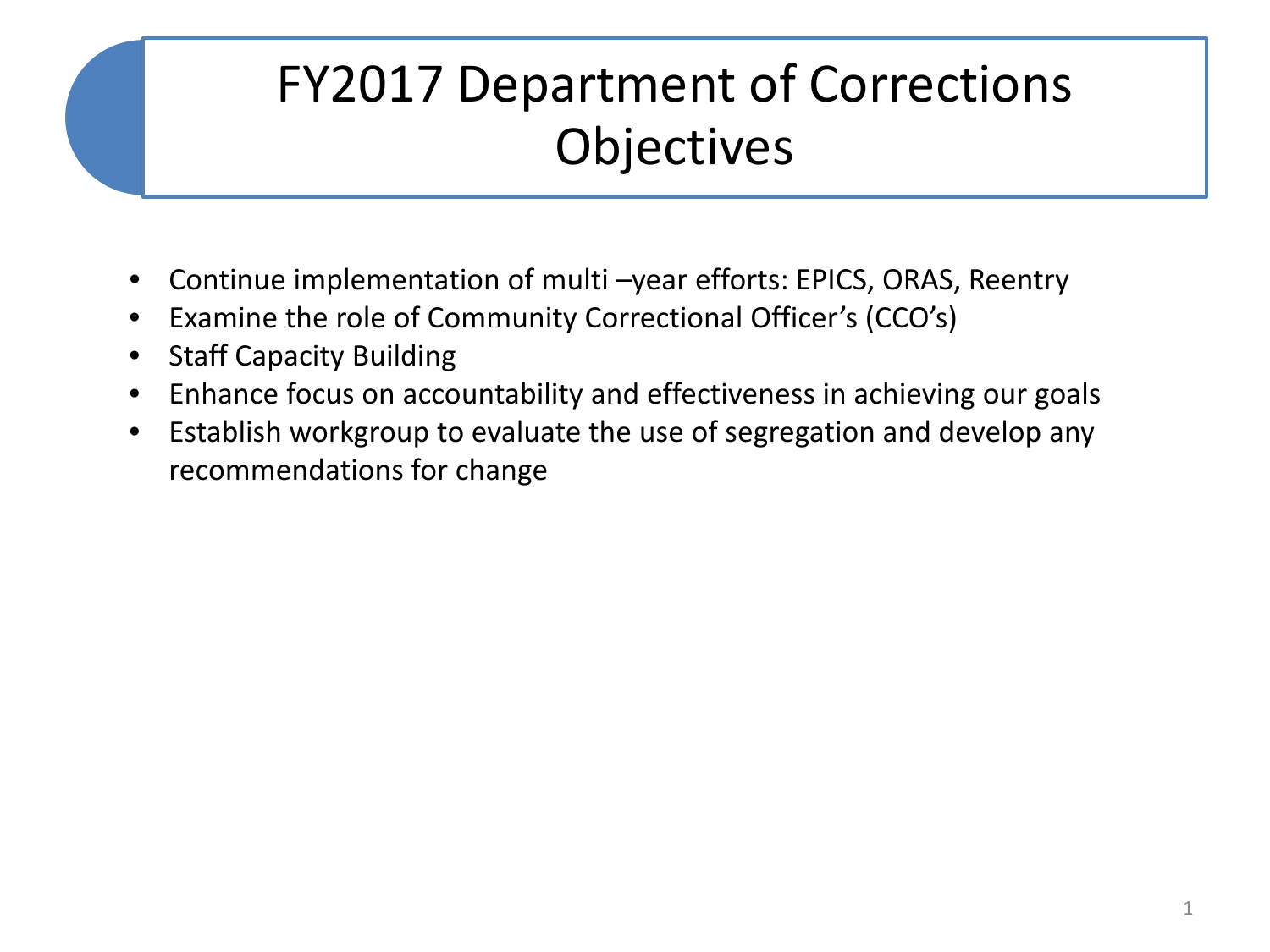# **Required Forms**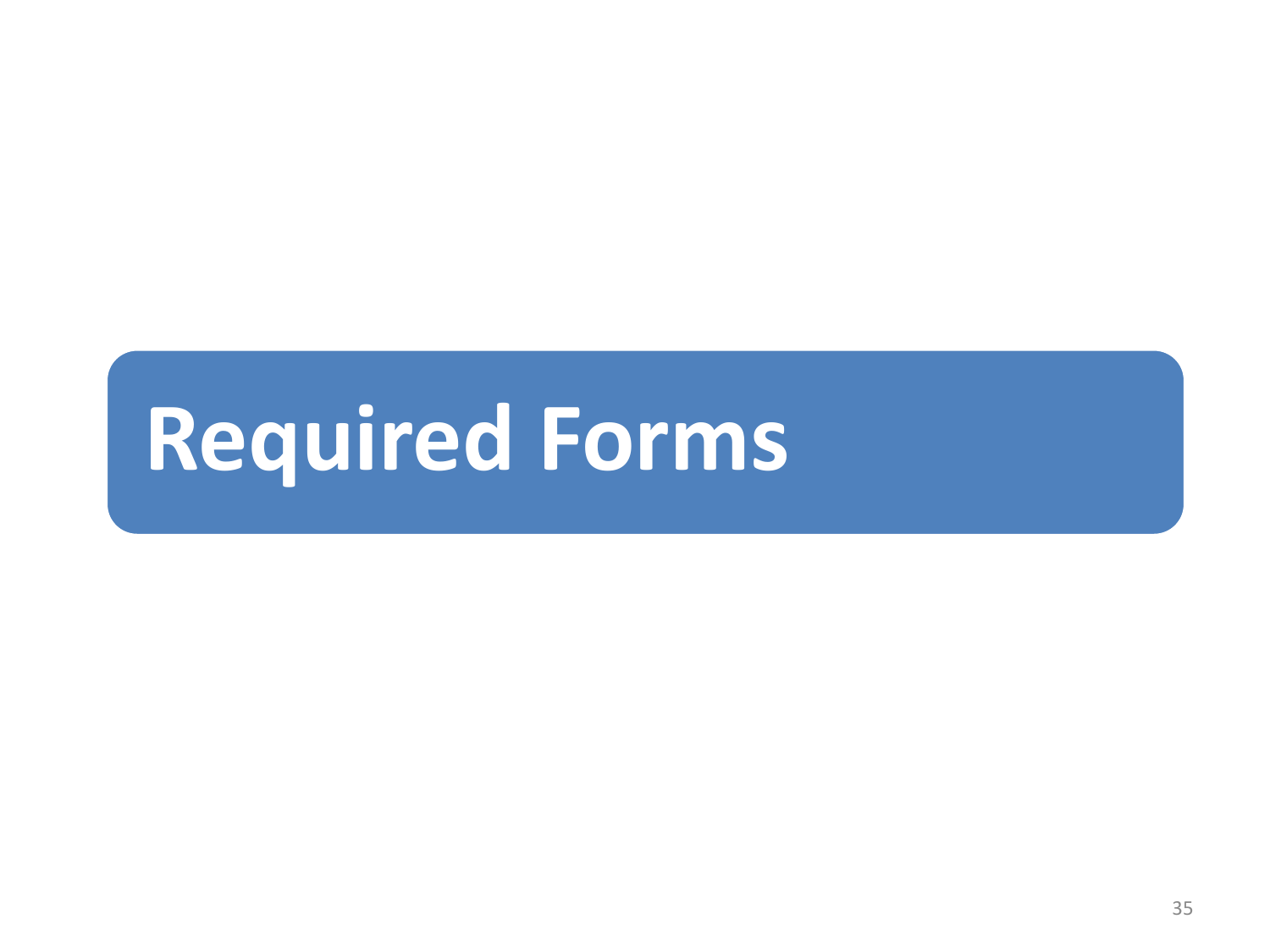## SFY2017 Department Program Profile

| <b>DEPARTMENT:</b>             | <b>CORRECTIONS</b>                               |                    |                    |               |             |             |                  |                |                |
|--------------------------------|--------------------------------------------------|--------------------|--------------------|---------------|-------------|-------------|------------------|----------------|----------------|
|                                |                                                  |                    |                    | Spec F (incl  |             | All other   |                  | Authorized     | <b>Amounts</b> |
|                                |                                                  | GF <sub>\$\$</sub> | TF <sub>\$\$</sub> | tobacco) \$\$ | Fed F \$\$  | funds \$\$  | Total funds \$\$ | positions      | granted out    |
| Administration                 |                                                  |                    |                    |               |             |             |                  |                |                |
|                                | The administration of the Department consists    |                    |                    |               |             |             |                  |                |                |
|                                | of the Commissioner, Deputy Commissioner         |                    |                    |               |             |             |                  |                |                |
|                                | and supporting divisions of Finance, Planning    |                    |                    |               |             |             |                  |                |                |
|                                | and a Legal Division staffed by the Attorney     |                    |                    |               |             |             |                  |                |                |
|                                | General.                                         |                    |                    |               |             |             |                  |                |                |
| FY 2015 expenditures           |                                                  | 2,617,174          | $\mathbf 0$        | 0             | $\mathbf 0$ | 0           | 2,617,174        | 26             | 0              |
| FY 2016 estimated expenditures |                                                  | 2.511.907          | $\mathbf 0$        | $\mathbf 0$   | $\mathbf 0$ | $\mathbf 0$ | 2,511,907        | 31             | $\mathbf 0$    |
| FY 2017 budget request         |                                                  | 2,822,112          | $\mathbf 0$        | $\mathbf 0$   | $\Omega$    | $\mathbf 0$ | 2,822,112        | 30             | $\mathbf 0$    |
| Parole Board                   |                                                  |                    |                    |               |             |             |                  |                |                |
|                                | The board reviews recommendations made by        |                    |                    |               |             |             |                  |                |                |
|                                | the department to grant or revoke parole status, |                    |                    |               |             |             |                  |                |                |
|                                | revoke or release offenders from Supervised      |                    |                    |               |             |             |                  |                |                |
|                                | Community Service (SCS) status, and also         |                    |                    |               |             |             |                  |                |                |
|                                | reviews requests for condition modifications,    |                    |                    |               |             |             |                  |                |                |
|                                | reprimands, and for early termination of parole. |                    |                    |               |             |             |                  |                |                |
|                                | The Parole Board reviews all inmates in          |                    |                    |               |             |             |                  |                |                |
|                                | statutory reviews, and makes site visits to in-  |                    |                    |               |             |             |                  |                |                |
|                                | state facilities to perform parole hearings as   |                    |                    |               |             |             |                  |                |                |
|                                | required by law.                                 |                    |                    |               |             |             |                  |                |                |
| FY 2015 expenditures           |                                                  | 320,248            | $\mathbf 0$        | $\mathbf 0$   | $\mathbf 0$ | $\mathbf 0$ | 320,248          | $\overline{2}$ | $\mathbf 0$    |
| FY 2016 estimated expenditures |                                                  | 322,001            | $\Omega$           | $\mathbf 0$   | $\mathbf 0$ | $\mathbf 0$ | 322,001          | $\overline{2}$ | $\mathbf 0$    |
| FY 2017 budget request         |                                                  | 326,710            | $\Omega$           | $\Omega$      | $\Omega$    | $\mathbf 0$ | 326,710          | $\overline{2}$ | $\Omega$       |
| Education                      |                                                  |                    |                    |               |             |             |                  |                |                |
|                                | The Community High School of Vermont             |                    |                    |               |             |             |                  |                |                |
|                                | (CHSVT) provides an accredited, coordinated      |                    |                    |               |             |             |                  |                |                |
|                                | and personalized education that assists          |                    |                    |               |             |             |                  |                |                |
|                                | students in their academic, social and           |                    |                    |               |             |             |                  |                |                |
|                                | vocational successes. Through education,         |                    |                    |               |             |             |                  |                |                |
|                                | students in the custody of the Vermont DOC       |                    |                    |               |             |             |                  |                |                |
|                                | obtain knowledge and job skills that they can    |                    |                    |               |             |             |                  |                |                |
|                                | utilize to become contributing member of their   |                    |                    |               |             |             |                  |                |                |
|                                | communities upon release. These skills           |                    |                    |               |             |             |                  |                |                |
|                                | support the reduction of recidivism and add to   |                    |                    |               |             |             |                  |                |                |
|                                | the economic health of our state.                |                    |                    |               |             |             |                  |                |                |
| FY 2015 expenditures           |                                                  | $\mathbf 0$        | $\mathbf 0$        | 3,880,355     | 0           | 99,547      | 3,979,902        | 52             | 0              |
| FY 2016 estimated expenditures |                                                  | $\mathbf 0$        | $\mathbf 0$        | 3,886,204     | $\mathbf 0$ | 228,484     | 4,114,688        | 52             | $\mathbf 0$    |
| FY 2017 budget request         |                                                  | $\mathbf 0$        | $\mathbf 0$        | 3,109,463     | $\mathbf 0$ | 228.484     | 3,337,947        | 34             | $\Omega$       |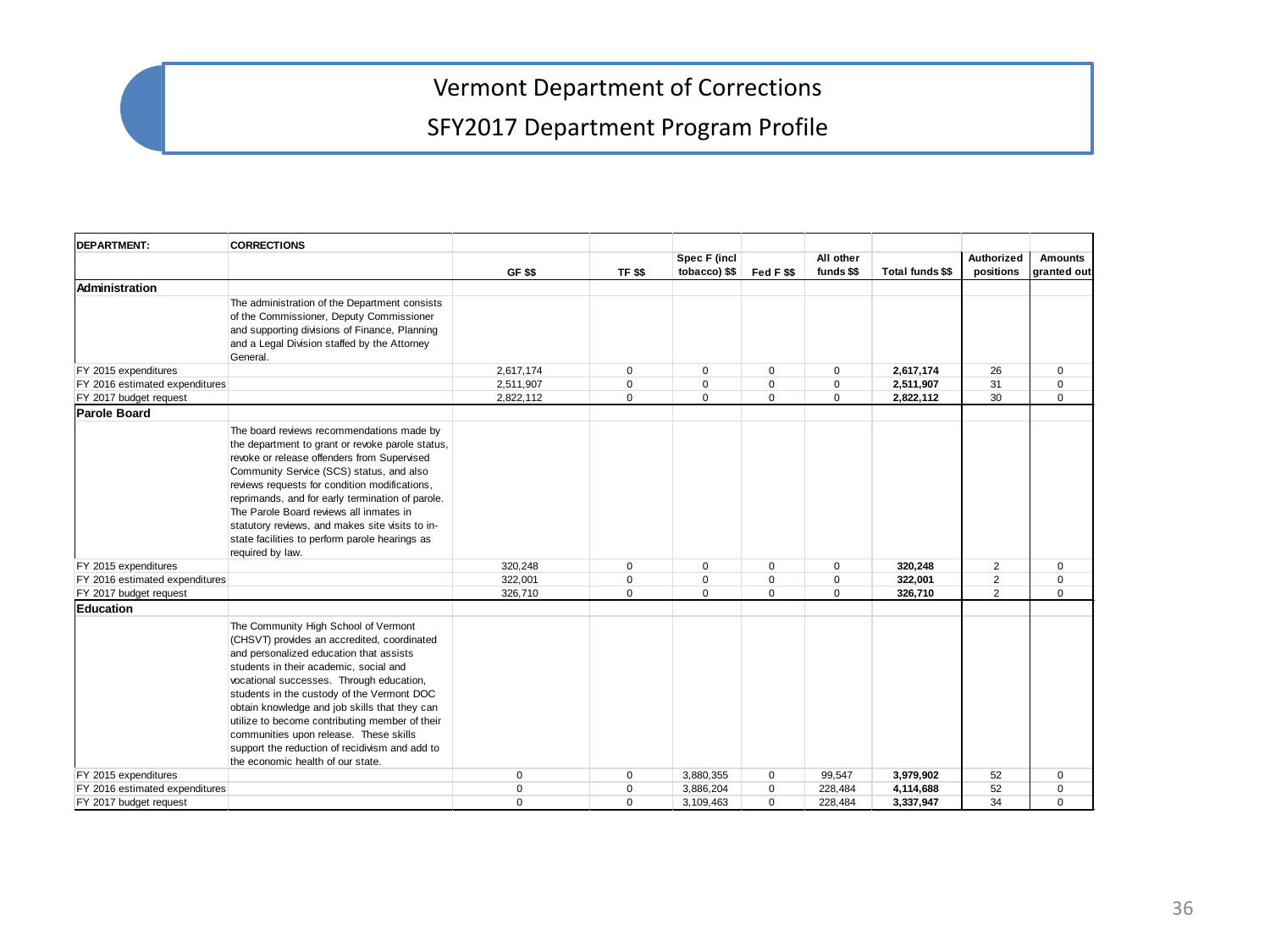## SFY2017 Department Program Profile

| <b>Correctional Services-</b>                            |                                                                                                |                          |                  |                  |                    |                            |                          |            |                            |
|----------------------------------------------------------|------------------------------------------------------------------------------------------------|--------------------------|------------------|------------------|--------------------|----------------------------|--------------------------|------------|----------------------------|
| <b>Facility Services</b>                                 |                                                                                                |                          |                  |                  |                    |                            |                          |            |                            |
|                                                          | Incarceration services to the Vermont criminal                                                 |                          |                  |                  |                    |                            |                          |            |                            |
|                                                          | justice system, in a range of secure                                                           |                          |                  |                  |                    |                            |                          |            |                            |
|                                                          | confinement of violent and repeat offenders of                                                 |                          |                  |                  |                    |                            |                          |            |                            |
|                                                          | the criminal law. There are eight correctional                                                 |                          |                  |                  |                    |                            |                          |            |                            |
|                                                          | facilities in Vermont and additional inmates                                                   |                          |                  |                  |                    |                            |                          |            |                            |
|                                                          | housed out of state.                                                                           |                          |                  |                  |                    |                            |                          |            |                            |
| FY 2015 expenditures                                     |                                                                                                | 68,350,757<br>68,081,635 | 0<br>$\mathsf 0$ | 12,360<br>10,781 | $\mathbf 0$<br>0   | $\mathsf 0$<br>$\mathsf 0$ | 68,363,117<br>68,092,416 | 652<br>652 | $\mathbf 0$<br>$\mathbf 0$ |
| FY 2016 estimated expenditures<br>FY 2017 budget request |                                                                                                | 68,395,589               | $\mathbf 0$      | 10,781           | $\mathbf 0$        | $\mathbf 0$                | 68,406,370               | 628        | $\mathbf 0$                |
| <b>Correctional Services-</b>                            |                                                                                                |                          |                  |                  |                    |                            |                          |            |                            |
|                                                          |                                                                                                |                          |                  |                  |                    |                            |                          |            |                            |
| <b>Field Services</b>                                    |                                                                                                |                          |                  |                  |                    |                            |                          |            |                            |
|                                                          |                                                                                                |                          |                  |                  |                    |                            |                          |            |                            |
|                                                          | Ten field offices, called Probation & Parole (or                                               |                          |                  |                  |                    |                            |                          |            |                            |
|                                                          | P&P) offices manage offenders in Vermont                                                       |                          |                  |                  |                    |                            |                          |            |                            |
|                                                          | communities. The Field Services Division is                                                    |                          |                  |                  |                    |                            |                          |            |                            |
|                                                          | responsible for the supervision of approximately                                               |                          |                  |                  |                    |                            |                          |            |                            |
|                                                          | 7,500 offenders in the community. There are                                                    |                          |                  |                  |                    |                            |                          |            |                            |
|                                                          | fourteen different legal statuses. The legal                                                   |                          |                  |                  |                    |                            |                          |            |                            |
|                                                          | statuses can be grouped as probation, parole,                                                  |                          |                  |                  |                    |                            |                          |            |                            |
|                                                          | furlough, supervised community sentence, and                                                   |                          |                  |                  |                    |                            |                          |            |                            |
|                                                          | home detention. Probation and Parole staff<br>supervise individuals placed on probation by the |                          |                  |                  |                    |                            |                          |            |                            |
|                                                          |                                                                                                |                          |                  |                  |                    |                            |                          |            |                            |
|                                                          | Courts and those awarded parole by the<br>Vermont Parole Board; individuals released           |                          |                  |                  |                    |                            |                          |            |                            |
|                                                          | from a correctional facility on furlough and                                                   |                          |                  |                  |                    |                            |                          |            |                            |
|                                                          | supervised community sentence; individuals                                                     |                          |                  |                  |                    |                            |                          |            |                            |
|                                                          | sentenced to a specified number of days on a                                                   |                          |                  |                  |                    |                            |                          |            |                            |
|                                                          | work crew; and, individuals awaiting                                                           |                          |                  |                  |                    |                            |                          |            |                            |
|                                                          | adjudication who are supervised in the                                                         |                          |                  |                  |                    |                            |                          |            |                            |
|                                                          | community on home detention.                                                                   |                          |                  |                  |                    |                            |                          |            |                            |
| FY 2015 expenditures                                     |                                                                                                | 24.182.863               |                  | 538.371          | $\mathbf 0$        | 2,539,161                  | 27.260.396               | 263        | $\mathbf 0$                |
| FY 2016 estimated expenditures                           |                                                                                                | 24,087,647               |                  | 469,603          | $\mathbf 0$        | 2,662,528                  | 27,219,778               | 263        | $\mathbf 0$                |
| FY 2017 budget request                                   |                                                                                                | 24,251,796               |                  | 469,603          | $\mathbf 0$        | 2,662,528                  | 27,383,927               | 257        | $\mathbf 0$                |
| <b>Correctional Services-</b>                            |                                                                                                |                          |                  |                  |                    |                            |                          |            |                            |
| <b>Central Services</b>                                  |                                                                                                |                          |                  |                  |                    |                            |                          |            |                            |
|                                                          | Central Services consists of multiple entities                                                 |                          |                  |                  |                    |                            |                          |            |                            |
|                                                          | that delver support to the entire department.                                                  |                          |                  |                  |                    |                            |                          |            |                            |
|                                                          | These multiple divisions inclde the Vermont                                                    |                          |                  |                  |                    |                            |                          |            |                            |
|                                                          | Corrections Academy, Human Resource                                                            |                          |                  |                  |                    |                            |                          |            |                            |
|                                                          | Development (HRD), Community Justice                                                           |                          |                  |                  |                    |                            |                          |            |                            |
|                                                          | (including Community Justice Centers,                                                          |                          |                  |                  |                    |                            |                          |            |                            |
|                                                          | transitional housing, and victims services),                                                   |                          |                  |                  |                    |                            |                          |            |                            |
|                                                          | Program Services, Health Services. and the                                                     |                          |                  |                  |                    |                            |                          |            |                            |
|                                                          | offender classification unit.                                                                  | 41,144,759               | 0                | 4,103            |                    |                            | 44,790,526               |            | 9,510,834                  |
| FY 2015 expenditures<br>FY 2016 estimated expenditures   |                                                                                                | 40,982,757               | $\mathbf 0$      | 3,579            | 664,649<br>970,962 | 2,977,015<br>3,121,656     | 45,078,954               | 52<br>52   | 9,719,018                  |
| FY 2017 budget request                                   |                                                                                                | 41,262,041               | $\Omega$         | 3,579            | 470,962            | 3,121,656                  | 44,858,238               | 49         | 9,872,638                  |
|                                                          |                                                                                                |                          |                  |                  |                    |                            |                          |            |                            |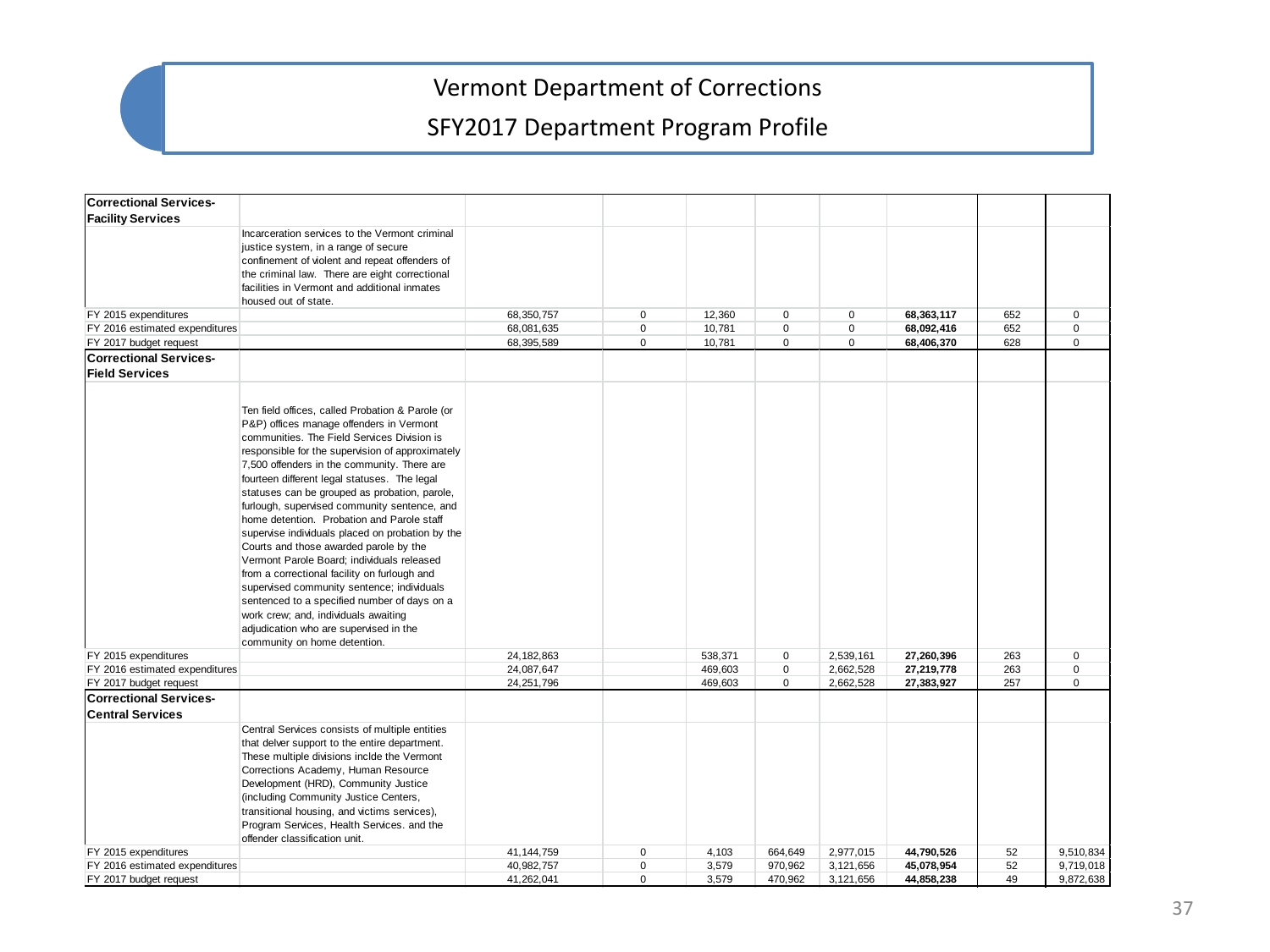## SFY2017 Department Program Profile

| Out-of-State Beds                                      |                                                                                       |             |             |                     |             |             |             |                |             |
|--------------------------------------------------------|---------------------------------------------------------------------------------------|-------------|-------------|---------------------|-------------|-------------|-------------|----------------|-------------|
|                                                        |                                                                                       |             |             |                     |             |             |             |                |             |
|                                                        | Due to the current size of the sentenced and                                          |             |             |                     |             |             |             |                |             |
|                                                        | detainee populations in Vermont, additional                                           |             |             |                     |             |             |             |                |             |
|                                                        | space to house inmates is provided in                                                 |             |             |                     |             |             |             |                |             |
|                                                        | correctional facilities operated by private                                           |             |             |                     |             |             |             |                |             |
|                                                        | companies outside of the state. The Out-of-                                           |             |             |                     |             |             |             |                |             |
|                                                        | State Unit (OOS) coordinates the classification                                       |             |             |                     |             |             |             |                |             |
|                                                        | and movement of appropriate offeners between                                          |             |             |                     |             |             |             |                |             |
|                                                        | Vermont DOC facilities and out of state                                               |             |             |                     |             |             |             |                |             |
|                                                        | facilities located in Kentucky and Alabama.                                           |             |             |                     |             |             |             |                |             |
| FY 2015 expenditures                                   |                                                                                       | 10,859,406  | 0           | $\mathbf 0$         | $\mathbf 0$ | $\mathbf 0$ | 10,859,406  | $\mathbf 0$    | $\mathbf 0$ |
| FY 2016 estimated expenditures                         |                                                                                       | 8,009,061   | 0           | $\mathbf 0$         | $\mathbf 0$ | $\mathbf 0$ | 8,009,061   | $\mathbf 0$    | 0           |
| FY 2017 budget request                                 |                                                                                       | 7,039,110   | 0           | $\mathbf 0$         | $\mathbf 0$ | 0           | 7,039,110   | $\mathbf 0$    | $\mathbf 0$ |
| <b>Correctional Facilities</b>                         |                                                                                       |             |             |                     |             |             |             |                |             |
| Recreation                                             |                                                                                       |             |             |                     |             |             |             |                |             |
|                                                        |                                                                                       |             |             |                     |             |             |             |                |             |
|                                                        | The recreation program is managed by both the<br>Department of Corrections and inmate |             |             |                     |             |             |             |                |             |
|                                                        | recreation committee to provide for inmate                                            |             |             |                     |             |             |             |                |             |
|                                                        | recreational opportunities and the development                                        |             |             |                     |             |             |             |                |             |
|                                                        | of pro-social behavior.                                                               |             |             |                     |             |             |             |                |             |
| FY 2015 expenditures                                   |                                                                                       | $\mathbf 0$ | $\mathbf 0$ | 855,239             | $\mathbf 0$ | $\mathbf 0$ | 855,239     | $\overline{7}$ | $\mathbf 0$ |
| FY 2016 estimated expenditures                         |                                                                                       | $\mathbf 0$ | 0           | 886,929             | $\mathbf 0$ | 0           | 886,929     | $\overline{7}$ | 0           |
| FY 2017 budget request                                 |                                                                                       | $\Omega$    | $\Omega$    | 901,923             | $\Omega$    | $\Omega$    | 901,923     | $\overline{7}$ | $\Omega$    |
| Vermont Offender Work                                  |                                                                                       |             |             |                     |             |             |             |                |             |
| Programs (VOWP)                                        |                                                                                       |             |             |                     |             |             |             |                |             |
|                                                        |                                                                                       |             |             |                     |             |             |             |                |             |
|                                                        | The Vermont Offender Work Programs (VOWP)                                             |             |             |                     |             |             |             |                |             |
|                                                        | is made of of Vermont Correctional Industries                                         |             |             |                     |             |             |             |                |             |
|                                                        | (VCI), Community Restitution Service Units                                            |             |             |                     |             |             |             |                |             |
|                                                        | (CRSU's) and Correctional Facility Work                                               |             |             |                     |             |             |             |                |             |
|                                                        | Camps. These programs help prepare                                                    |             |             |                     |             |             |             |                |             |
|                                                        | offenders to become contributing citizens upon                                        |             |             |                     |             |             |             |                |             |
|                                                        | their return to the community.                                                        | $\mathsf 0$ | 0           | $\mathsf{O}\xspace$ | $\mathsf 0$ | 1,553,426   | 1,553,426   | 14             | 0           |
| FY 2015 expenditures<br>FY 2016 estimated expenditures |                                                                                       | $\mathbf 0$ | 0           | 0                   | $\mathbf 0$ | 1,816,195   | 1,816,195   | 14             | 0           |
| FY 2017 budget request                                 |                                                                                       | $\mathbf 0$ | 0           | $\mathbf 0$         | $\mathbf 0$ | 1,908,035   | 1,908,035   | 14             | 0           |
|                                                        |                                                                                       |             |             |                     |             |             |             |                |             |
|                                                        | <b>Total Department</b>                                                               |             |             |                     |             |             |             |                |             |
|                                                        | FY 2015 expenditures                                                                  | 147,475,207 | $\mathbf 0$ | 5,290,427           | 664,649     | 7,169,150   | 160,599,433 | 1,068          | 9,510,834   |
|                                                        | FY 2016 estimated expenditures                                                        | 143,995,008 | 0           | 5,257,096           | 970,962     | 7,828,863   | 158,051,929 | 1,073          | 9,719,018   |
|                                                        | FY 2017 budget request                                                                | 144,097,358 | 0           | 4,495,349           | 470,962     | 7,920,703   | 156,984,372 | 1,021          | 9,872,638   |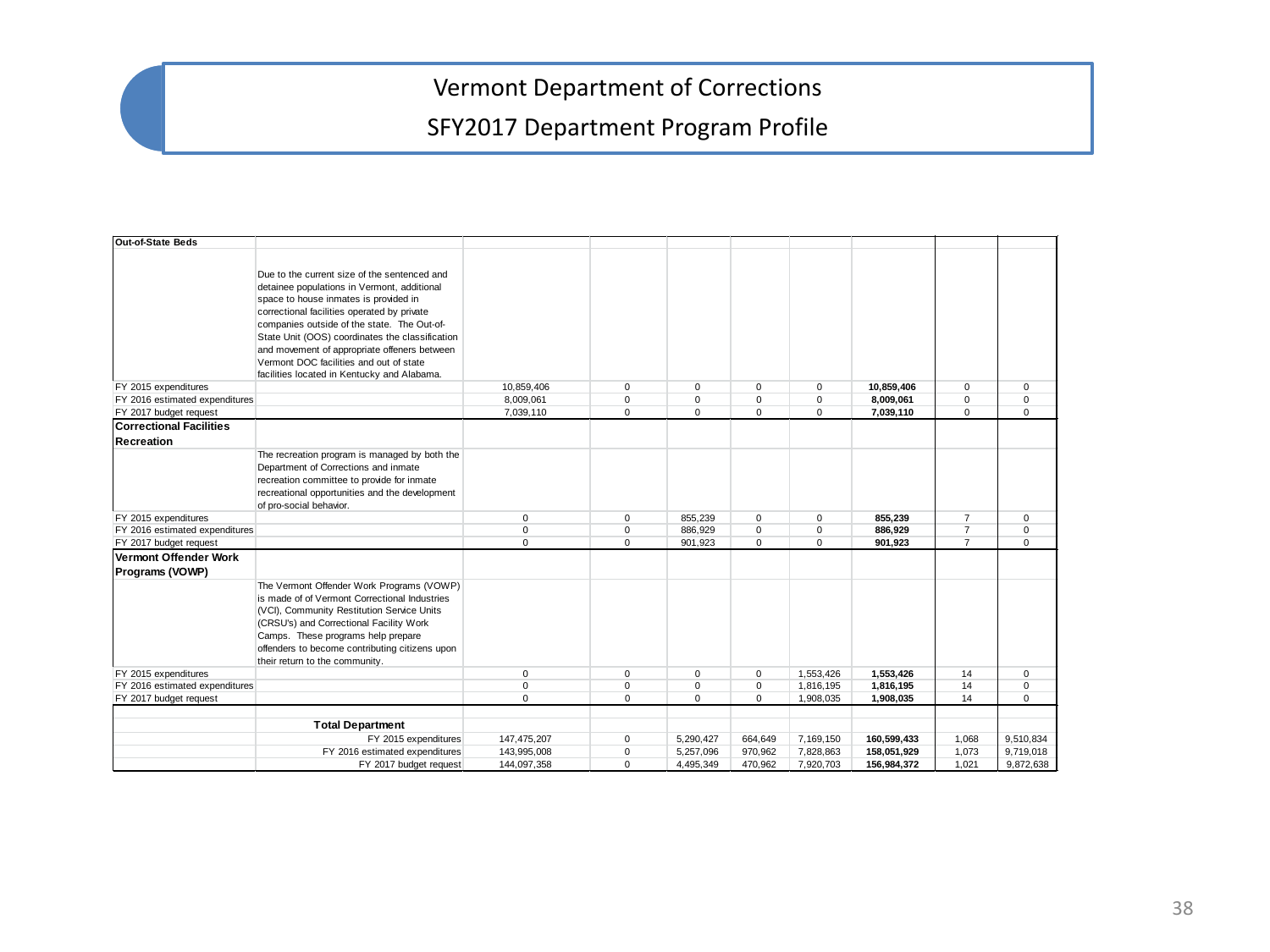*SFY 2017 Governor's Budget Mission, Description of Appropriations, Divisions and Programs & Key Budget Issues*

### **Mission Statement:**

In partnership with the community, we support safe communities by providing leadership in crime prevention, repairing the harm done, addressing the needs of crime victims, ensuring accountability for criminal acts, and managing the risk posed by offenders.

The vision statement for the Department states it more broadly: To be valued by the citizens of Vermont as a partner in the prevention, research, control and treatment of criminal behavior.

### **Description of Appropriations, Divisions and Programs:**

### **ADMINISTRATION**

The Department of Corrections has five basic goals: to involve the community; to address the needs of victims; to restore the community; to ensure that offenders are held responsible; and to keep offenders safely in custody.

The administration of the Department consists of the commissioner, deputy commissioner, administrative services director, financial director and the supporting division of finance, as well as a legal division staffed by the attorney general. Information technology support is provided at the agency level overseen by DOC personnel.

### **PAROLE BOARD**

The Parole Board is an autonomous body that is included in the Corrections appropriation for administrative purposes. The board reviews recommendations made by the department to grant or revoke parole status, revoke or release offenders from Supervised Community Service (SCS) status, and also reviews requests for condition modifications, reprimands, and for early termination of parole. The Parole Board reviews all inmates in statutory reviews, and makes site visits to in-state facilities to perform parole hearings as required by law.

### **EDUCATION**

The purpose of the Community High School of Vermont (CHSVT) is to provide an accredited, coordinated and personalized education that assists students in their academic, social, and vocational successes. Through education, students in the custody of the Vermont DOC obtain knowledge and job skills that they can utilize to become contributing members of their communities upon their release. These skills support the reduction of recidivism and add to the economic health of our state.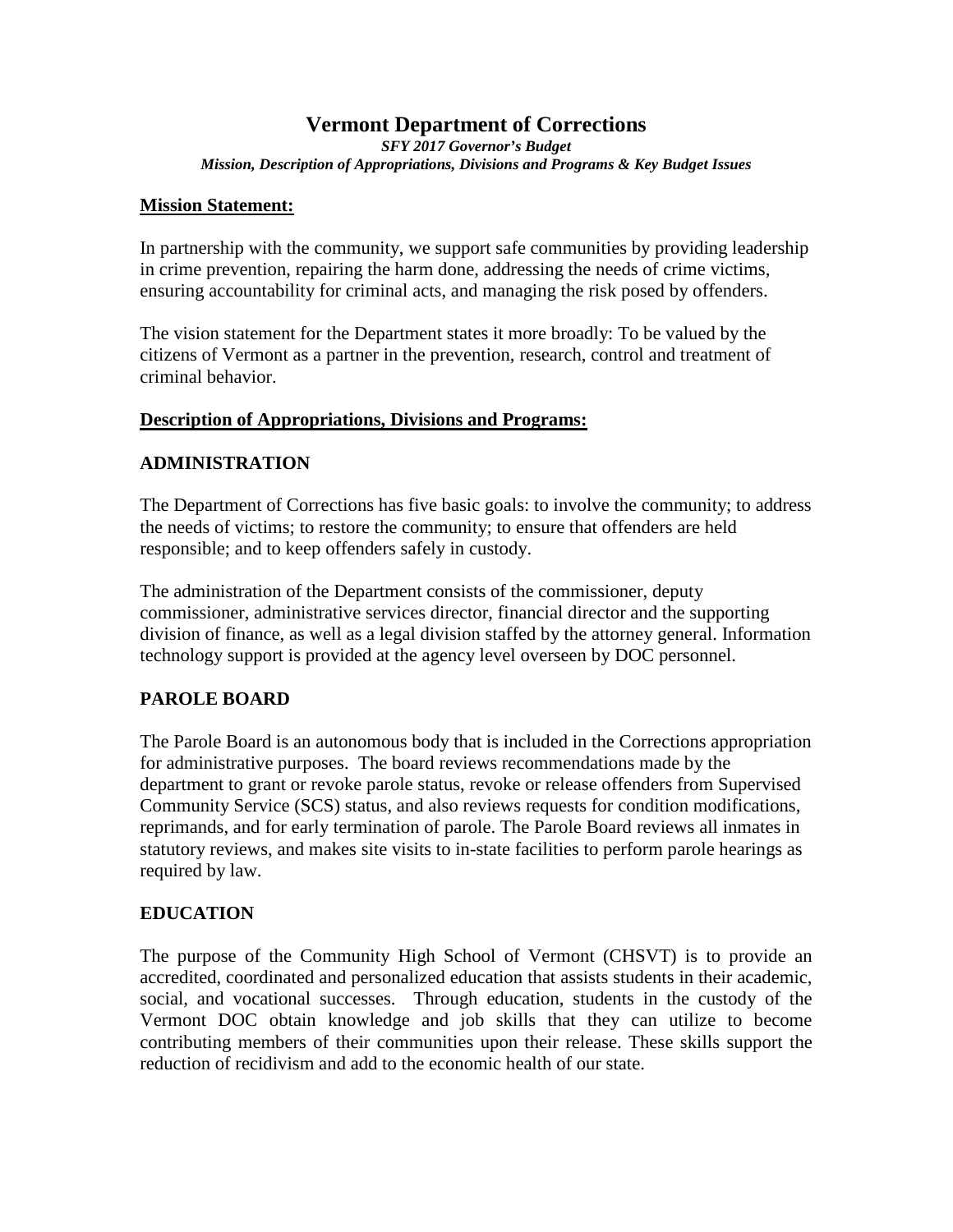The Community High School of Vermont awarded 54 High School Diplomas, 461 Industry Approved Trade Certifications, and 15 Workforce Readiness Certifications during Fiscal Year 2015.

### **CORRECTIONAL SERVICES**

In complying with the principle that placement of offenders should be in the least restrictive environment consistent with public safety and offense severity, the Department implements a gradient of restrictions and freedoms. The "legal status" is a frequently used term which relates to this concept. From most restrictive (and most expensive to implement) to least, these legal statuses are:

### **Incarceration:**

- **Sentenced:** The sentence is confinement to a correctional facility, under the care and custody of the Commissioner.
- **Detained**: A confinement pending court adjudication for a criminal charge or a violation of probation.

**Home Detention:** A program of confinement and supervision that restricts an unsentenced defendant to a pre-approved residence continuously, except for authorized absences, and is enforced by appropriate means of surveillance and electronic monitoring by the Department of Corrections.

**Home Confinement:** A type of Pre-Approved Furlough, that is determined either by the court at sentencing or the Commissioner of Corrections, that restricts the offender to a pre-approved place of residence continuously, except for authorized absences, enforced by appropriate means of supervision, including electronic monitoring and other conditions.

### **Reentry/Furlough:**

- **Conditional Reentry:** At the completion of the minimum term of sentence, the inmate may be released to the community, still under confinement, subject to conditions of furlough.
- **Reintegration Furlough Reentry:** Up to 180 days prior to completion of the minimum term of sentence, the eligible inmate may be released to the community, still under confinement, subject to conditions of furlough.
- **Treatment Furlough:** At status for an offender who is participating in an approved residential treatment program outside of a correction facility.
- **Medical Furlough**: A status for an offender who is diagnosed with a terminal or debilitating condition. The offender may be released to a hospital, hospice, or other licensed inpatient facility, or other housing accommodation deemed suitable by the commissioner.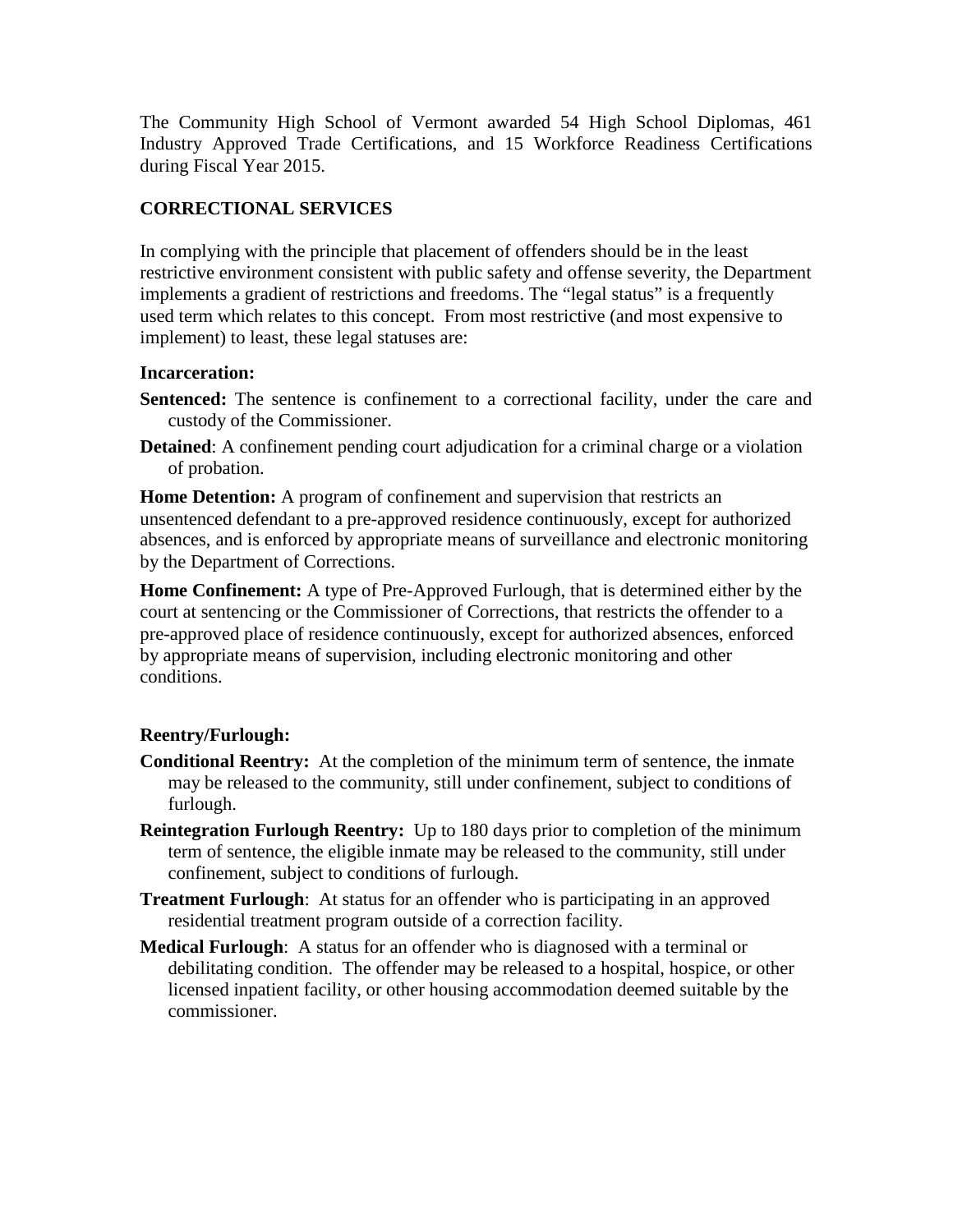### **Intermediate Sanctions:**

- **Pre-approved Furlough:** The offender is sentenced to a term of confinement, but with prior approval of the Commissioner, is eligible for immediate release on furlough. Furlough status is a community placement, but the revocation is administrative, and the rules for behavior more stringent. Conditions of release typically contain treatment or community work crew. The offender is given a minimum and maximum sentence, and when the offender reaches their minimum sentence they are eligible for parole.
- **Supervised Community Sentence:** Based on a law passed in 1990 that provides the legal framework for the intermediate sanctions program. The judge sentences, with prior approval of the Commissioner, to a set of conditions, minimum and maximum time frames and an intermediate sanctions program. The offender is under the supervision of the Department of Corrections. The Parole Board is the appointed authority and violations are resolved through a Parole Hearing. When the offender reaches his minimum sentence the Parole Board may continue on SCS, convert to Parole, or discharge from supervision completely.

**Parole:** The release of an inmate to the community before the end of the inmate's sentence subject to conditions imposed by the Parole Board and subject the supervision and control of the Commissioner of Corrections.

**Probation:** An offender found guilty of a crime upon verdict or plea, is released by the court without confinement, subject to the conditions and supervision by the Commissioner of Corrections. This is a contract between the offender and the court, to abide by conditions in return for the court not imposing a sentence of confinement. Violation of this sanction requires due process, with a court hearing, counsel, and preponderance of evidence. Within the probation sanction is the reparative probation program, which allows citizens on community panels to determine the quality of restitution made to the victim and repair of harm to the community, consistent with 28 VSA Chapter 12.

### **PROGRAMS:**

### **Correctional Facilities:**

**Central Correctional Facilities***:* Northern State [Newport], Northwest State [Swanton] and Southern State [Springfield] hold and treat violent and sexual offenders serving long sentences.

**Regional Correctional Facilities:** Northeast Regional [St. Johnsbury] and Marble Valley Regional [Rutland] serve courts and law enforcement agencies by providing detention, classification and short sentence housing.

**Work Camp:** The Caledonia Community Work Camp [St. Johnsbury] and the Windsor Community Work Camp [Windsor] provides restorative opportunities for appropriate offenders working in the community.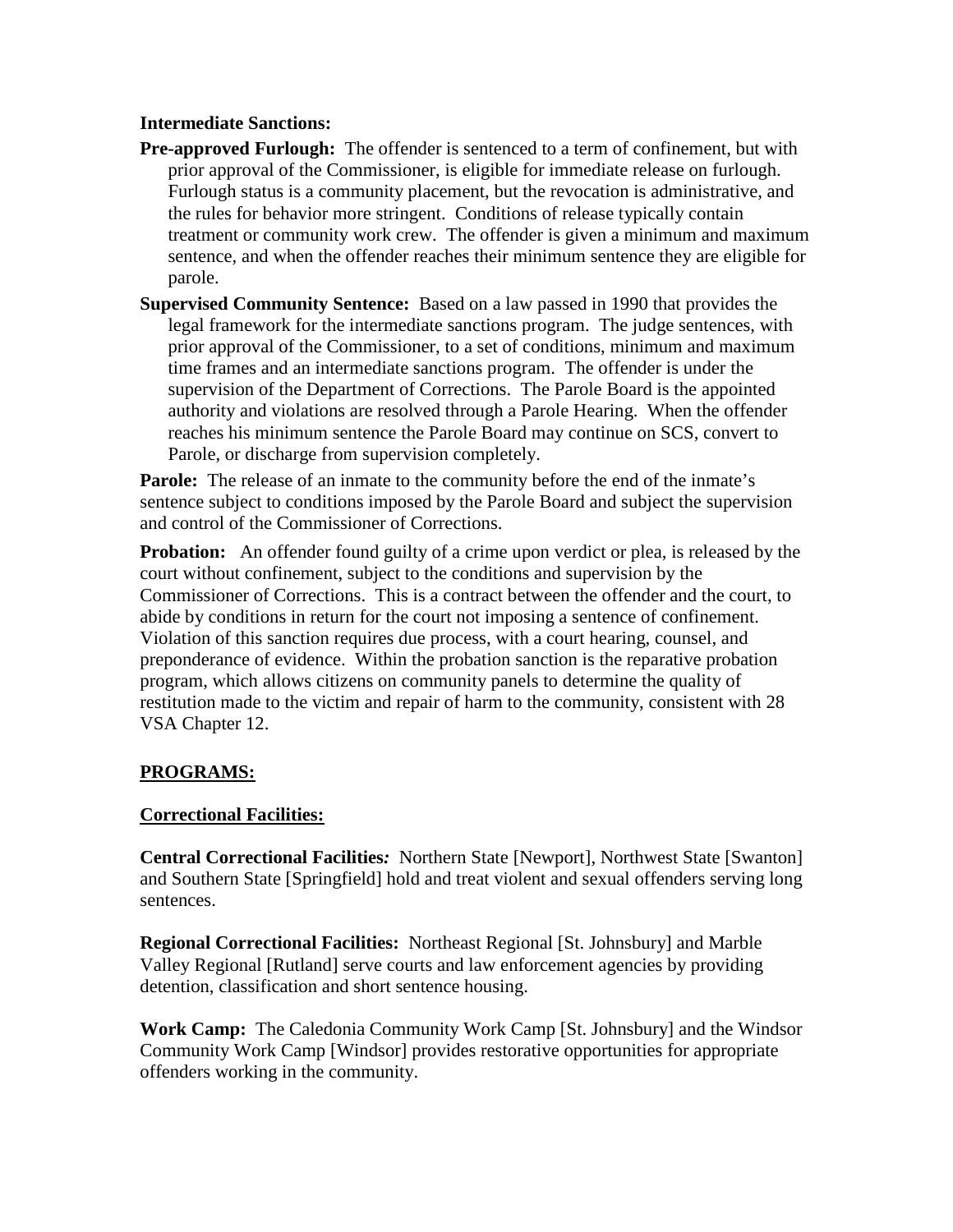**Facilities for Female Offenders:** Chittenden Regional Correctional Facility [South Burlington] provides incarceration for women offenders.

### **Program Services**:

Program services combines the research on evidence based programming with correctional best practice to provide a range of programs and services that address crimerelated need areas (criminogenic needs) and lower the likelihood of recidivism or further criminal conduct by the offender. Programs primarily address criminal thinking and antisocial personality traits. Programs also address substance abuse, sexual aggression, general violence, domestic violence, cognitive skill deficits, and other relevant areas.

Risk Reduction Programming is offered to those offenders who score in the moderate to high range on general risk assessment tools or violence/sex offense specific risk assessment tools. Risk reduction programming may be offered to those offenders who score in the low range on general risk assessment tools but whose risk of harm scores are moderate or above. There is significant evidence that demonstrates the distinction between low risk and moderate to high risk offenders. With this in mind, the Department uses it resources wisely and efficiently to target those offenders who are most likely to commit another crime.

Offenders are entitled to standards of care such as nutrition, sanitation, recreation, education, religion, safety, medical, dental, and mental health care. More detailed data is presented in the Department's annual report on statistics and outcomes.

### **Field Services:**

The Vermont Department of Corrections has 10 field offices across the state, called Probation and Parole (or just "P&P") offices. Through time, they have become more complex than the name suggests. The Field Services Division is responsible for the supervision of approximately 7,500 offenders in the community. There are fourteen different legal statuses. The legal statuses can be grouped as probation, parole, furlough, supervised community sentence, and home detention. Probation and Parole staff supervise individuals placed on probation by the Courts and those awarded parole by the Vermont Parole Board; individuals released from a correctional facility on furlough and supervised community sentence; individuals sentenced to a specified number of days on a work crew; and, individuals awaiting adjudication who are supervised in the community on home detention.

It is the responsibility of the Field Services Division to provide the most effective community supervision of offenders based on best practices research and available resources. Supervision intensity and duration is based on the offender's risk to re-offend, the severity of the offense, and the offender's legal status. The foundations of effective supervision are quality risk assessments and the application of appropriate supervision services.

P&P staff operates with a dual mission; public safety and offender rehabilitation that is carried out through the supervision of offenders. Supervision combines the use of risk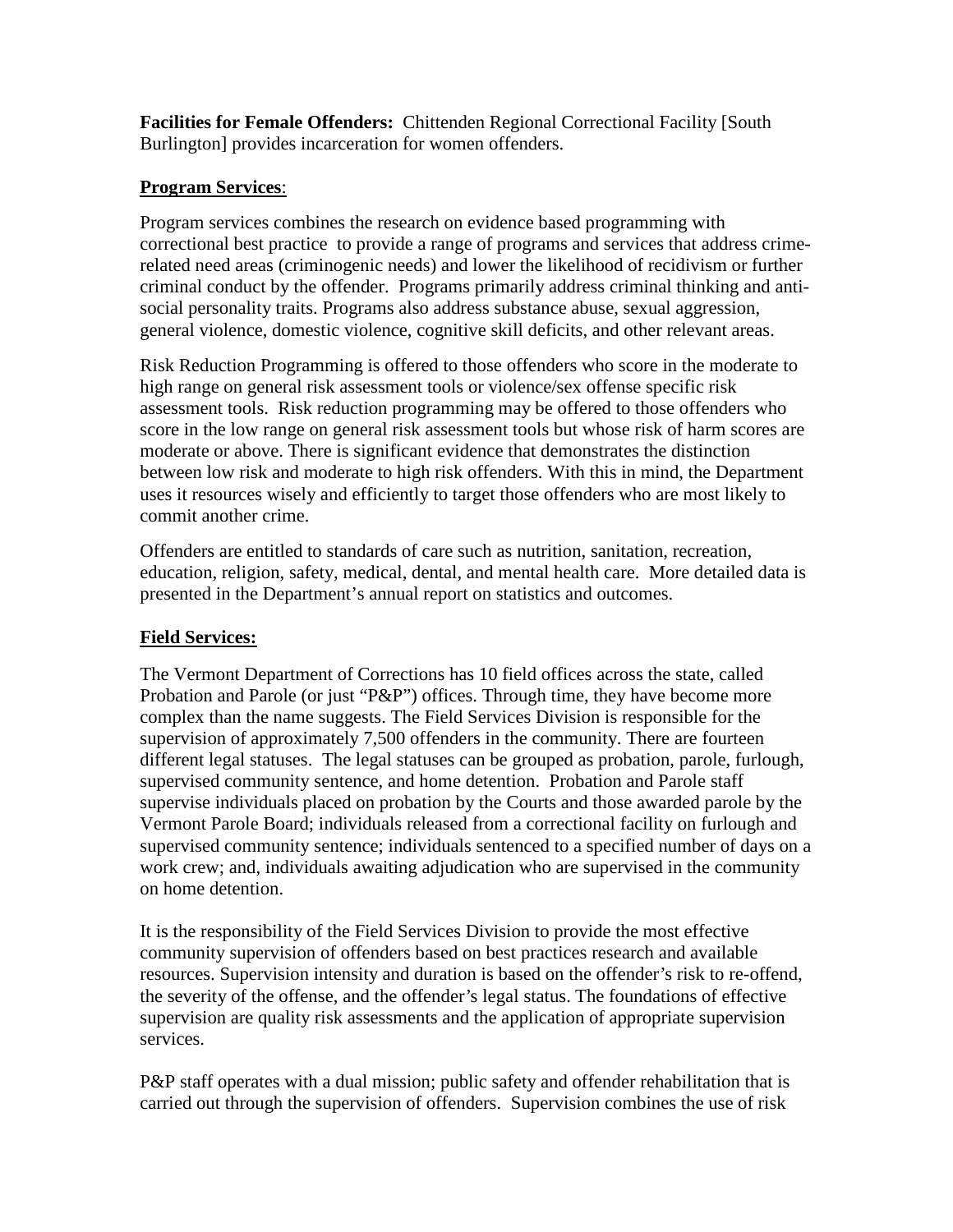control and risk reduction strategies that are vital in order to have positive outcomes for offenders under community supervision.

*Risk control* strategies are directed at deterring future non-compliance by holding offenders accountable through reprimands, warnings, loss of privileges, and, when appropriate, the imposition of more intrusive/restrictive requirements and sanctions, that could include incarceration.

*Risk reduction* strategies are directed at promoting future compliance by assisting the offender through information, education/training, counseling, and/or treatment to bring about positive changes in the circumstances that led to their criminal behavior.

The implementation of purposeful interventions and activities is what distinguishes supervision from mere monitoring and reporting of offender activities. Research has demonstrated that, to reduce offender recidivism and obtain positive results from community supervision, combining risk control and risk reduction strategies is far more effective than selecting one strategy over the other.

Throughout everything that it does, the Field Services Division balances a variety of competing interests. In a P&P office, public safety is always a priority, as is offender growth, positive change, and acceptance of personal responsibility. We accomplish this by using the least restrictive supervision practices, consistent with community, victim, and offender safety.

There are currently a total of 20 Community Justice partnerships that operate 82 reparative boards in 32 host communities across the State. In the last year, over 650 citizen volunteers participated in restorative accountability processes for 391 offenders under DOC supervision and for another 1,800+ individuals who were diverted from prosecution to these local Community Justice Centers/Programs.

In FY15, there were 41 transitional housing programs across the state, with a total of 298 beds. There are also 6 programs that employ Housing Specialists to aid offenders in securing independent housing, and assisting them in retaining that housing for up to a year. In FY15, a total of 569 offenders were housed in transitional housing for over 78,342 bed nights (saving costly prison bed space).

### **CORRECTION FACILITIES - RECREATION**

The recreation program provides inmates with leisure activities that are meant to promote and create a better environment as well as help to prevent idle time. Some examples of the items provided through the recreation programs include gym and cardiovascular equipment, televisions, living unit furniture, incentives, and prizes for various tournaments. This also includes a variety of programs that are important to the inmates. The recreation program is funded by the receipts from inmate commissary purchases and the inmate telephone system. The recreation fund is managed by both the Department of Corrections and inmate committees for inmate recreational opportunities. In addition,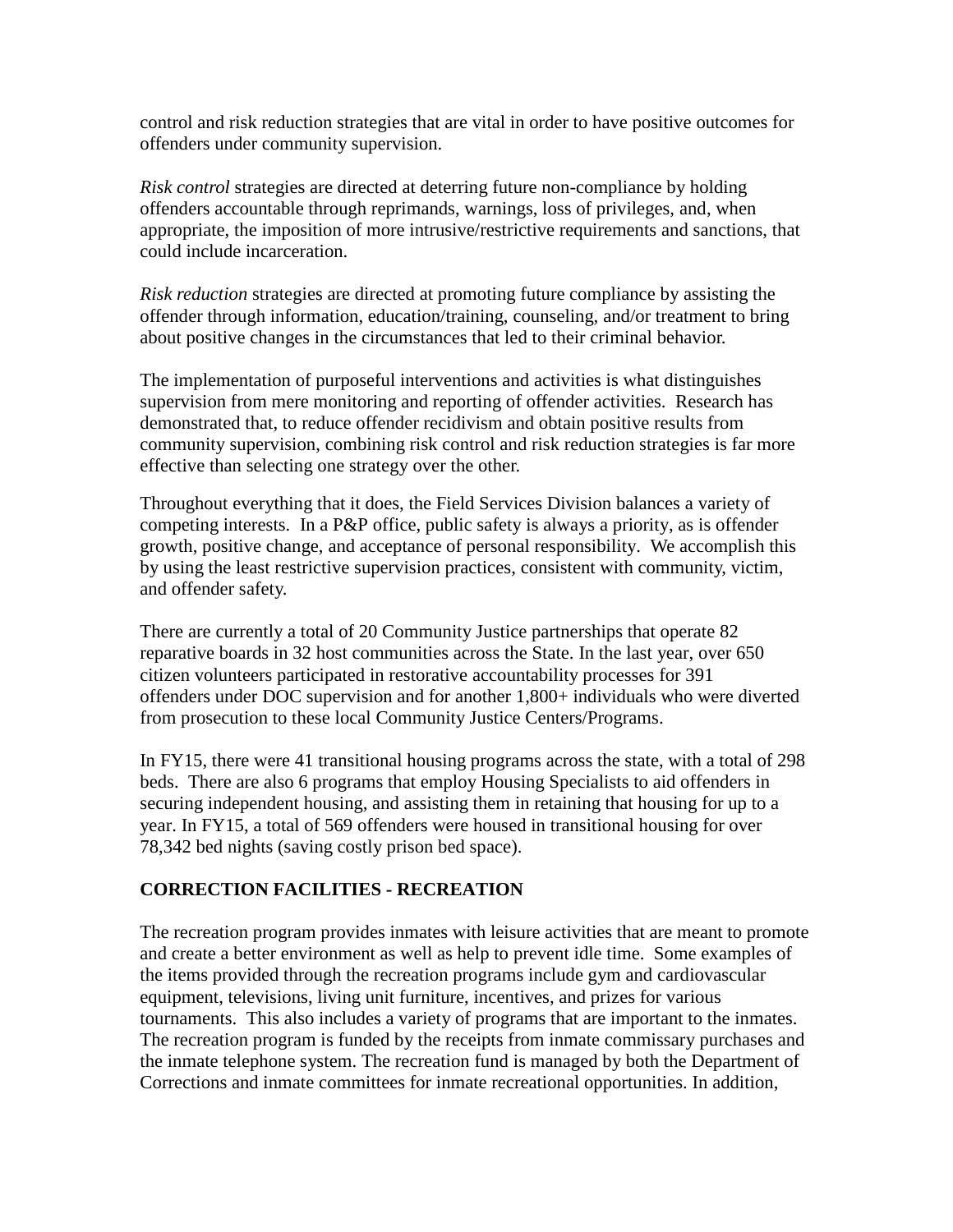several of the inmate boards have decided to make substantive donations to victims' activities. The Recreation fund is also used to pay for inmate postage.

### **CORRECTIONAL SERVICES-OUT OF STATE BEDS**

Due to the current size of the sentenced and detainee populations in Vermont, additional space to house inmates is provided by correctional facilities outside the state. The Out of State population (at this time, 241+/- inmates) is currently managed by the Out of State Unit. This office coordinates the classification, casework, and movement of appropriate offenders between Vermont DOC facilities and the out of state facility located currently in Michigan.

### **VERMONT OFFENDER WORK PROGRAMS (VOWP)**

Vermont Offender Work Programs provides industrial and vocational training programs as well as work opportunities. The Vermont Correctional Industry (VCI) shops include a print shop, a furniture manufacture and assembly shop, a license plate and sheet metal working shop, and smaller correctional industries. The program also works with the CRCF (work camp component), Caledonia and Windsor Community Work Camps, providing many surrounding communities with work service crews that perform a wide variety of reparative services.

The majority of Vermont DOC Probation and Parole Offices that provide work crews composed of offenders supervised in the community. These crews provide work service to communities across Vermont. Among many other projects, correctional community work service crews maintain all fishing access areas managed by the Department of Fish and Wildlife, while also providing support to the Vermont State Parks and several forest projects. Crews work for nearly every town in Vermont, and many of the non-profit agencies ranging from food shelves to public libraries.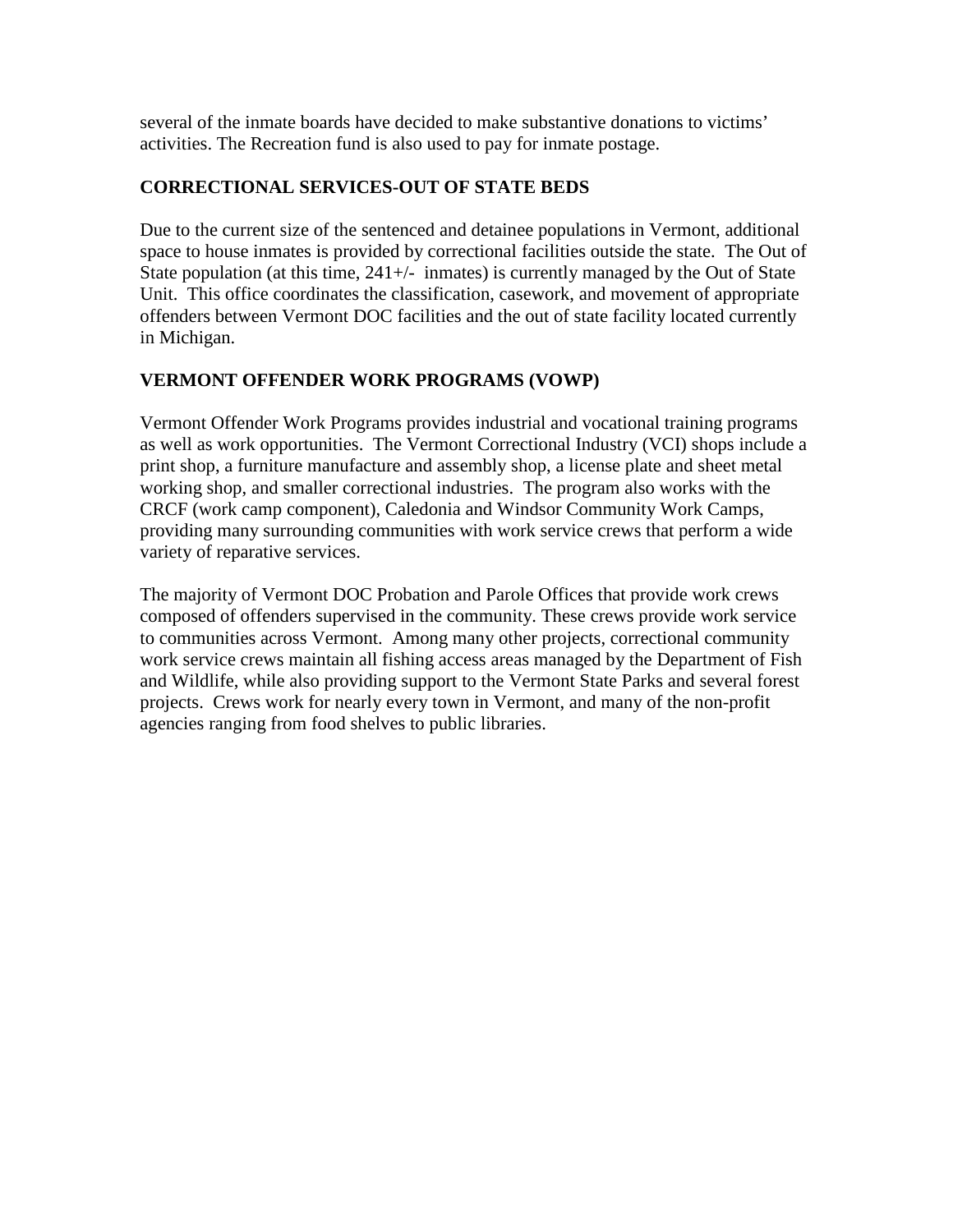### **Key Budget Issues:**

### **Corrections – Administration:**

The Administration of the Department of Corrections continues to face fiscal, programmatic and infrastructure challenges. Despite these challenges, the Department has used the opportunity to continue to meet its mission, while presenting a level-funded budget..

### **Corrections – Education:**

Through education, students in the custody of the Department of Corrections obtain knowledge and job skills that they can utilize to become contributing members of their communities upon their release. These skills support the reduction of recidivism and add to the economic health of our state upon release. As educational and training needs for offenders continue to change, the CHSVT has transitioned. These shifts in business create challenges for the high school, but also opportunities. As such, CHSVT has begun to explore partnerships with voc-tech centers in an effort to better address the needs of their students.

Included in the Governor's Recommended Budget is the reduction of all community field sites. This reduction will result in the elimination of positions. As the student population has been declining over the past several years, the field sites have seen a smaller number of students. In addition, these community field sites offer services that are redundant to other services offered in the community.

### **Corrections – Correctional Services:**

The Department of Corrections continues to review current roles and operations to maximize their potential. Included in this request are the normal increases related to regular inflationary items which impact facility operations (food and utilities), normal internal service fund and employee fringe benefit adjustments. The department continues to face staffing challenges. Overtime requirements (particularly to provide transports and supervise emergency medical trips) have put considerable pressure on the correctional facilities and have created issues with staff retention. For this reason, the department has proposed a position pilot program, with the intent of replacing overtime usage with additional classified correctional officers. The department lost several positions with the retirement incentive, and the key components of those positions were transferred to other staff. The continuation of a level-funded budget has created a need to propose reductions, which can have a significant impact on operations.

The United States Marshalls Service has increased the utilization of beds within Vermont correctional facilities. While this has some impact on increasing the number of out-ofstate beds, there is also an additional source of revenue to the State. Many of the USMS inmates are Vermonters awaiting adjudication in Federal Court, as opposed to State courts.